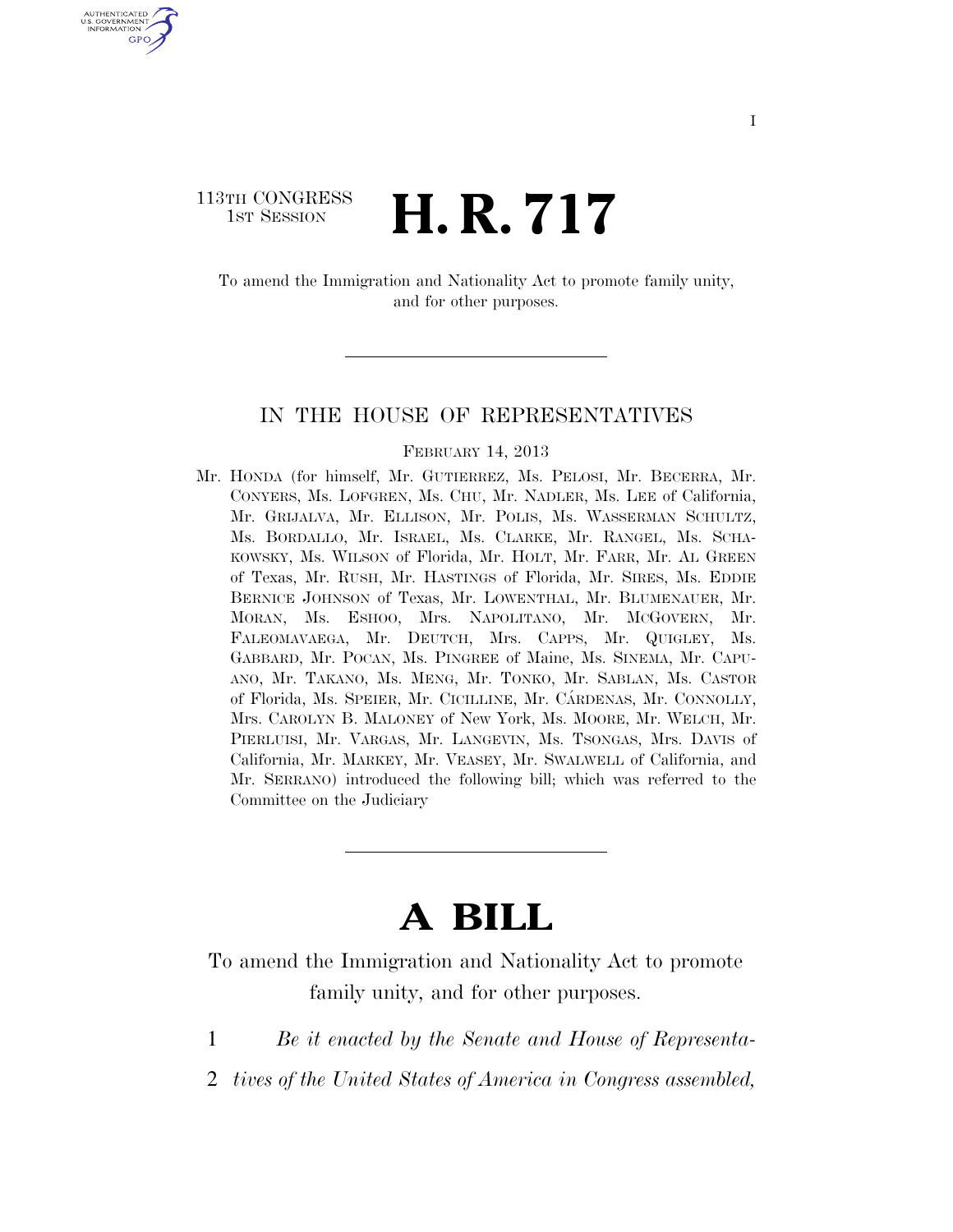#### 1 **SECTION 1. SHORT TITLE; TABLE OF CONTENTS.**

- 2 (a) SHORT TITLE.—This Act may be cited as the
- 3 ''Reuniting Families Act''.
- 4 (b) TABLE OF CONTENTS.—The table of contents for
- 5 this Act is as follows:
	- Sec. 1. Short title; table of contents.

#### TITLE I—REDUCING FAMILY-BASED VISA BACKLOGS AND PROMOTING FAMILY REUNIFICATION

- Sec. 101. Recapture of immigrant visas lost to bureaucratic delay.
- Sec. 102. Reclassification of spouses and minor children of legal permanent residents as immediate relatives.
- Sec. 103. Country limits.
- Sec. 104. Promoting family unity.
- Sec. 105. Relief for orphans, widows, and widowers.
- Sec. 106. Exemption from immigrant visa limit for certain veterans who are natives of Philippines.
- Sec. 107. Fiancée child status protection.
- Sec. 108. Equal treatment for all stepchildren.
- Sec. 109. Retention of priority dates.

#### TITLE II—UNITING AMERICAN FAMILIES ACT

- Sec. 201. Definitions of permanent partner and permanent partnership.
- Sec. 202. Definition of child.
- Sec. 203. Worldwide level of immigration.
- Sec. 204. Numerical limitations on individual foreign states.
- Sec. 205. Allocation of immigrant visas.
- Sec. 206. Procedure for granting immigrant status.
- Sec. 207. Annual admission of refugees and admission of emergency situation refugees.
- Sec. 208. Asylum.
- Sec. 209. Adjustment of status of refugees.
- Sec. 210. Inadmissible aliens.
- Sec. 211. Nonimmigrant status for permanent partners awaiting the availability of an immigrant visa.
- Sec. 212. Derivative status for permanent partners of nonimmigrant visa holders.
- Sec. 213. Conditional permanent resident status for certain alien spouses, permanent partners, and sons and daughters.
- Sec. 214. Conditional permanent resident status for certain alien entrepreneurs, spouses, permanent partners, and children.
- Sec. 215. Deportable aliens.
- Sec. 216. Removal proceedings.
- Sec. 217. Cancellation of removal; adjustment of status.
- Sec. 218. Adjustment of status of nonimmigrant to that of person admitted for permanent residence.
- Sec. 219. Application of criminal penalties for misrepresentation and concealment of facts regarding permanent partnerships.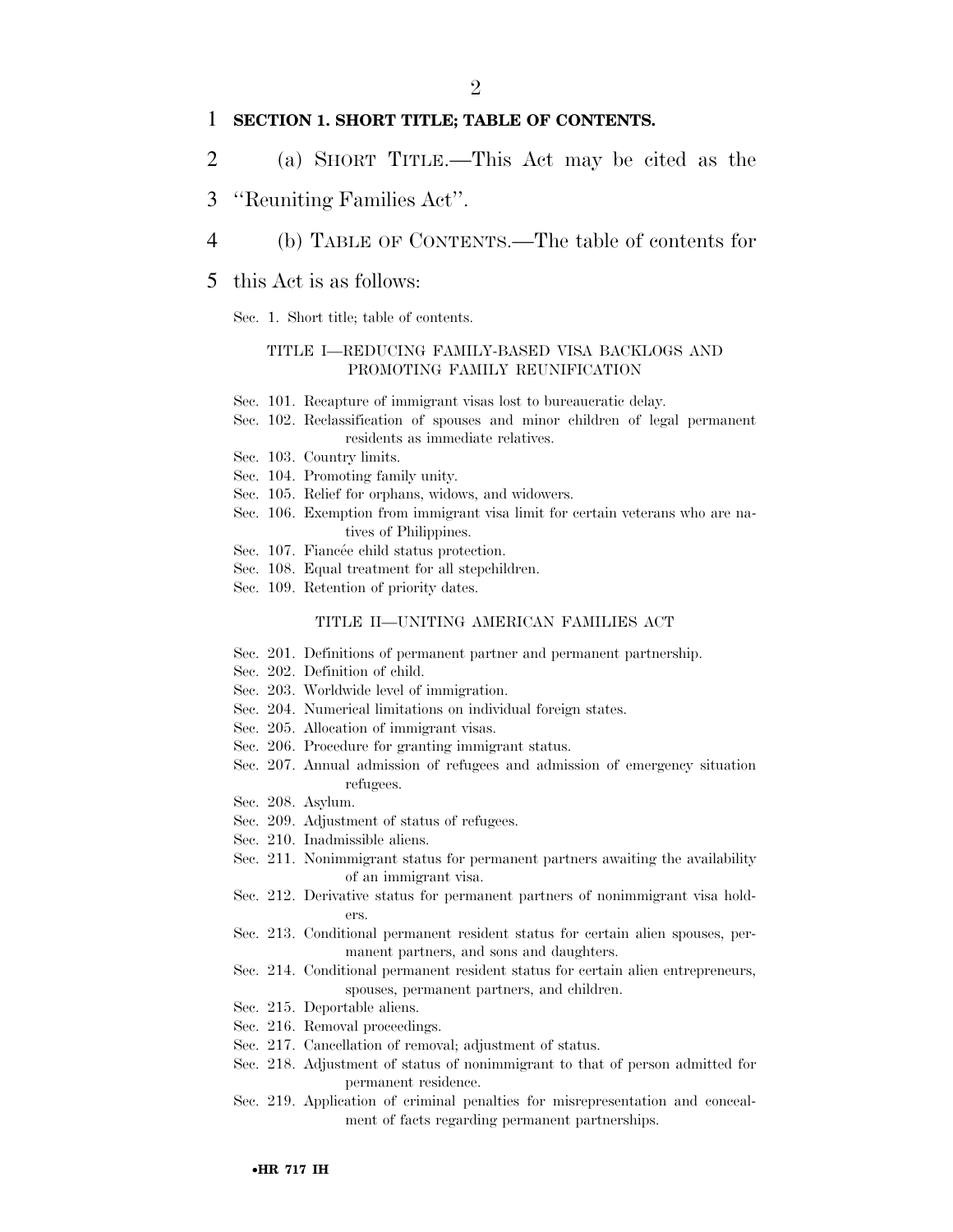Sec. 220. Requirements as to residence, good moral character, attachment to the principles of the Constitution.

Sec. 221. Naturalization for permanent partners of citizens.

Sec. 222. Application of family unity provisions to permanent partners of certain LIFE Act beneficiaries. Sec. 223. Application to Cuban Adjustment Act.

 **TITLE I—REDUCING FAMILY- BASED VISA BACKLOGS AND PROMOTING FAMILY REUNI-FICATION** 

5 **SEC. 101. RECAPTURE OF IMMIGRANT VISAS LOST TO BU-**

# 6 **REAUCRATIC DELAY.**

 (a) WORLDWIDE LEVEL OF FAMILY-SPONSORED IM- MIGRANTS.—Section 201(c) of the Immigration and Na- tionality Act (8 U.S.C. 1151(c)) is amended to read as follows:

11 "(c) WORLDWIDE LEVEL OF FAMILY-SPONSORED 12 IMMIGRANTS.—

13 "(1) In GENERAL.—Subject to subparagraph (B), the worldwide level of family-sponsored immi- grants under this subsection for a fiscal year is equal to the sum of—

17  $((A) 480,000;$  and

18  $"$ (B) the sum of

19  $\cdot$  (i) the number computed under 20 paragraph  $(2)$ ; and

21 ''(ii) the number computed under 22 paragraph (3).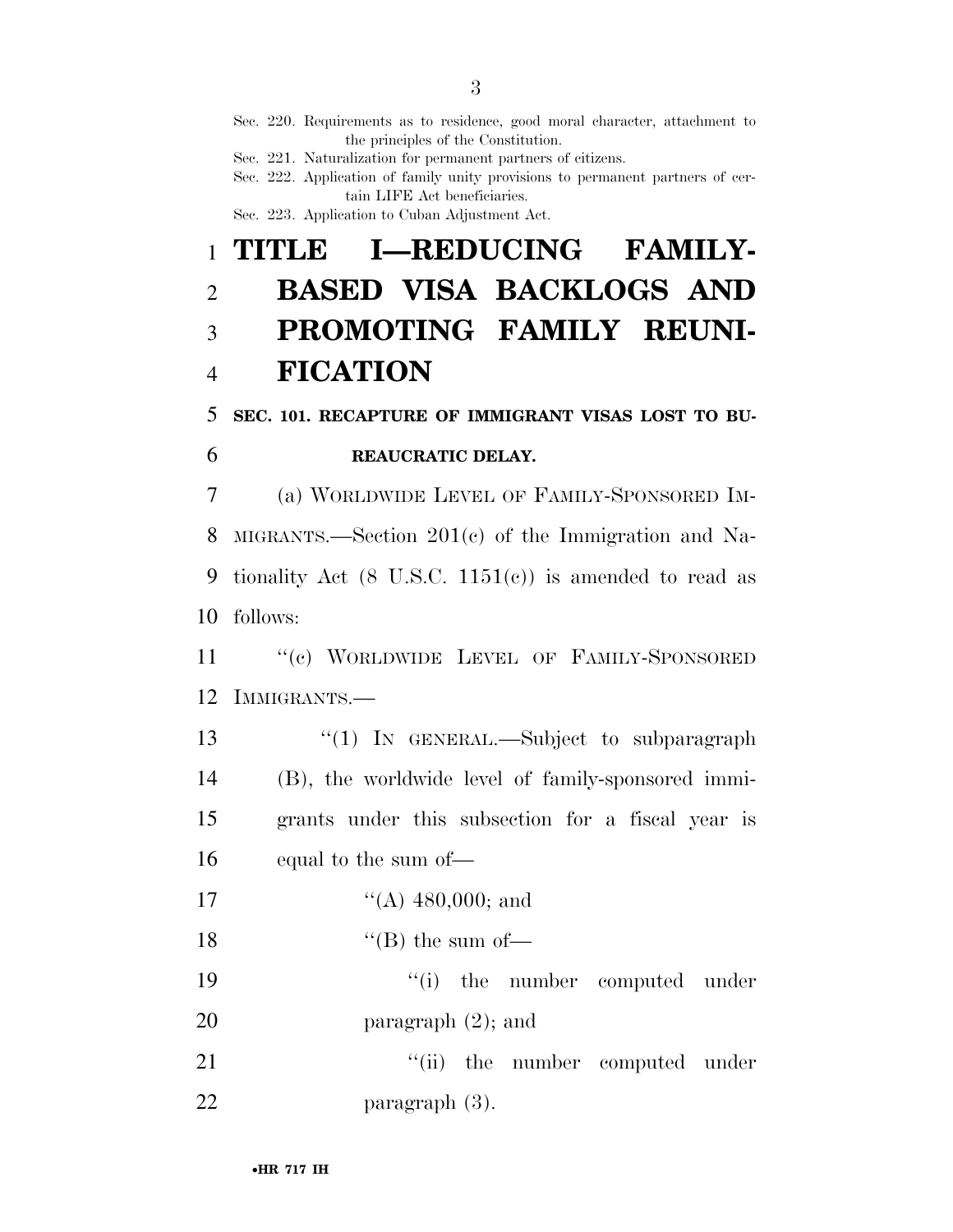| $\mathbf{1}$   | "(2) UNUSED VISA NUMBERS FROM PREVIOUS                 |
|----------------|--------------------------------------------------------|
| $\overline{2}$ | FISCAL YEAR.—The number computed under this            |
| 3              | paragraph for a fiscal year is the difference, if any, |
| $\overline{4}$ | between—                                               |
| 5              | $\lq\lq$ the worldwide level of family-spon-           |
| 6              | sored immigrant visas established for the pre-         |
| 7              | vious fiscal year; and                                 |
| 8              | $\lq\lq$ the number of visas issued under sec-         |
| 9              | tion $203(a)$ , subject to this subsection, during     |
| 10             | the previous fiscal year.                              |
| 11             | "(3) UNUSED VISA NUMBERS FROM FISCAL                   |
| 12             | YEARS 1992 THROUGH 2011.—The number computed           |
| 13             | under this paragraph is the difference, if any, be-    |
| 14             | tween-                                                 |
| 15             | $\lq\lq$ the difference, if any, between—              |
| 16             | "(i) the sum of the worldwide levels of                |
| 17             | family-sponsored immigrant visas estab-                |
| 18             | lished for fiscal years 1992 through 2011;             |
| 19             | and                                                    |
| <b>20</b>      | "(ii) the number of visas issued under                 |
| 21             | section $203(a)$ , subject to this subsection,         |
| 22             | during such fiscal years; and                          |
| 23             | $\lq\lq$ the number of unused visas from fis-          |
| 24             | cal years 1992 through 2011 that were issued           |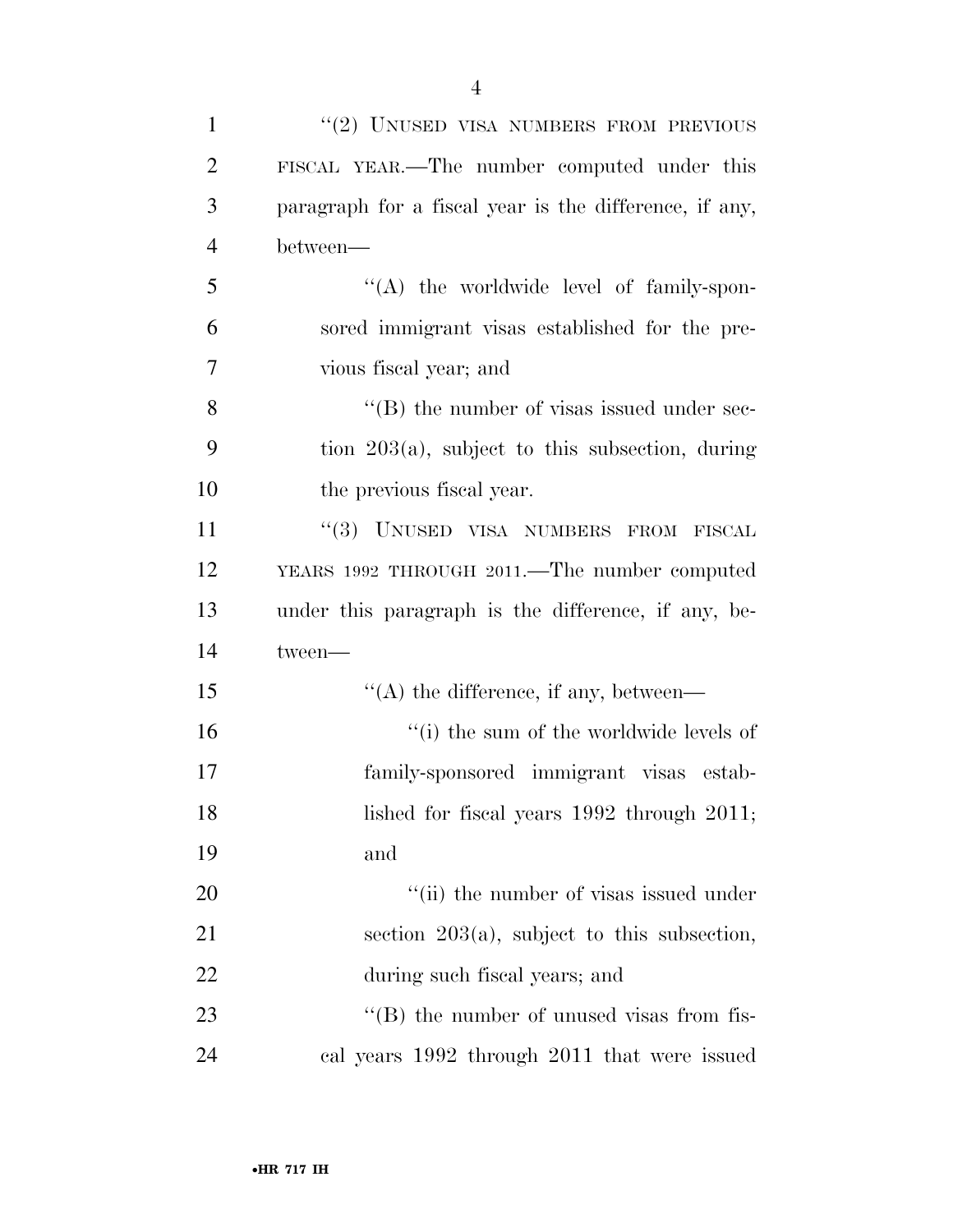| $\mathbf{1}$   | after fiscal year $2011$ under section $203(a)$ ,                |
|----------------|------------------------------------------------------------------|
| $\overline{2}$ | subject to this subsection.".                                    |
| 3              | (b) WORLDWIDE LEVEL OF EMPLOYMENT-BASED                          |
| 4              | IMMIGRANTS.—Section 201(d) of the Immigration and                |
| 5              | Nationality Act $(8 \text{ U.S.C. } 1151(d))$ is amended to read |
| 6              | as follows:                                                      |
| $\overline{7}$ | "(d) WORLDWIDE LEVEL OF EMPLOYMENT-BASED                         |
| 8              | IMMIGRANTS.-                                                     |
| 9              | " $(1)$ IN GENERAL.—The worldwide level of em-                   |
| 10             | ployment-based immigrants under this subsection for              |
| 11             | a fiscal year is equal to the sum of—                            |
| 12             | ``(A) 140,000;                                                   |
| 13             | $\lq\lq (B)$ the number computed under para-                     |
| 14             | $graph(2)$ ; and                                                 |
| 15             | $\lq\lq$ (C) the number computed under para-                     |
| 16             | $graph(3)$ .                                                     |
| 17             | "(2) UNUSED VISA NUMBERS FROM PREVIOUS                           |
| 18             | FISCAL YEAR.—The number computed under this                      |
| 19             | paragraph for a fiscal year is the difference, if any,           |
| 20             | between—                                                         |
| 21             | $\lq\lq$ the worldwide level of employment-                      |
| 22             | based immigrant visas established for the pre-                   |
| 23             | vious fiscal year; and                                           |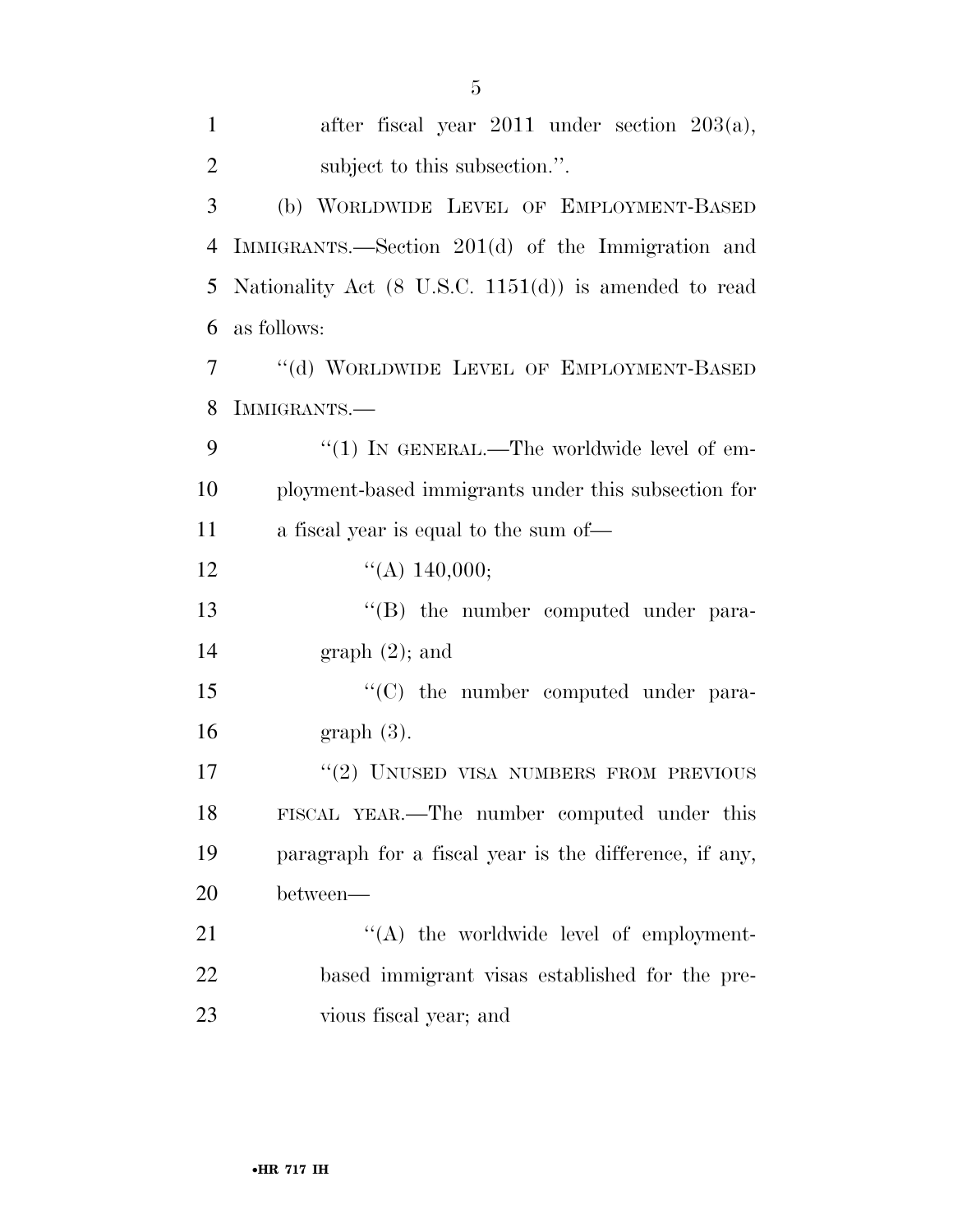| $\mathbf{1}$   | $\lq\lq$ (B) the number of visas issued under sec-                  |
|----------------|---------------------------------------------------------------------|
| $\overline{2}$ | tion $203(b)$ , subject to this subsection, during                  |
| 3              | the previous fiscal year.                                           |
| $\overline{4}$ | "(3) UNUSED VISA NUMBERS FROM FISCAL                                |
| 5              | YEARS 1992 THROUGH 2011.—The number computed                        |
| 6              | under this paragraph is the difference, if any, be-                 |
| 7              | tween-                                                              |
| 8              | $\lq\lq$ the difference, if any, between—                           |
| 9              | "(i) the sum of the worldwide levels of                             |
| 10             | employment-based immigrant visas estab-                             |
| 11             | lished for each of fiscal years 1992                                |
| 12             | through 2011; and                                                   |
| 13             | "(ii) the number of visas issued under                              |
| 14             | section $203(b)$ , subject to this subsection,                      |
| 15             | during such fiscal years; and                                       |
| 16             | $\lq\lq$ the number of unused visas from fis-                       |
| 17             | cal years 1992 through 2011 that were issued                        |
| 18             | after fiscal year 2011 under section 203(b),                        |
| 19             | subject to this subsection.".                                       |
| 20             | (c) Section $201(b)$ of the Immigration and Nation-                 |
| 21             | ality Act $(8 \text{ U.S.C. } 1151(b))$ is amended by adding at the |
| 22             | end the following:                                                  |
| 23             | $\lq(3)(A)$ Aliens who are beneficiaries (including                 |
| 24             | derivative beneficiaries) of approved immigrant peti-               |
| 25             | tions bearing priority dates more than ten years                    |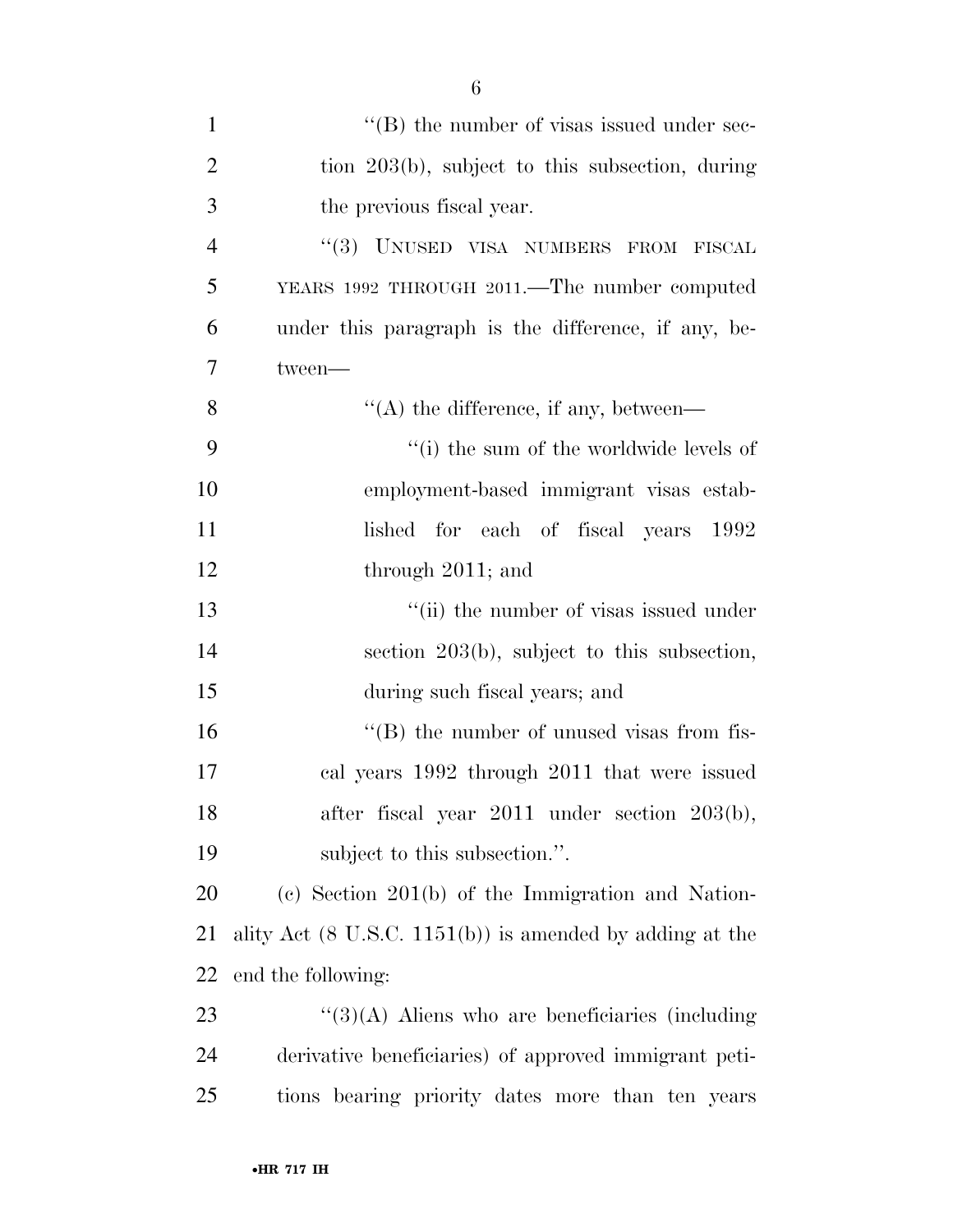| $\mathbf{1}$   | prior to the alien's application for admission as an            |
|----------------|-----------------------------------------------------------------|
| $\overline{2}$ | immigrant or adjustment of status.                              |
| 3              | "(B) Aliens described in section $203(d)$ whose                 |
| $\overline{4}$ | spouse or parent is entitled to an immigrant status             |
| 5              | under $203(b)$ .".                                              |
| 6              | (d) EFFECTIVE DATE.—The amendments made by                      |
| 7              | this section shall take effect on the date which is 60 days     |
| 8              | after the date of the enactment of this Act.                    |
| 9              | SEC. 102. RECLASSIFICATION OF SPOUSES AND MINOR                 |
| 10             | CHILDREN OF LEGAL PERMANENT<br><b>RESI-</b>                     |
| 11             | DENTS AS IMMEDIATE RELATIVES.                                   |
| 12             | (a) IN GENERAL.—Section $201(b)(2)$ of the Immi-                |
| 13             | gration and Nationality Act $(8 \text{ U.S.C. } 1151(b)(2))$ is |
| 14             | amended to read as follows:                                     |
| 15             | $"(2)$ IMMEDIATE RELATIVE.—                                     |
| 16             | $\lq\lq (A)$ In GENERAL.—                                       |
| 17             | <b>IMMEDIATE</b><br>``(i)<br><b>RELATIVE</b><br>DE-             |
| 18             | FINED.—In this subparagraph, the term                           |
| 19             | 'immediate relative' means a child, spouse,                     |
| 20             | or parent of a citizen of the United States                     |
| 21             | or a child or spouse of a lawful permanent                      |
| 22             | resident (and for each family member of a                       |
| 23             | citizen or lawful permanent resident under                      |
| 24             | this subparagraph, such individual's spouse                     |
| 25             | or child who is accompanying or following                       |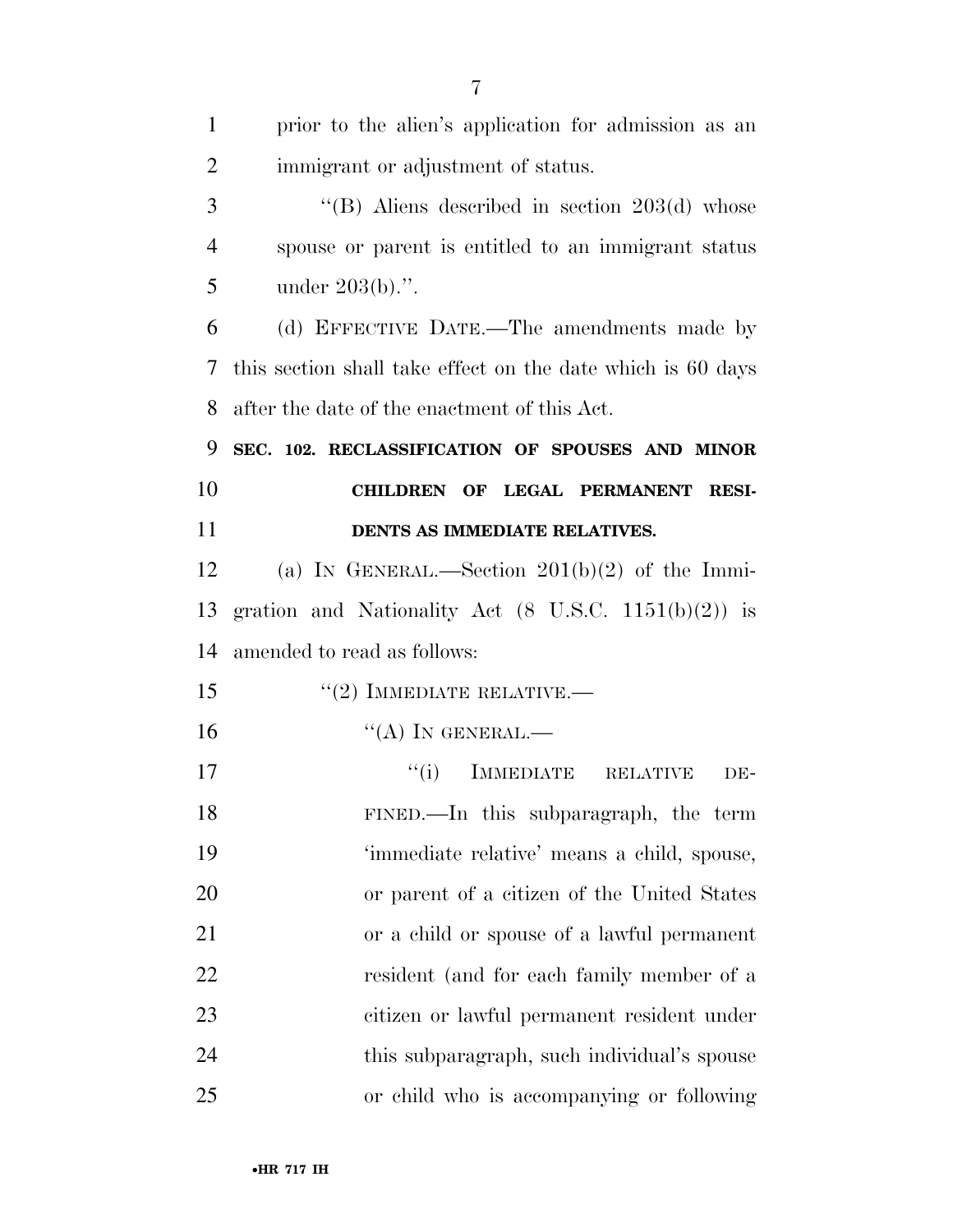to join the individual), except that, in the case of parents, such citizens shall be at least 21 years of age. 4 "(ii) PREVIOUSLY ISSUED VISA.— Aliens admitted under section 211(a) on the basis of a prior issuance of a visa under section 203(a) to their accom- panying parent who is an immediate rel- ative. 10 "'(iii) PARENTS AND CHILDREN.—An alien who was the child or parent of a cit- izen of the United States or a child of a lawful permanent resident at the time of 14 the citizen's or resident's death if the alien 15 files a petition under  $204(a)(1)(A)(ii)$  with- in 2 years after such date or prior to 17 reaching 21 years of age. 18 ''(iv) SPOUSE.—An alien who was the spouse of a citizen of the United States or lawful permanent resident for not less than 21 2 years at the time of the citizen's or resi-22 dent's death or, if married for less than 2 years at the time of the citizen's or resi-

the evidence that the marriage was entered

dent's death, proves by a preponderance of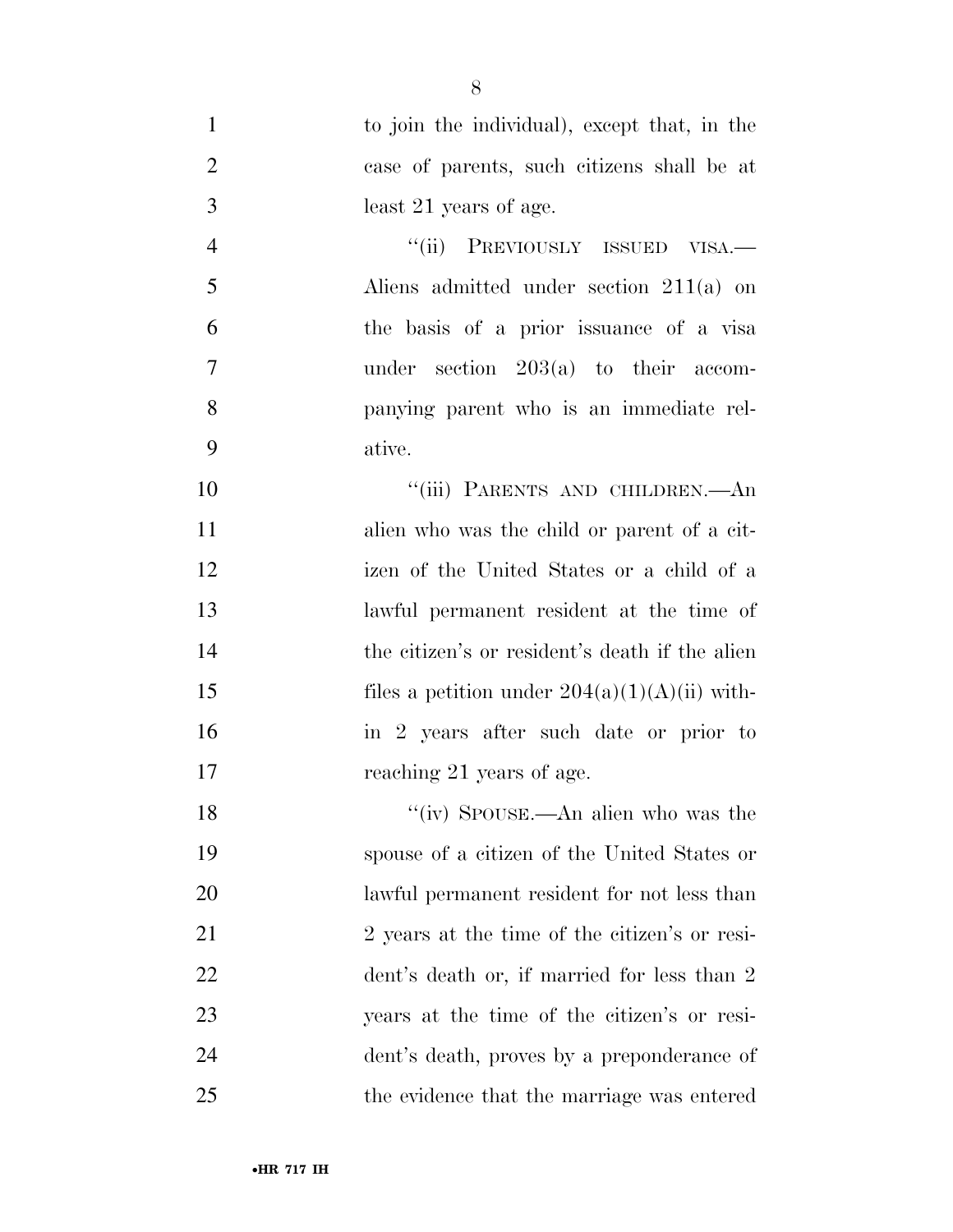| $\mathbf{1}$   | into in good faith and not solely for the      |
|----------------|------------------------------------------------|
| $\overline{2}$ | purpose of obtaining an immigration ben-       |
| 3              | efit and was not legally separated from the    |
| $\overline{4}$ | citizen or resident at the time of the citi-   |
| 5              | zen's or resident's death, and each child of   |
| 6              | such alien, shall be considered, for pur-      |
| 7              | poses of this subsection, an immediate rel-    |
| 8              | ative after the date of the citizen's or resi- |
| 9              | dent's death if the spouse files a petition    |
| 10             | under section $204(a)(1)(A)(ii)$ before the    |
| 11             | date on which the spouse remarries.            |
| 12             | "(v) SPECIAL RULE.—For purposes of             |
| 13             | this subparagraph, an alien who has filed      |
| 14             | a petition under clause (iii) or (iv) of sec-  |
| 15             | tion $204(a)(1)(A)$ remains an immediate       |
| 16             | relative if the United States citizen or law-  |
| 17             | ful permanent resident spouse or parent        |
| 18             | loses United States citizenship or residence   |
| 19             | on account of the abuse.                       |
| 20             | "(B) BIRTH DURING TEMPORARY VISIT              |
| 21             | ABROAD.—Aliens born to an alien lawfully ad-   |
| 22             | mitted for permanent residence during a tem-   |
| 23             | porary visit abroad.".                         |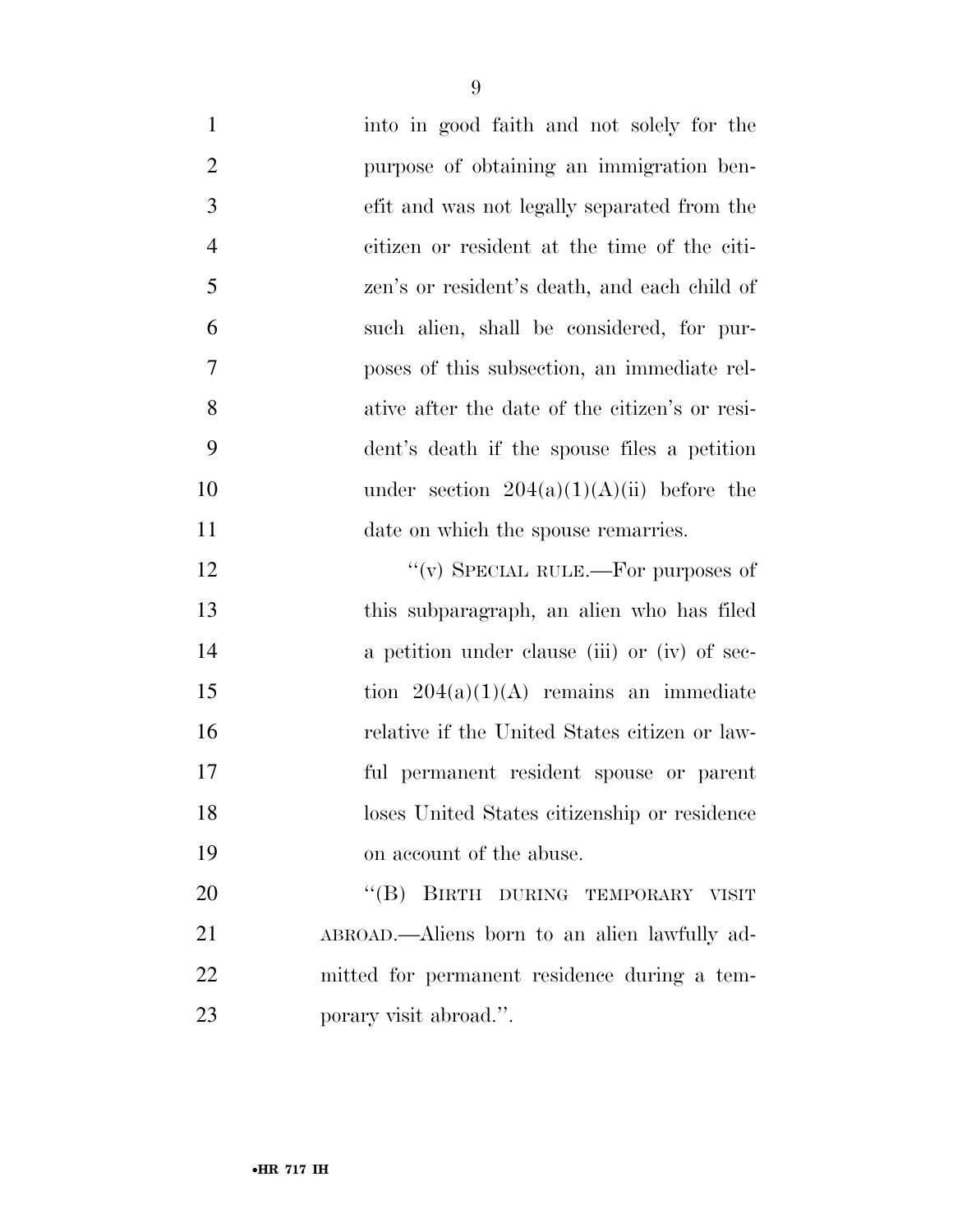(b) ALLOCATION OF IMMIGRANT VISAS.—Section

| $\overline{2}$ | $203(a)$ of the Immigration and Nationality Act (8 U.S.C. |
|----------------|-----------------------------------------------------------|
| 3              | $1153(a)$ ) is amended—                                   |
| $\overline{4}$ | $(1)$ in paragraph $(1)$ , by striking "23,400" and       |
| 5              | inserting " $127,200$ ";                                  |
| 6              | $(2)$ by striking paragraph $(2)$ and inserting the       |
| 7              | following:                                                |
| 8              | $"(2)$ UNMARRIED SONS<br><b>AND</b><br><b>UNMARRIED</b>   |
| 9              | DAUGHTERS OF PERMANENT RESIDENT ALIENS.                   |
| 10             | Qualified immigrants who are the unmarried sons or        |
| 11             | unmarried daughters (but are not the children) of         |
| 12             | an alien lawfully admitted for permanent residence        |
| 13             | shall be allocated visas in a number not to exceed        |
| 14             | 80,640, plus any visas not required for the class         |
| 15             | specified in paragraph $(1)$ .";                          |
| 16             | $(3)$ in paragraph $(3)$ , by striking "23,400" and       |
| 17             | inserting $"80,640"$ ; and                                |
| 18             | $(4)$ in paragraph $(4)$ , by striking " $65,000$ " and   |
| 19             | inserting " $191,520$ ".                                  |
| 20             | (c) TECHNICAL AND CONFORMING AMENDMENTS.-                 |
| 21             | (1) RULES FOR DETERMINING WHETHER CER-                    |
| 22             | TAIN ALIENS ARE IMMEDIATE RELATIVES.-Section              |
| 23             | $201(f)$ of the Immigration and Nationality Act $(8)$     |
| 24             | U.S.C. $1151(f)$ is amended—                              |
|                |                                                           |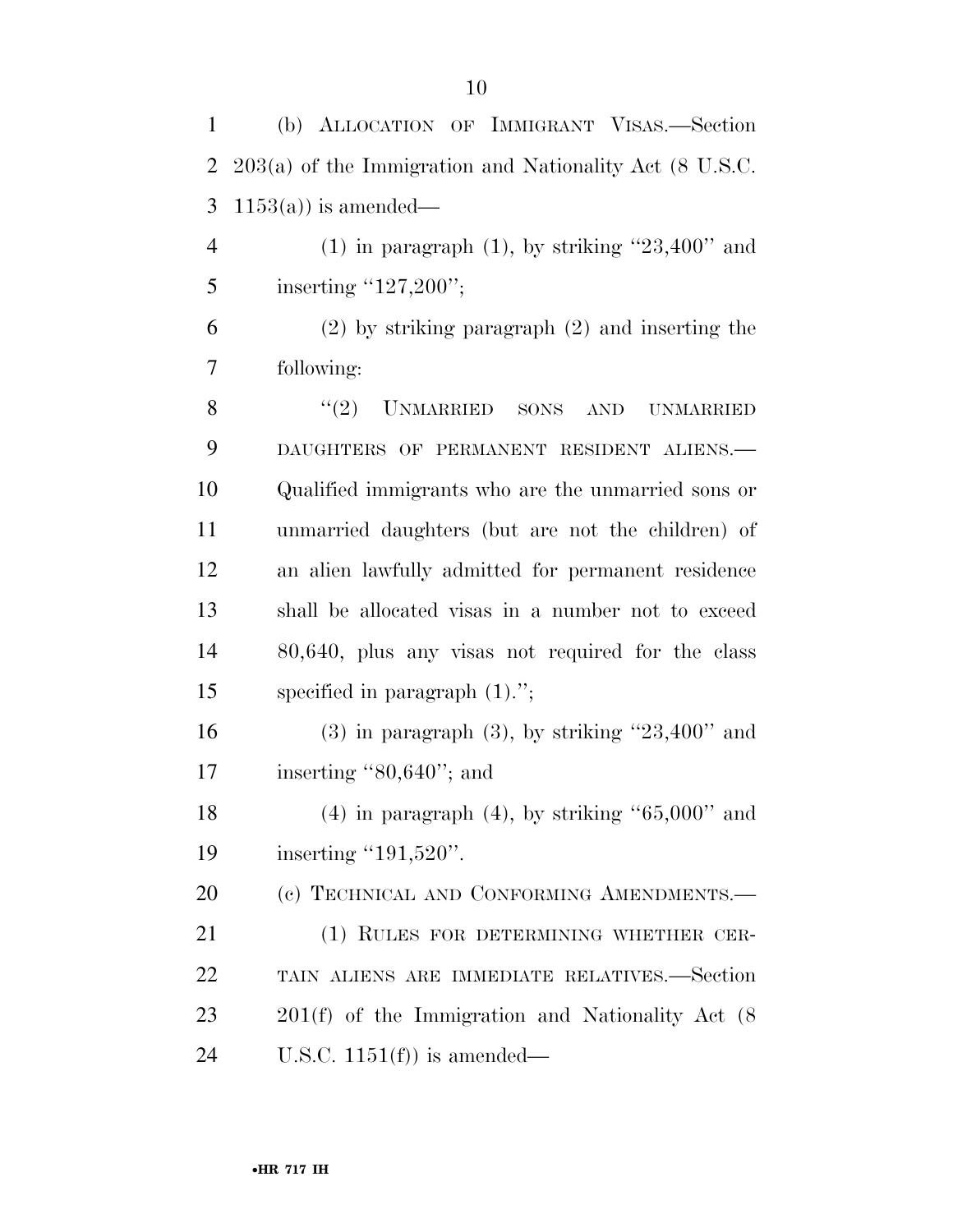| $\mathbf{1}$   | $(A)$ in paragraph $(1)$ , by striking "para-           |
|----------------|---------------------------------------------------------|
| $\overline{2}$ | graphs $(2)$ and $(3)$ ," and inserting "paragraph"     |
| 3              | $(2),$ ";                                               |
| $\overline{4}$ | $(B)$ by striking paragraph $(2)$ ;                     |
| 5              | (C) by redesignating paragraphs (3) and                 |
| 6              | $(4)$ as paragraphs $(2)$ and $(3)$ , respectively; and |
| 7              | $(D)$ in paragraph $(3)$ , as redesignated by           |
| 8              | subparagraph $(C)$ , by striking "through $(3)$ "       |
| 9              | and inserting "and $(2)$ ".                             |
| 10             | (2) NUMERICAL LIMITATION TO ANY SINGLE                  |
| 11             | FOREIGN STATE.—Section 202 of the Immigration           |
| 12             | and Nationality Act (8 U.S.C. 1152) is amended—         |
| 13             | (A) in subsection $(a)(4)$ —                            |
| 14             | (i) by striking subparagraphs $(A)$ and                 |
| 15             | (B);                                                    |
| 16             | (ii) by redesignating subparagraphs                     |
| 17             | and (D) as subparagraphs (A) and<br>(C)                 |
| 18             | (B), respectively; and                                  |
| 19             | (iii) in subparagraph $(A)$ , as redesig-               |
| 20             | nated by clause (ii), by striking "section              |
| 21             | $203(a)(2)(B)$ " and inserting "section                 |
| 22             | $203(a)(2)$ "; and                                      |
| 23             | (B) in subsection (e), in the flush matter              |
| 24             | following paragraph $(3)$ , by striking ", or as        |
| 25             | limiting the number of visas that may be issued         |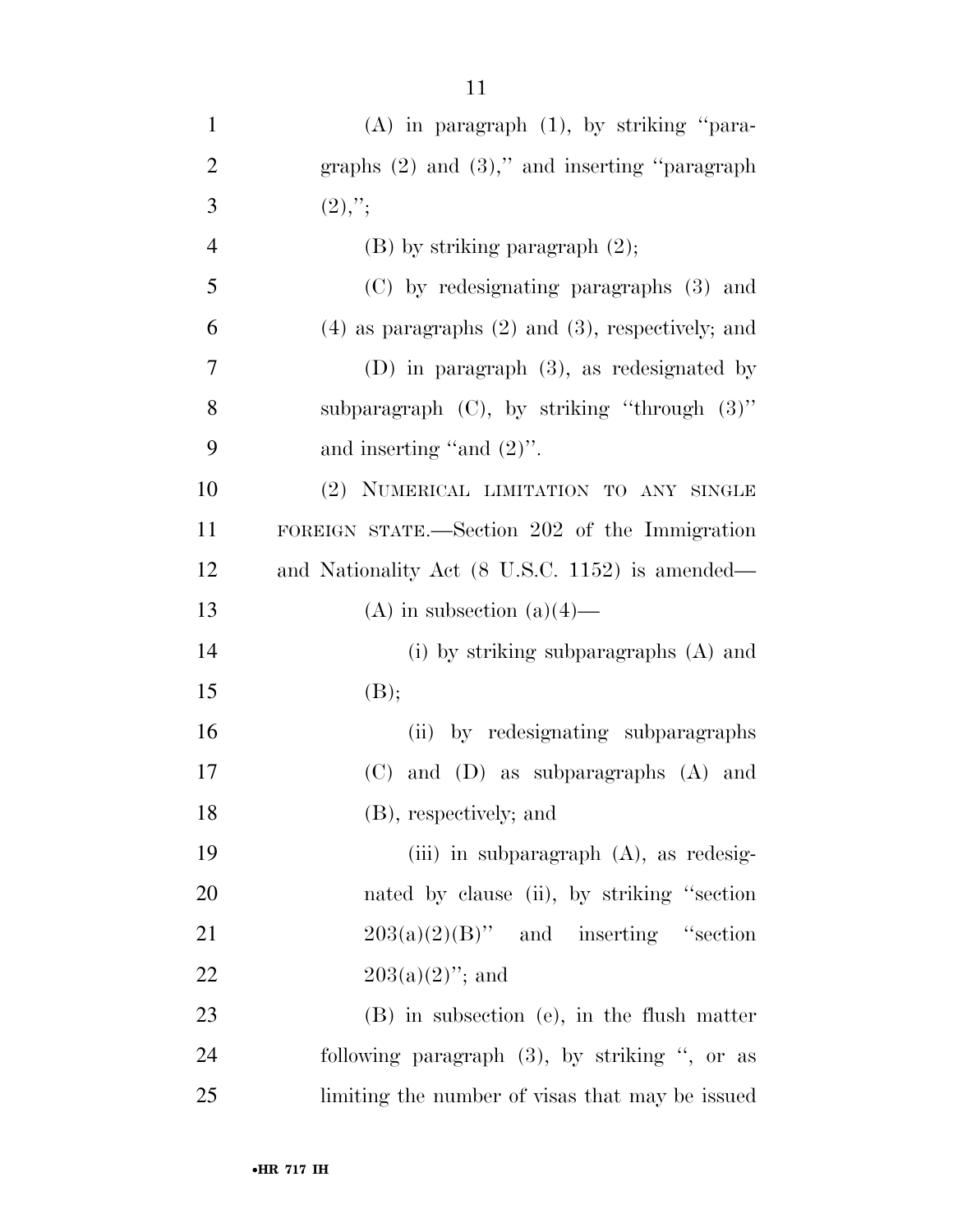| $\mathbf{1}$   | under section $203(a)(2)(A)$ pursuant to sub-        |
|----------------|------------------------------------------------------|
| $\overline{2}$ | section $(a)(4)(A)$ .                                |
| 3              | (3) ALLOCATION OF IMMIGRATION VISAS.—Sec-            |
| $\overline{4}$ | tion 203(h) of the Immigration and Nationality Act   |
| 5              | $(8 \text{ U.S.C. } 1153(h))$ is amended—            |
| 6              | $(A)$ in paragraph $(1)$ —                           |
| $\tau$         | (i) in the matter preceding subpara-                 |
| 8              | $graph$ (A), by striking "subsections"               |
| 9              | $(a)(2)(A)$ and $(d)$ " and inserting "sub-          |
| 10             | section $(d)$ ";                                     |
| 11             | (ii) in subparagraph $(A)$ , by striking             |
| 12             | "becomes available for such alien (or, in            |
| 13             | the case of subsection (d), the date on              |
| 14             | which an immigrant visa number became                |
| 15             | available for the alien's parent)," and in-          |
| 16             | serting "became available for the alien's            |
| 17             | parent,"; and                                        |
| 18             | (iii) in subparagraph (B), by striking               |
| 19             | "applicable";                                        |
| 20             | $(B)$ by amending paragraph $(2)$ to read as         |
| 21             | follows:                                             |
| 22             | "(2) PETITIONS DESCRIBED.—The petition de-           |
| 23             | scribed in this paragraph is a petition filed under  |
| 24             | section 204 for classification of the alien's parent |
| 25             | under subsection $(a)$ , $(b)$ , or $(c)$ ."; and    |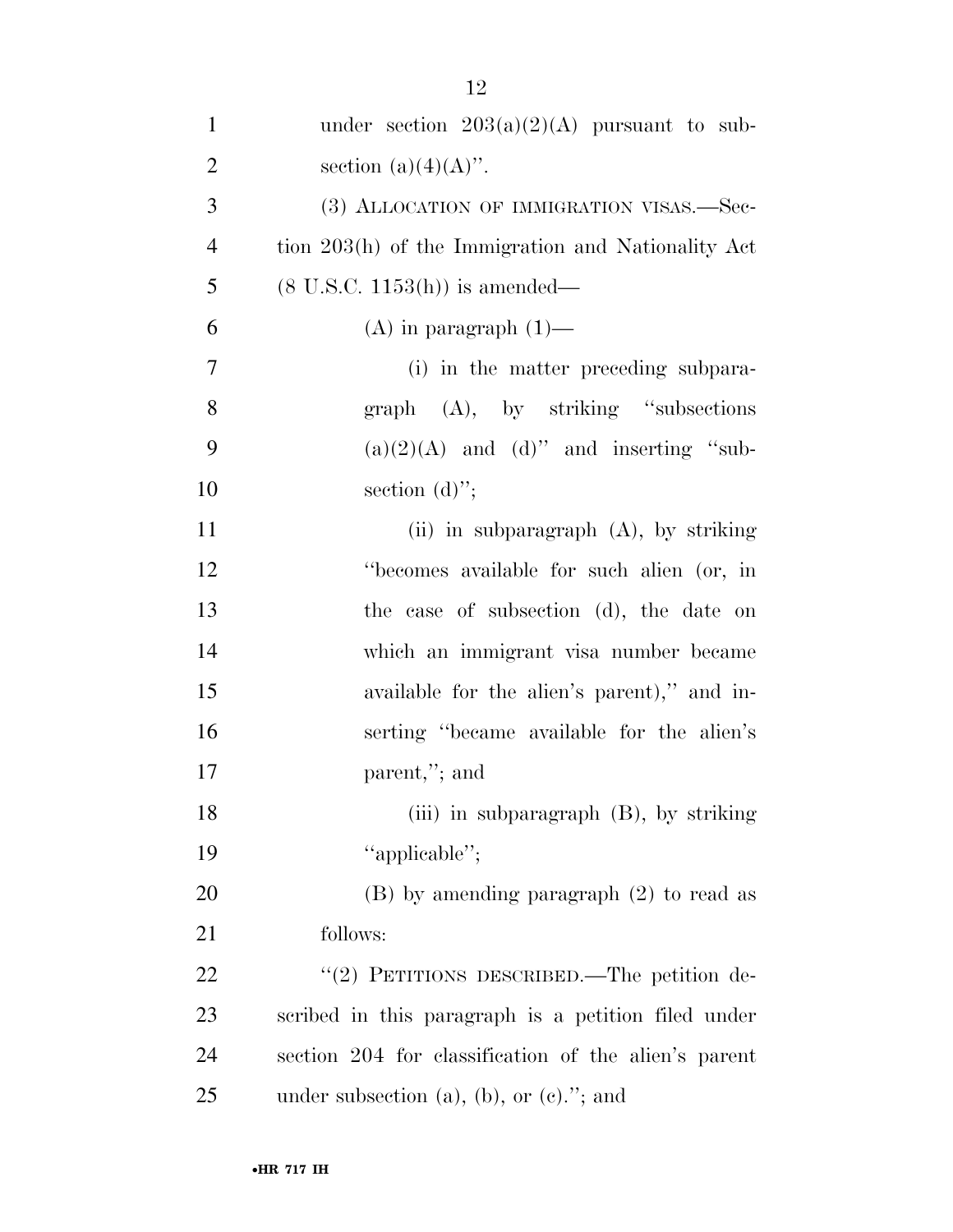| $\mathbf{1}$   | $(C)$ in paragraph $(3)$ , by striking "sub-         |
|----------------|------------------------------------------------------|
| $\overline{2}$ | sections (a) $(2)(A)$ and (d)" and inserting "sub-   |
| 3              | section $(d)$ ".                                     |
| $\overline{4}$ | (4) PROCEDURE FOR GRANTING IMMIGRANT                 |
| 5              | STATUS.—Section 204 of the Immigration and Na-       |
| 6              | tionality Act $(8 \text{ U.S.C. } 1154)$ is amended— |
| 7              | (A) in subsection $(a)(1)$ —                         |
| 8              | (i) in subparagraph $(A)$ —                          |
| 9              | $(I)$ in clause (i), by inserting "or                |
| 10             | lawful permanent resident" after "cit-               |
| 11             | izen";                                               |
| 12             | $(II)$ in clause $(ii)$ , by striking                |
| 13             | "described in the second sentence of                 |
| 14             | section $201(b)(2)(A)(i)$ also" and in-              |
| 15             | serting ", alien child, or alien parent              |
| 16             | described in section $201(b)(2)(A)$ ";               |
| 17             | $(III)$ in clause $(iii)$ —                          |
| 18             | (aa) in subclause $(I)(aa)$ , by                     |
| 19             | inserting "or legal permanent                        |
| 20             | resident" after "citizen"; and                       |
| 21             | (bb) in subclause $(II)(aa)$ —                       |
| 22             | $(AA)$ in subitems $(AA)$                            |
| 23             | and (BB), by inserting "or                           |
| 24             | legal permanent resident;"                           |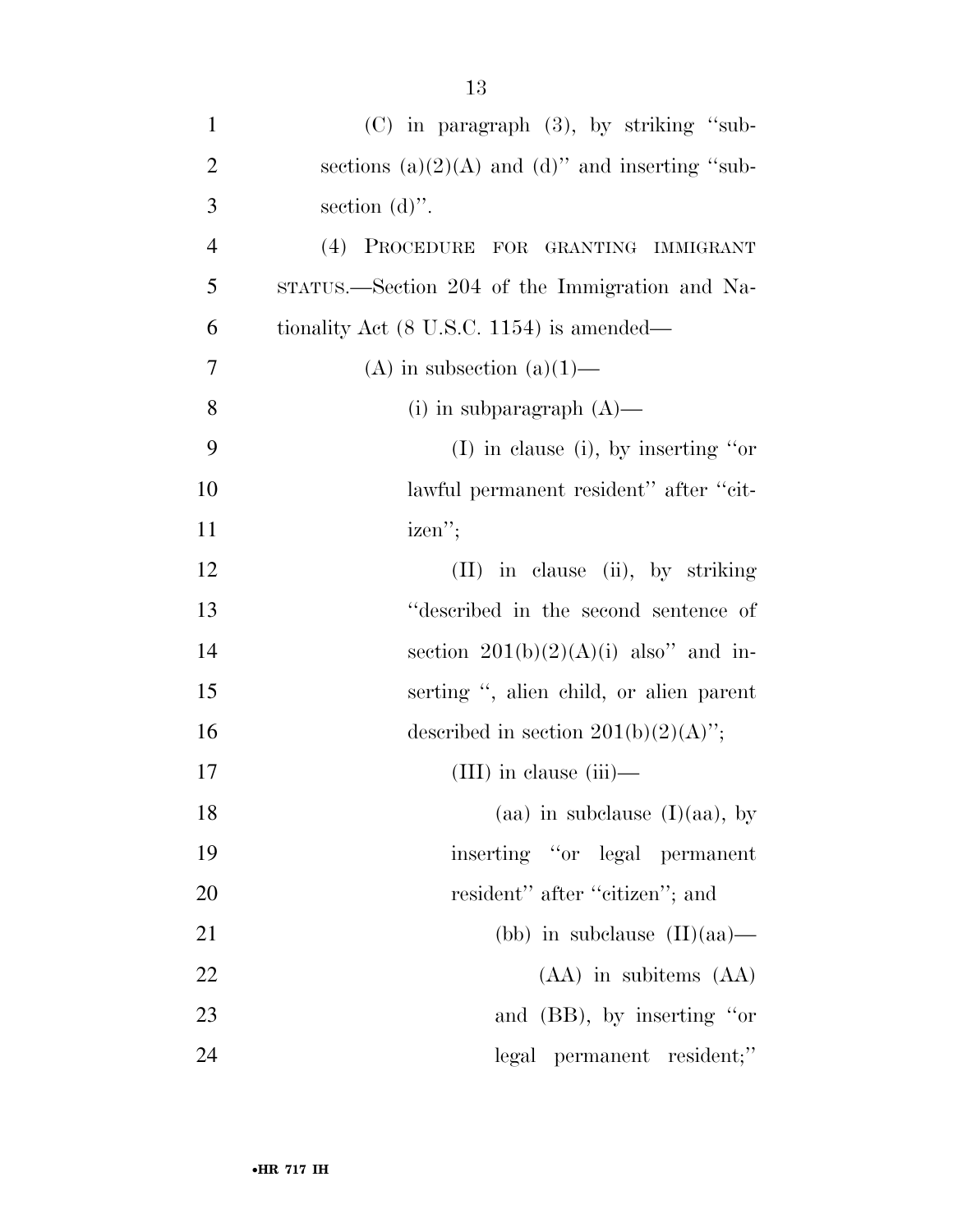| $\mathbf{1}$   | after "citizen" each place              |
|----------------|-----------------------------------------|
| $\overline{2}$ | that term appears;                      |
| 3              | $(BB)$ in subitem $(CC)$ ,              |
| $\overline{4}$ | by inserting "or legal per-             |
| 5              | manent resident" after "cit-            |
| 6              | izen" each place that term              |
| $\overline{7}$ | appears; and                            |
| 8              | $(CC)$ in subitem                       |
| 9              | $(CC)(bbb)$ , by inserting "or          |
| 10             | legal permanent resident"               |
| 11             | after "citizenship";                    |
| 12             | $(IV)$ in clause $(iv)$ , by inserting  |
| 13             | "or legal permanent resident" after     |
| 14             | "citizen" each place that term ap-      |
| 15             | pears;                                  |
| 16             | $(V)$ in clause $(v)(I)$ , by inserting |
| 17             | "or legal permanent resident" after     |
| 18             | "citizen"; and                          |
| 19             | $(VI)$ in clause $(vi)$ —               |
| 20             | (aa) by inserting "or legal             |
| 21             | permanent resident status" after        |
| 22             | "renunciation of citizenship";          |
| 23             | and                                     |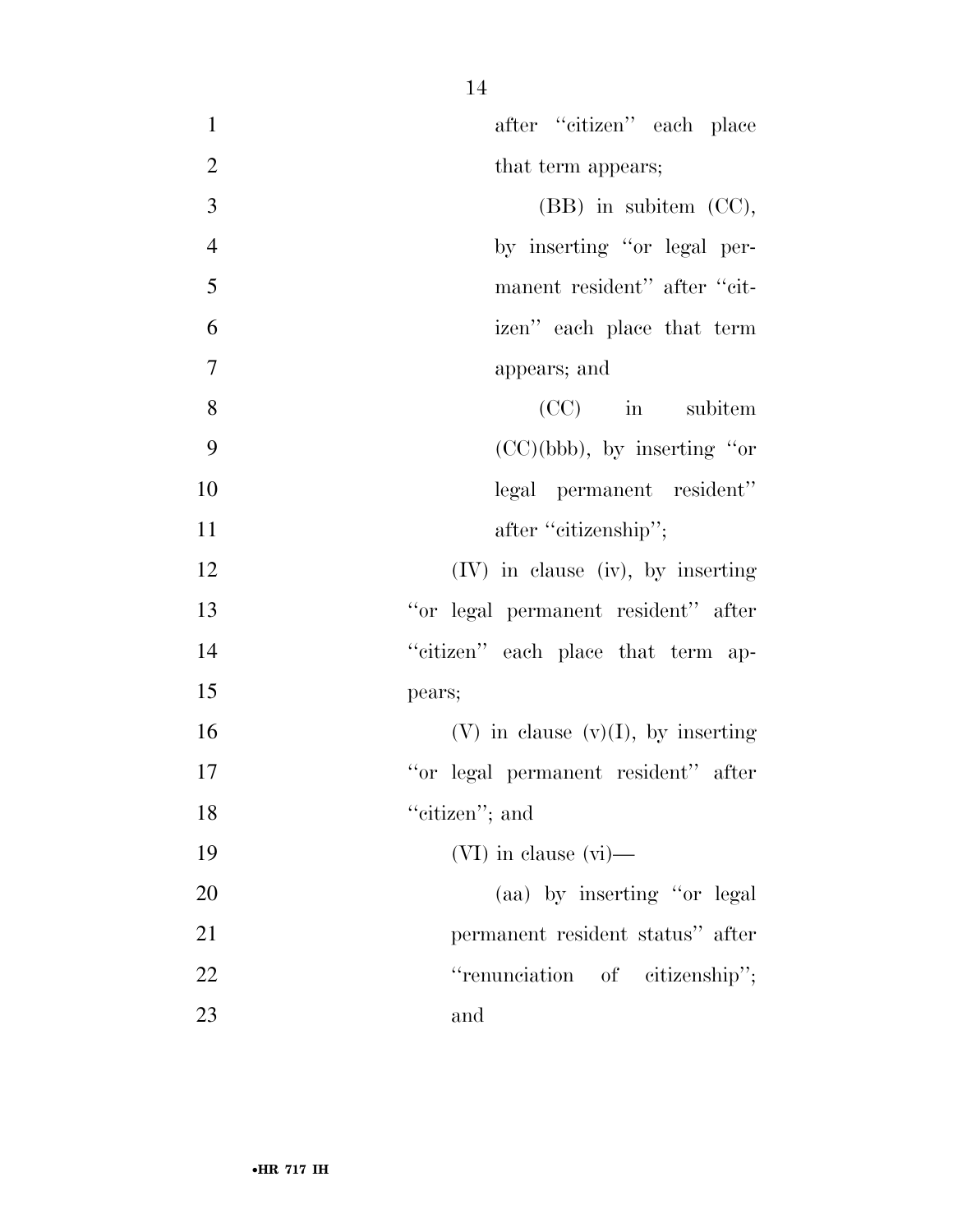| $\mathbf{1}$   | (bb) by inserting "or legal                                         |
|----------------|---------------------------------------------------------------------|
| $\overline{2}$ | permanent resident" after "abus-                                    |
| 3              | er's citizenship";                                                  |
| $\overline{4}$ | (ii) by striking subparagraph $(B)$ ;                               |
| 5              | (iii) in subparagraph $(C)$ , by striking                           |
| 6              | "subparagraph $(A)(iii)$ , $(A)(iv)$ , $(B)(ii)$ , or               |
| 7              | $(B)(iii)$ " and inserting "clause (iii) or (iv)                    |
| 8              | of subparagraph $(A)$ "; and                                        |
| 9              | $(iv)$ in subparagraph $(J)$ , by striking                          |
| 10             | "or clause (ii) or (iii) of subparagraph                            |
| 11             | $(B)$ ";                                                            |
| 12             | (B) in subsection (a), by striking para-                            |
| 13             | graph(2);                                                           |
| 14             | (C) in subsection (c)(1), by striking "or                           |
| 15             | preference status"; and                                             |
| 16             | (D) in subsection (h), by striking "or a pe-                        |
| 17             | tition filed under subsection $(a)(1)(B)(ii)$ ".                    |
| 18             | SEC. 103. COUNTRY LIMITS.                                           |
| 19             | Section $202(a)(2)$ of the Immigration and Nationality              |
| 20             | Act $(8 \text{ U.S.C. } 1152(a)(2))$ is amended by striking "7 per- |
| 21             | cent (in the case of a single foreign state) or 2 percent"          |
| 22             | and inserting "15 percent (in the case of a single foreign          |
| 23             | state) or 5 percent".                                               |
|                |                                                                     |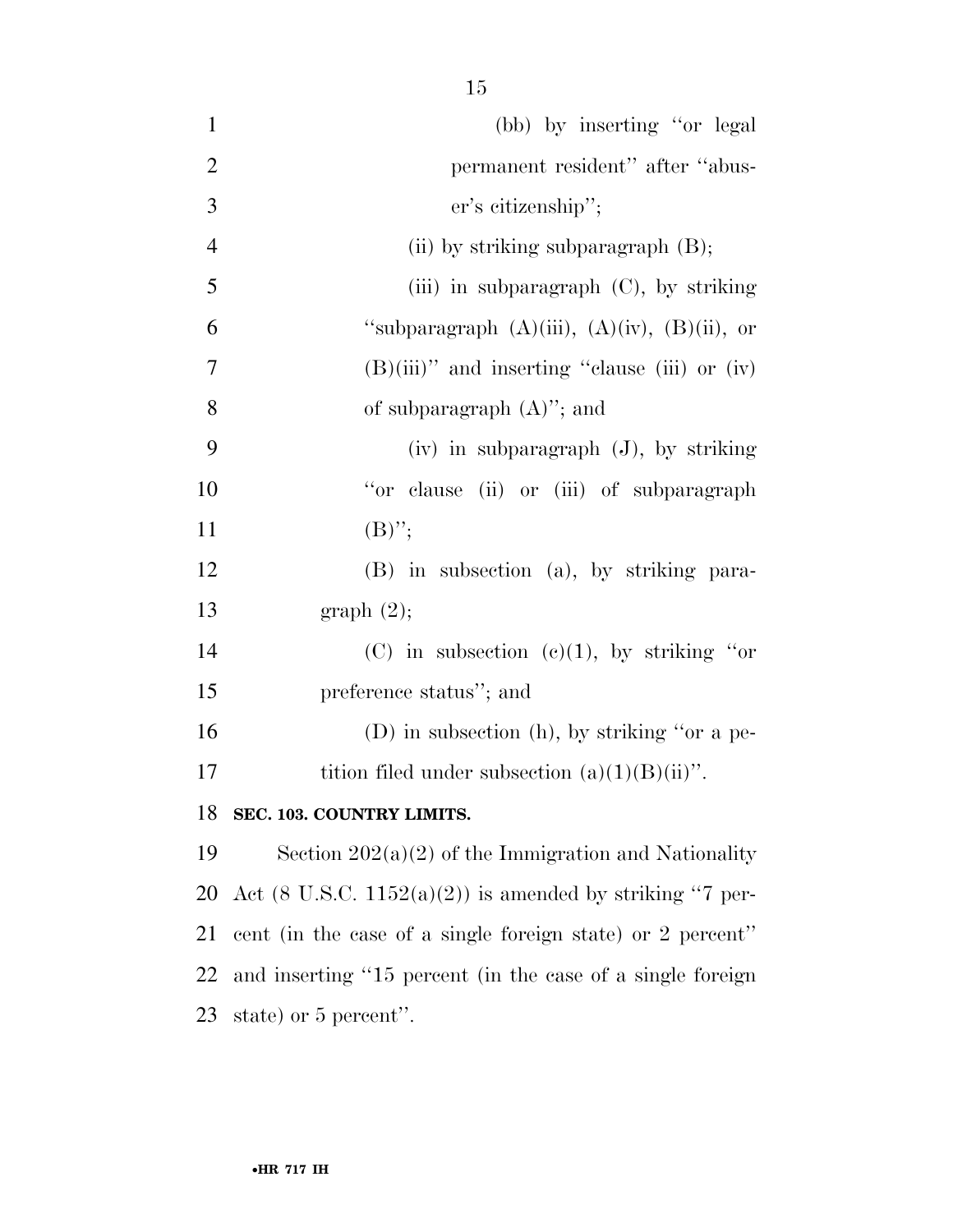| 1              | SEC. 104. PROMOTING FAMILY UNITY.                      |
|----------------|--------------------------------------------------------|
| $\overline{2}$ | (a) ALIENS PREVIOUSLY REMOVED.—Section                 |
| 3              | $212(a)(9)$ of the Immigration and Nationality Act (8) |
| $\overline{4}$ | U.S.C. $1182(a)(9)$ is amended—                        |
| 5              | $(1)$ in subparagraph $(B)$ —                          |
| 6              | $(A)$ in clause (iii)—                                 |
| $\overline{7}$ | (i) in subclause (I), by striking " $18$               |
| 8              | years of age" and inserting "21 years of               |
| 9              | $\text{age}''$                                         |
| 10             | (ii) by moving subclause $(V)$ 4 ems to                |
| 11             | the right; and                                         |
| 12             | (iii) by adding at the end the fol-                    |
| 13             | lowing:                                                |
| 14             | "(VI) Clause (i) shall not apply                       |
| 15             | to an alien for whom an immigrant                      |
| 16             | visa is available or was available on or               |
| 17             | before the date of the enactment of                    |
| 18             | the Reuniting Families Act, and is                     |
| 19             | otherwise admissible to the United                     |
| 20             | States for permanent residence."; and                  |
| 21             | $(B)$ in clause $(v)$ —                                |
| 22             | (i) by striking "spouse or son or                      |
| 23             | daughter" and inserting "spouse, son,                  |
| 24             | daughter, or parent";                                  |
| 25             | (ii) by striking "extreme";                            |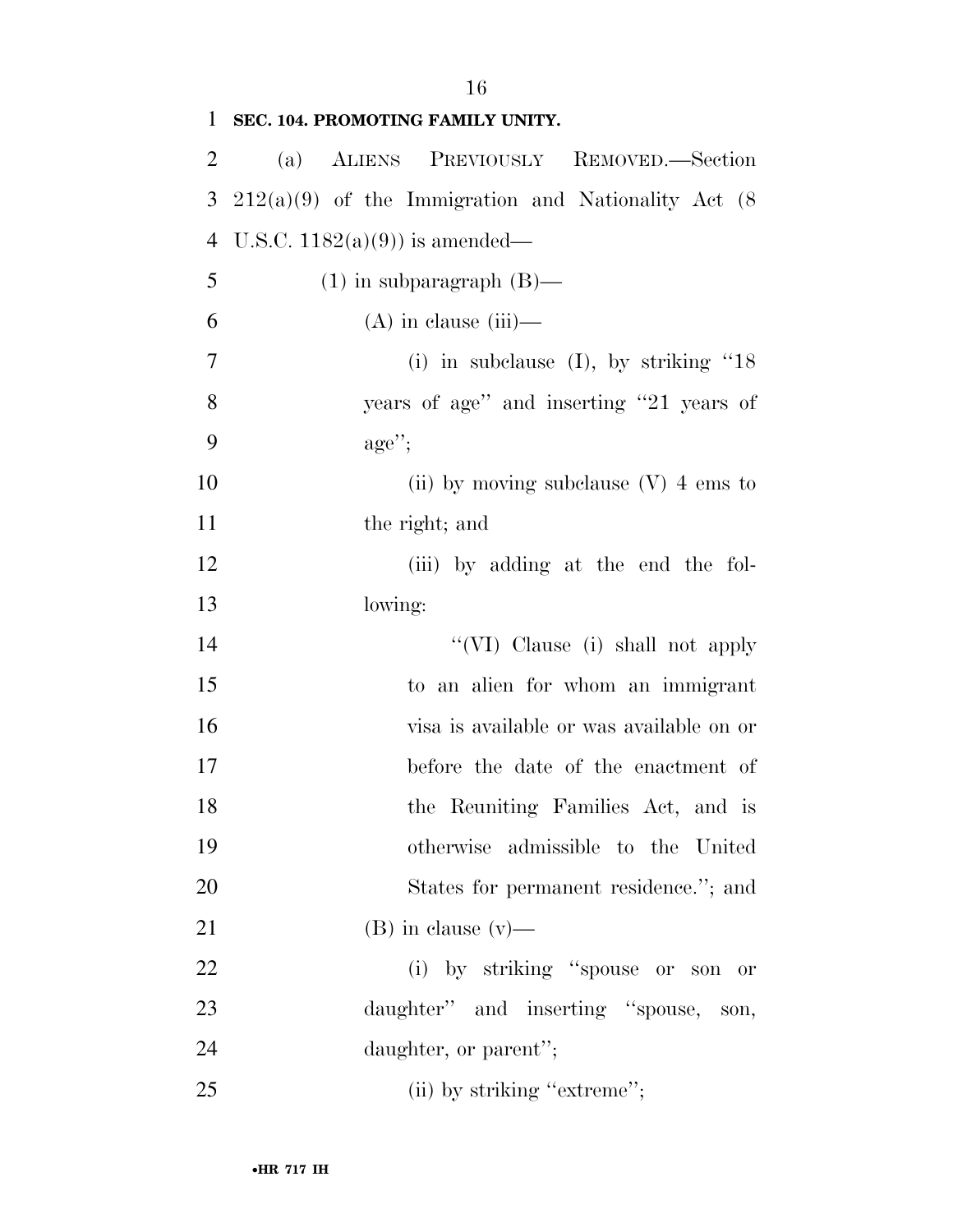| $\mathbf{1}$   | (iii) by inserting ", son, daughter, or"      |
|----------------|-----------------------------------------------|
| $\overline{2}$ | after "lawfully resident spouse"; and         |
| 3              | (iv) by striking "alien." and inserting       |
| $\overline{4}$ | "alien or, if the Secretary of Homeland Se-   |
| 5              | curity determines that a waiver is nec-       |
| 6              | essary for humanitarian purposes, to en-      |
| 7              | sure family unity or is otherwise in the      |
| 8              | public interest."; and                        |
| 9              | $(2)$ in subparagraph $(C)$ —                 |
| 10             | $(A)$ by amending clause (ii) to read as fol- |
| 11             | lows:                                         |
| 12             | "(ii) EXCEPTIONS.—Clause (i) shall            |
| 13             | not apply to an alien—                        |
| 14             | $\lq\lq$ seeking admission more than          |
| 15             | 10 years after the date of the alien's        |
| 16             | last departure from the United States         |
| 17             | if, prior to the alien's reembarkation        |
| 18             | at a place outside the United States          |
| 19             | or attempt to be readmitted from a            |
| 20             | foreign contiguous territory, the Sec-        |
| 21             | retary of Homeland Security has con-          |
| 22             | sented to the alien's reapplication for       |
| 23             | admission; or                                 |
| 24             | $\lq\lq$ (II) for whom an immigrant           |
| 25             | visa is available or was available on or      |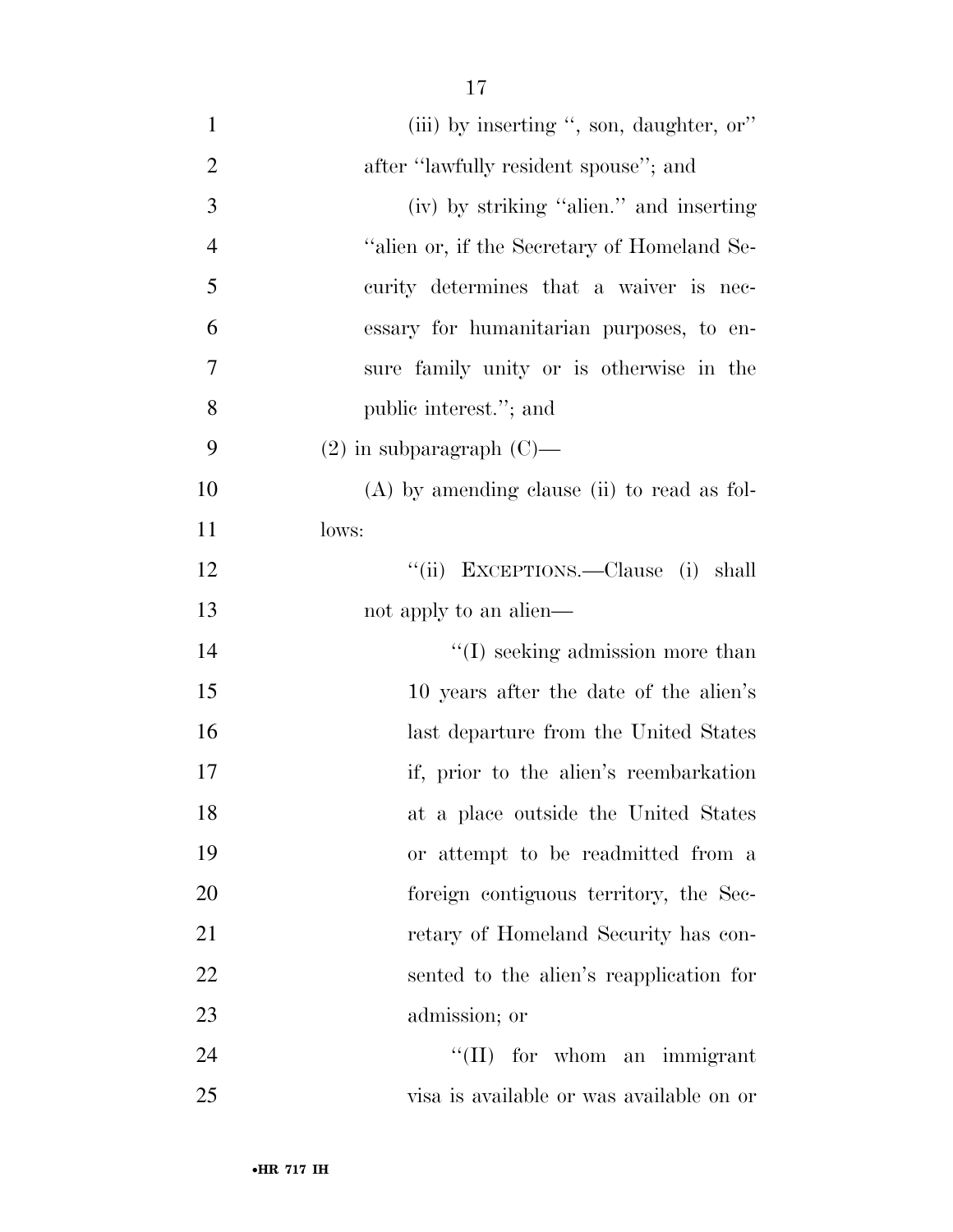| $\mathbf{1}$   | before the date of the enactment of                 |
|----------------|-----------------------------------------------------|
| $\overline{2}$ | the Reuniting Families Act.";                       |
| 3              | (B) by redesignating clause (iii) as clause         |
| $\overline{4}$ | $(iv);$ and                                         |
| 5              | (C) by inserting after clause (ii) the fol-         |
| 6              | lowing:                                             |
| 7              | "(iii) For purposes of determining                  |
| 8              | whether an alien has accumulated an ag-             |
| 9              | gregate period of more than 1 year of un-           |
| 10             | lawful presence under clause (i), the same          |
| 11             | rules of unlawful presence construction             |
| 12             | under section $212(a)(9)(B)(ii)$ and the ex-        |
| 13             | ceptions under section $212(a)(9)(B)(iii)$          |
| 14             | shall apply.".                                      |
| 15             | (b) MISREPRESENTATIONS.—The Immigration and         |
| 16             | Nationality Act (8 U.S.C. 1101 et seq.) is amended— |
| 17             | (1) by amending section $212(a)(6)(C)(ii)$ (8)      |
| 18             | U.S.C. $1182(a)(6)(C(ii))$ to read as follows:      |
| 19             | "(ii) MISREPRESENTATION OF CITI-                    |
| 20             | ZENSHIP.-                                           |
| 21             | "(I) IN GENERAL.—Any alien                          |
| 22             | who willfully misrepresents, or has                 |
| 23             | willfully misrepresented, himself or                |
| 24             | herself to be a citizen of the United               |
| 25             | States for any purpose or benefit                   |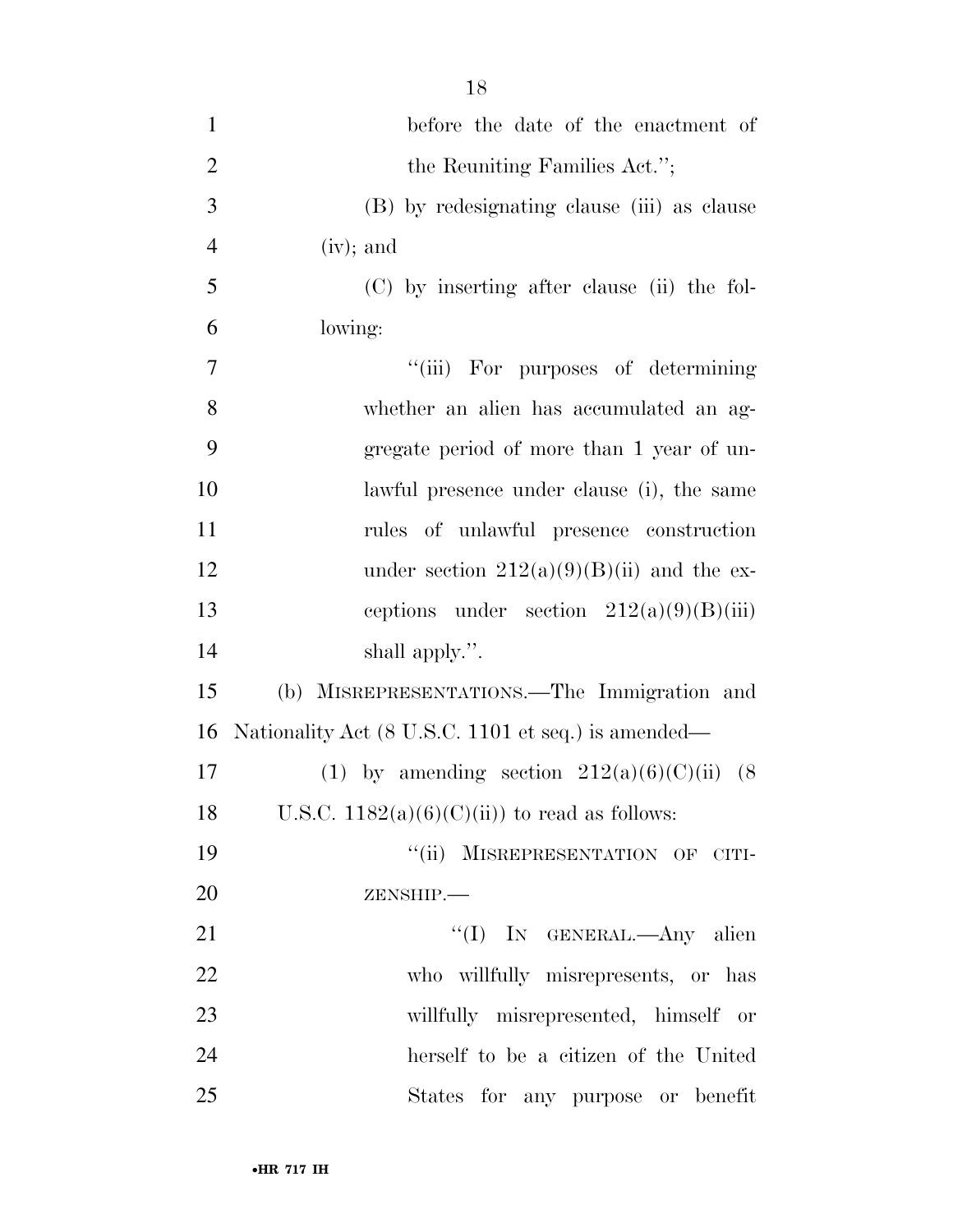under this Act (including section 2 274A) or any Federal or State law is inadmissible.

| $\overline{4}$ | "(II) EXCEPTION.—In the case            |
|----------------|-----------------------------------------|
| 5              | of an alien making a misrepresenta-     |
| 6              | tion described in subclause (I), if the |
| $\overline{7}$ | alien was under the age of 21 at the    |
| 8              | time of making such misrepresenta-      |
| 9              | tion that he or she was a citizen, the  |
| 10             | alien shall not be considered to be in- |
| 11             | admissible under any provision of this  |
| 12             | subsection based on such misrepresen-   |
| 13             | tation.";                               |

| 14 |  | (2) in section $212(a)(6)(C)(iii)$ (8 U.S.C.        |  |
|----|--|-----------------------------------------------------|--|
| 15 |  | $1182(a)(6)(C(iii))$ , by striking "of clause (i)"; |  |

16 (3) by amending subsection  $(i)(1)$  of section 17 212 (8 U.S.C. 1182(i)(1)) to read as follows:

 "(i)(1) The Attorney General or the Secretary of Homeland Security may, in the discretion of the Attorney General or the Secretary, waive the application of sub-21 section  $(a)(6)(C)$  in the case of an immigrant who is the parent, spouse, son, or daughter of a United States citizen or of an alien lawfully admitted for permanent residence, or an alien granted classification under clause (iii) or (iv) 25 of section  $204(a)(1)(A)$ , if it is established to the satisfac-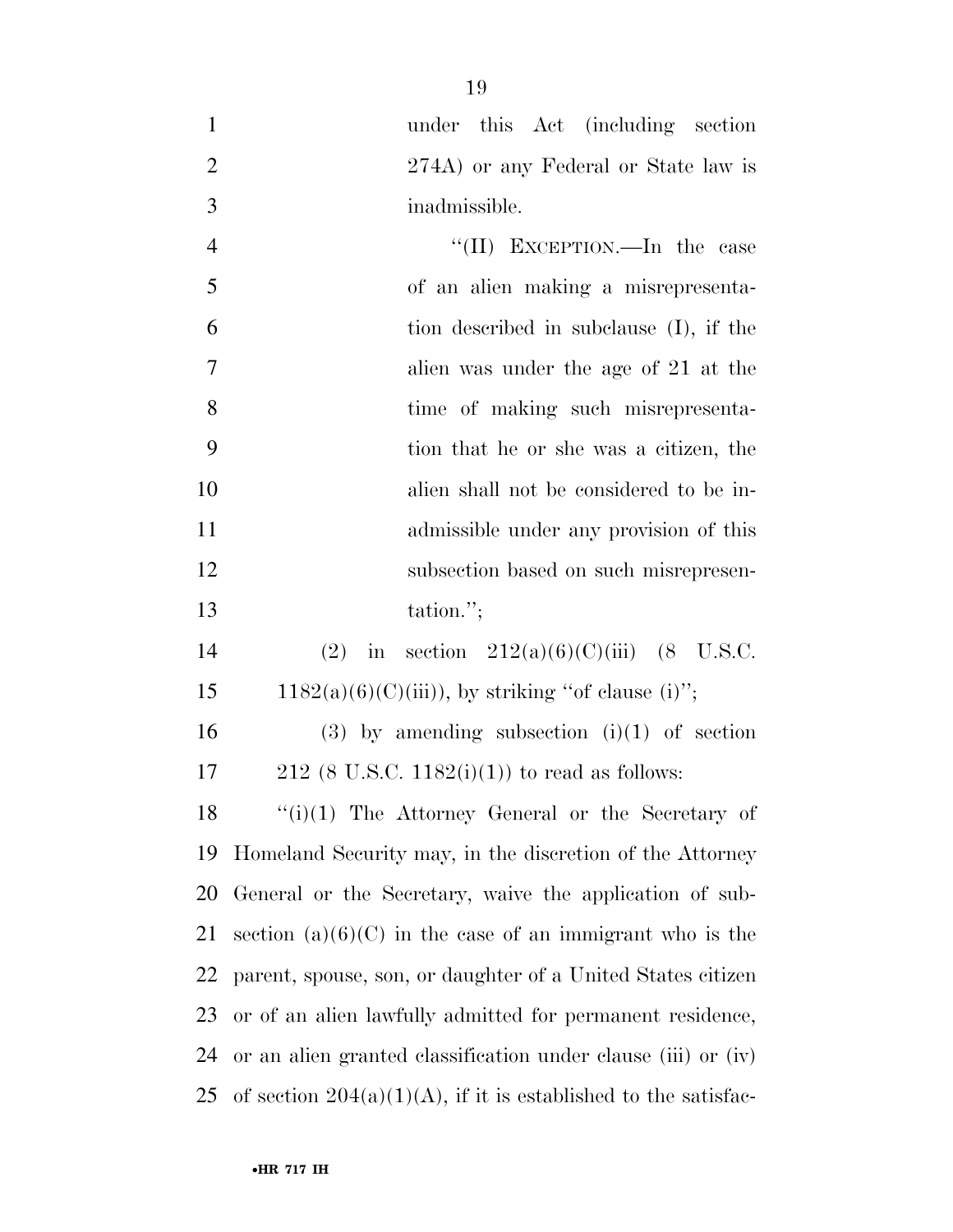| $\mathbf{1}$   | tion of the Attorney General or the Secretary that the ad-   |
|----------------|--------------------------------------------------------------|
| $\overline{2}$ | mission to the United States of such alien would not be      |
| 3              | contrary to the national welfare, safety, or security of the |
| $\overline{4}$ | United States."; and                                         |
| 5              | (4) by amending section $237(a)(3)(D)$ (8)                   |
| 6              | U.S.C. $1227(a)(3)(D)$ to read as follows:                   |
| 7              | "(D) MISREPRESENTATION OF CITIZEN-                           |
| 8              | $SHIP$ .                                                     |
| 9              | "(i) IN GENERAL.—Any alien who                               |
| 10             | willfully misrepresents, or has willfully mis-               |
| 11             | represented, himself to be a citizen of the                  |
| 12             | United States for any purpose or benefit                     |
| 13             | under this Act (including section 274A) or                   |
| 14             | any Federal or State law is deportable.                      |
| 15             | "(ii) EXCEPTION.—In the case of an                           |
| 16             | alien making a misrepresentation described                   |
| 17             | in subclause (i), if the alien was under the                 |
| 18             | age of 21 at the time of making such mis-                    |
| 19             | representation that he or she was a citizen,                 |
| 20             | the alien shall not be considered to be de-                  |
| 21             | portable under any provision of this sub-                    |
| 22             | section based on such misrepresentation.".                   |
| 23             | SEC. 105. RELIEF FOR ORPHANS, WIDOWS, AND WIDOWERS.          |
| 24             | (a) IN GENERAL.—                                             |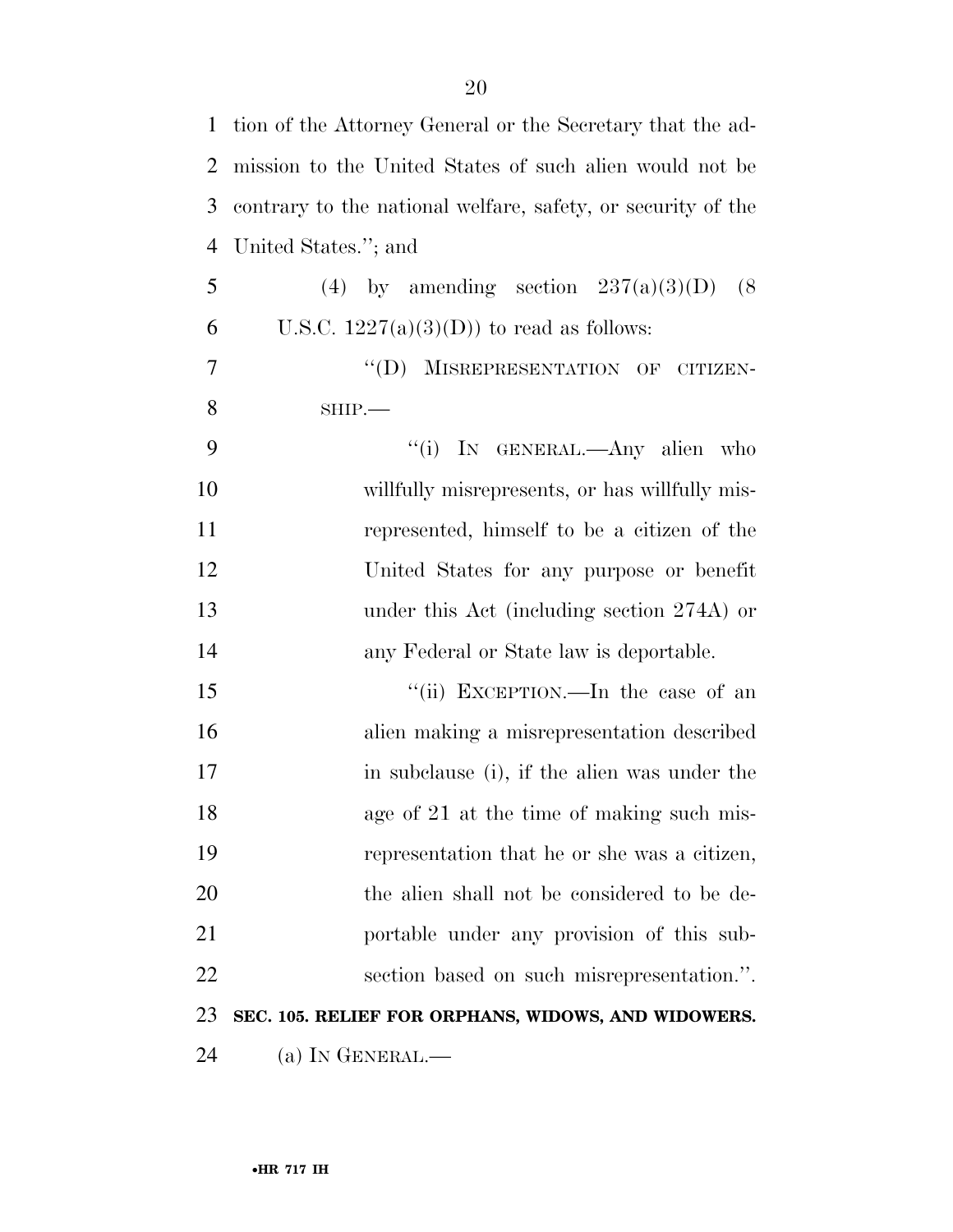(1) SPECIAL RULE FOR ORPHANS AND SPOUSES.—In applying clauses (iii) and (iv) of sec- tion  $201(b)(2)(A)$  of the Immigration and Nation- ality Act, as added by section 102(a) of this Act, to an alien whose citizen or lawful permanent resident relative died before the date of the enactment of this Act, the alien relative may file the classification peti-8 tion under section  $204(a)(1)(A)(ii)$  of such Act, as 9 amended by section  $102(c)(4)(A)(i)(II)$  of this Act, not later than 2 years after the date of the enact-ment of this Act.

 (2) ELIGIBILITY FOR PAROLE.—If an alien was excluded, deported, removed, or departed voluntarily before the date of the enactment of this Act based solely upon the alien's lack of classification as an immediate relative (as defined in section  $17 \qquad 201(b)(2)(A)(iv)$  of the Immigration and Nationality Act, as amended by section 102(a) of this Act) due to the death of such citizen or resident—

 (A) such alien shall be eligible for parole into the United States pursuant to the Sec- retary of Homeland Security's discretionary au-23 thority under section  $212(d)(5)$  of such Act  $(8)$ U.S.C. 1182(d)(5)); and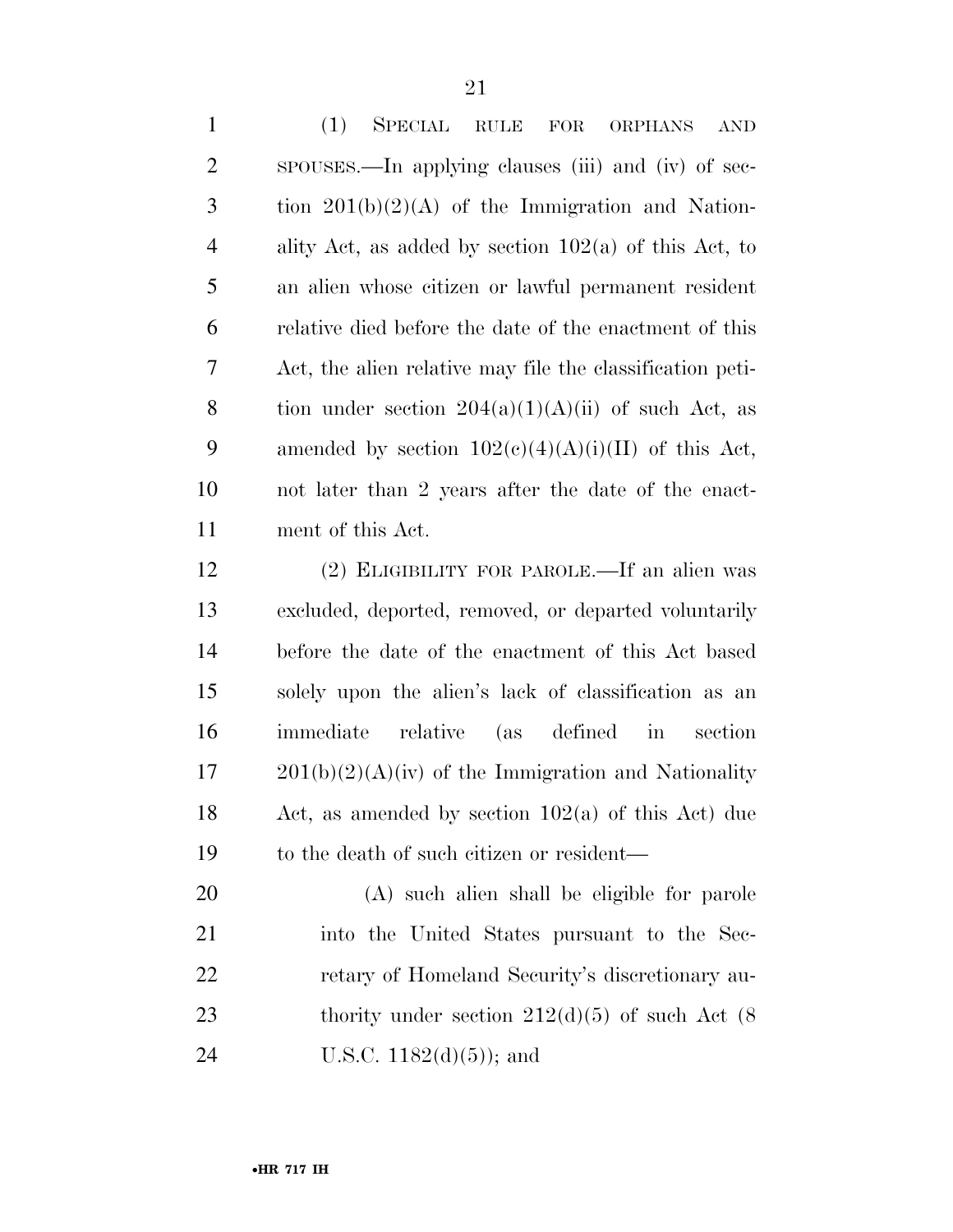| $\mathbf{1}$   | (B) such alien's application for adjustment                     |
|----------------|-----------------------------------------------------------------|
| $\overline{2}$ | of status shall be considered notwithstanding                   |
| 3              | section $212(a)(9)$ of such Act $(8 \text{ U.S.C.})$            |
| $\overline{4}$ | $1182(a)(9)$ ).                                                 |
| 5              | (3) ELIGIBILITY FOR PAROLE.—If an alien de-                     |
| 6              | scribed in section 204(1) of the Immigration and Na-            |
| 7              | tionality Act $(8 \text{ U.S.C. } 1154(l))$ , was excluded, de- |
| 8              | ported, removed, or departed voluntarily before the             |
| 9              | date of the enactment of this Act—                              |
| 10             | (A) such alien shall be eligible for parole                     |
| 11             | into the United States pursuant to the Sec-                     |
| 12             | retary of Homeland Security's discretionary au-                 |
| 13             | thority under section $212(d)(5)$ of such Act (8)               |
| 14             | U.S.C. $1182(d)(5)$ ; and                                       |
| 15             | (B) such alien's application for adjustment                     |
| 16             | of status shall be considered notwithstanding                   |
| 17             | section $212(a)(9)$ of such Act $(8 \text{ U.S.C.})$            |
| 18             | $1182(a)(9)$ ).                                                 |
| 19             | (b) PROCESSING OF IMMIGRANT VISAS AND DERIVA-                   |
| 20             | TIVE PETITIONS.—                                                |
| 21             | $(1)$ IN GENERAL.—Section 204(b) of the Immi-                   |
| 22             | gration and Nationality Act $(8 \text{ U.S.C. } 1154(b))$ is    |
| 23             | amended—                                                        |
| 24             | (A) by striking "After an investigation"                        |
| 25             | and inserting the following:                                    |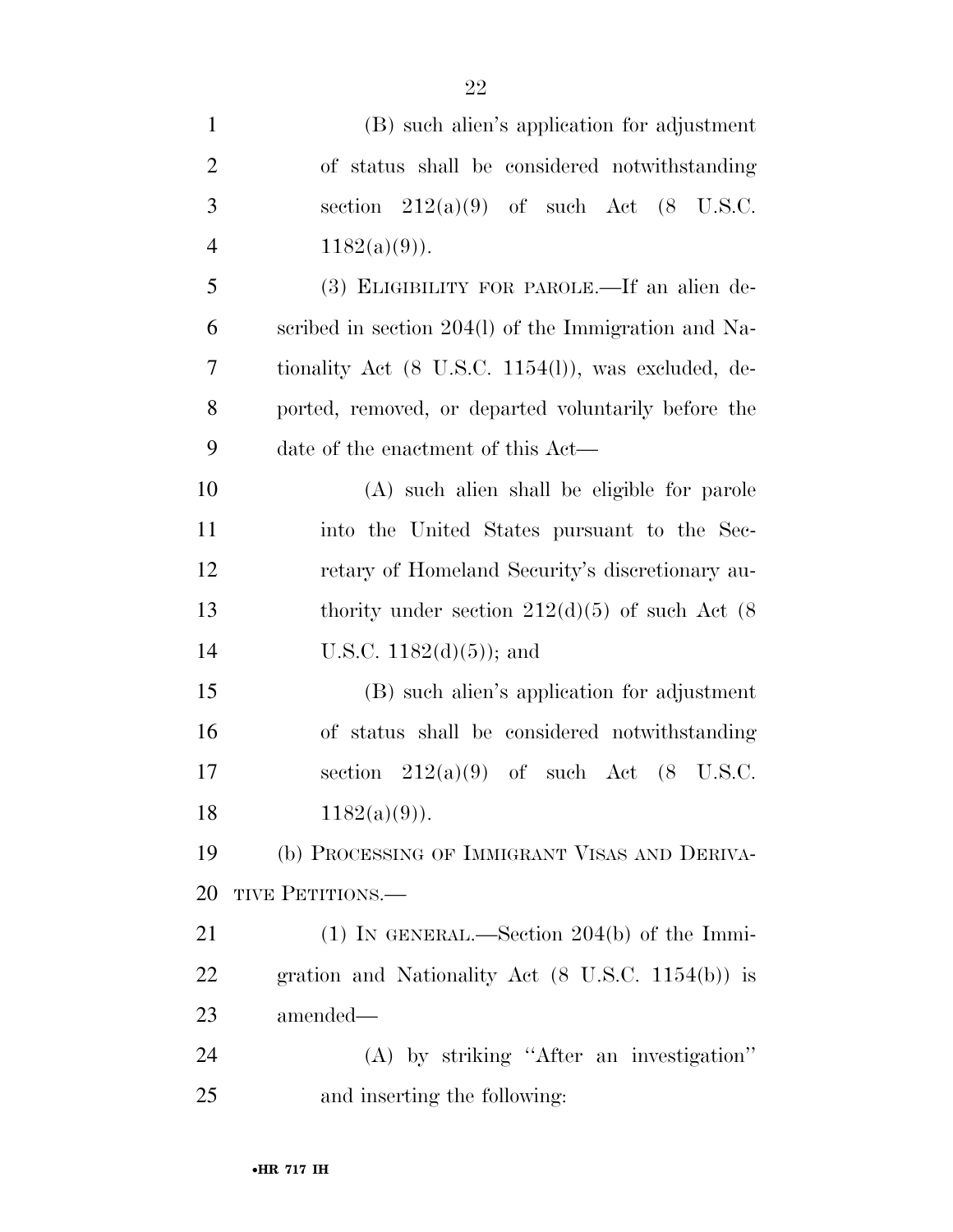| $\mathbf{1}$   | " $(1)$ IN GENERAL.—After an investigation";     |
|----------------|--------------------------------------------------|
| $\overline{2}$ | and                                              |
| 3              | (B) by adding at the end the following:          |
| $\overline{4}$ | $``(2)$ DEATH OF QUALIFYING RELATIVE.—           |
| 5              | "(A) IN GENERAL.—Any alien described in          |
| 6              | subparagraph (B) whose qualifying relative died  |
| 7              | before the completion of immigrant visa proc-    |
| 8              | essing may have an immigrant visa application    |
| 9              | adjudicated as if such death had not occurred.   |
| 10             | An immigrant visa issued before the death of     |
| 11             | the qualifying relative shall remain valid after |
| 12             | such death.                                      |
| 13             | "(B) ALIEN DESCRIBED.—An alien de-               |
| 14             | scribed in this subparagraph is an alien who-    |
| 15             | "(i) is an immediate relative (as de-            |
| 16             | scribed in section $201(b)(2)(A));$              |
| 17             | "(ii) is a family-sponsored immigrant            |
| 18             | (as described in subsection (a) or (d) of        |
| 19             | section $203$ );                                 |
| 20             | "(iii) is a derivative beneficiary of an         |
| 21             | employment-based immigrant under section         |
| 22             | $203(b)$ (as described in section $203(d)$ ); or |
| 23             | "(iv) is the spouse or child of a ref-           |
| 24             | ugee (as described in section $207(c)(2)$ ) or   |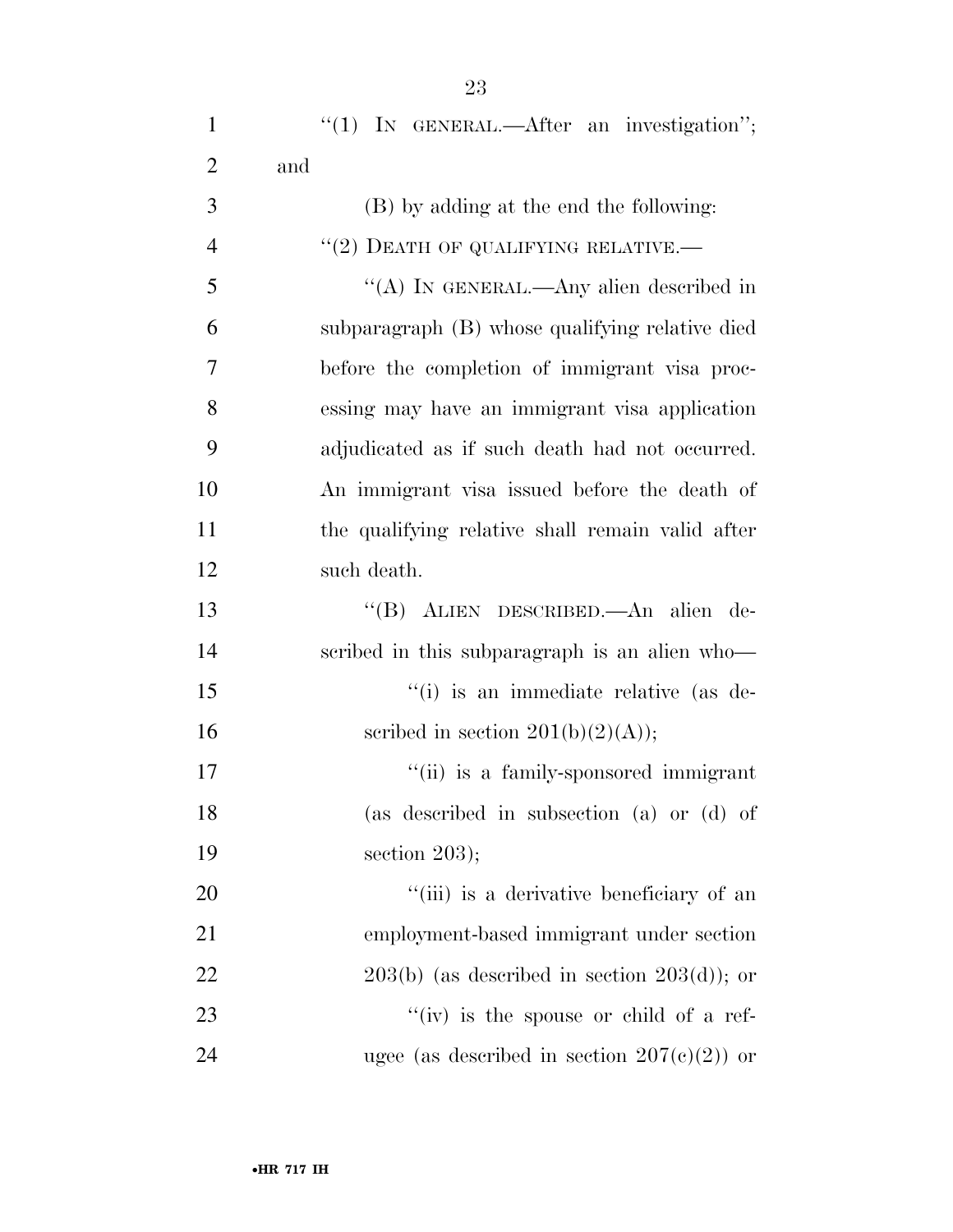|                | 24                                                                 |
|----------------|--------------------------------------------------------------------|
| $\mathbf{1}$   | described<br>(as<br>asylee<br>$\operatorname{in}$<br>section<br>an |
| $\overline{2}$ | $208(b)(3)$ .".                                                    |
| 3              | (2) TRANSITION PERIOD.—                                            |
| $\overline{4}$ | (A) IN GENERAL.—Notwithstanding a de-                              |
| 5              | nial or revocation of an application for an immi-                  |
| 6              | grant visa for an alien whose qualifying relative                  |
| 7              | died before the date of the enactment of this                      |
| 8              | Act, such application may be renewed by the                        |
| 9              | alien through a motion to reopen, without fee.                     |
| 10             | (B)<br><b>INAPPLICABILITY</b><br>OF<br><b>BARS</b><br>TO           |
| 11             | ENTRY.—Notwithstanding section $212(a)(9)$ of                      |
| 12             | the Immigration and Nationality Act (8 U.S.C.                      |
| 13             | $1182(a)(9)$ , an alien's application for an immi-                 |
| 14             | grant visa shall be considered if the alien was                    |
| 15             | excluded, deported, removed, or departed volun-                    |
| 16             | tarily before the date of the enactment of this                    |
| 17             | Act.                                                               |
| 18             | (c) NATURALIZATION.—Section $319(a)$ of the Immi-                  |
|                |                                                                    |

 gration and Nationality Act (8 U.S.C. 1430(a)) is amend- ed by inserting ''(or, if the spouse is deceased, the spouse was a citizen of the United States)'' after ''citizen of the United States''.

 (d) WAIVERS OF INADMISSIBILITY.—Section 212 of the Immigration and Nationality Act (8 U.S.C. 1182) is amended—

 $\Omega$ <sup>4</sup>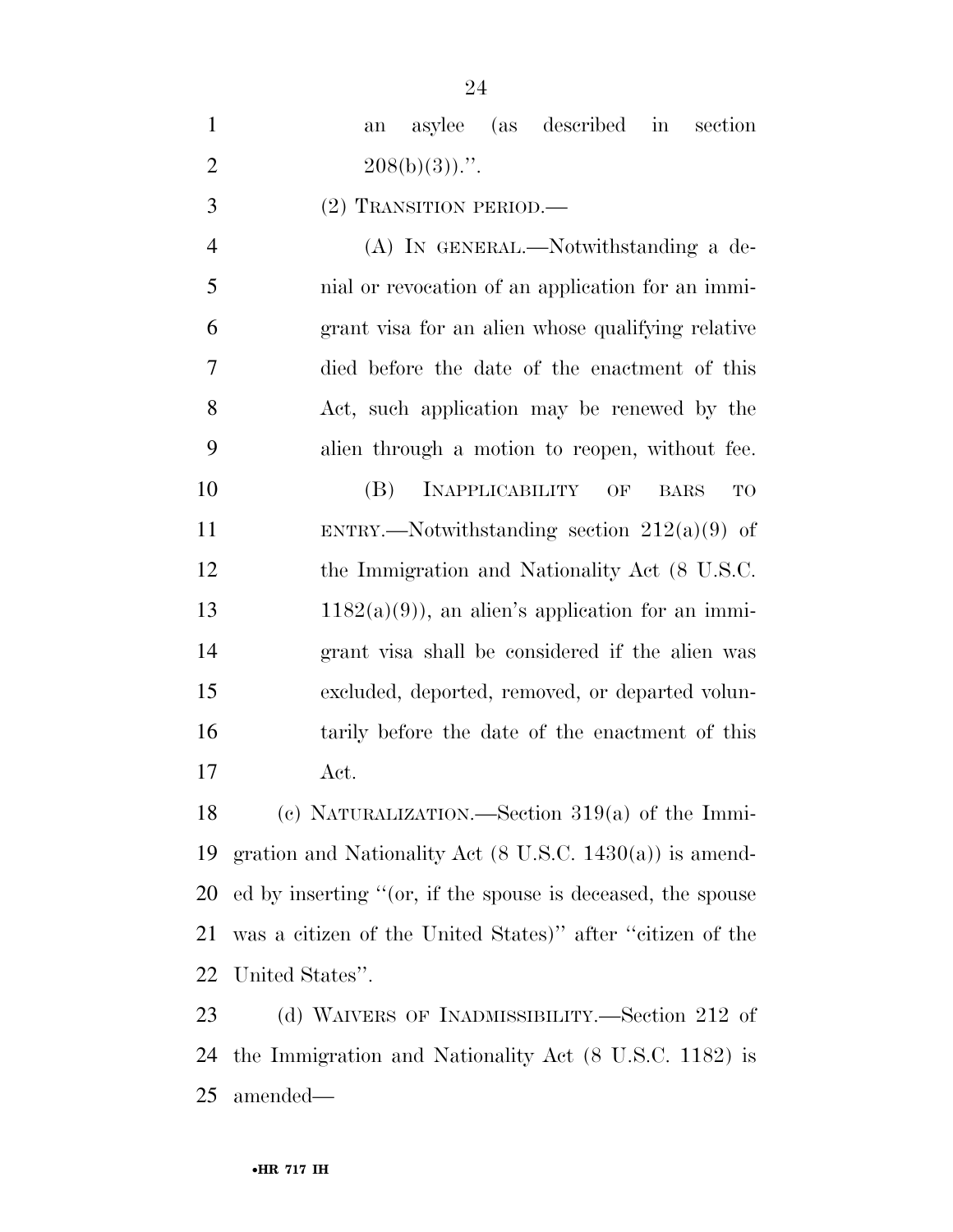| $(1)$ by redesignating the second subsection $(t)$ |
|----------------------------------------------------|
| as subsection $(u)$ ; and                          |

(2) by adding at the end the following:

''(v) CONTINUED WAIVER ELIGIBILITY FOR WIDOWS,

 WIDOWERS, AND ORPHANS.—In the case of an alien who would have been statutorily eligible for any waiver of inad- missibility under this Act but for the death of a qualifying relative, the eligibility of such alien shall be preserved as if the death had not occurred and the death of the quali- fying relative shall be the functional equivalent of hardship for purposes of any waiver of inadmissibility which re-quires a showing of hardship.''.

 (e) SURVIVING RELATIVE CONSIDERATION FOR CER- TAIN PETITIONS AND APPLICATIONS.—Section 204(l)(1) of the Immigration and Nationality Act (8 U.S.C.  $1154(l)(1)$  is amended—

 (1) by striking ''who resided in the United States at the time of the death of the qualifying rel- ative and who continues to reside in the United States''; and

 (2) by striking ''any related applications,'' and inserting ''any related applications (including affida-vits of support),''.

24 (f) IMMEDIATE RELATIVES.—Section  $201(b)(2)(A)(i)$ of the Immigration and Nationality Act (8 U.S.C.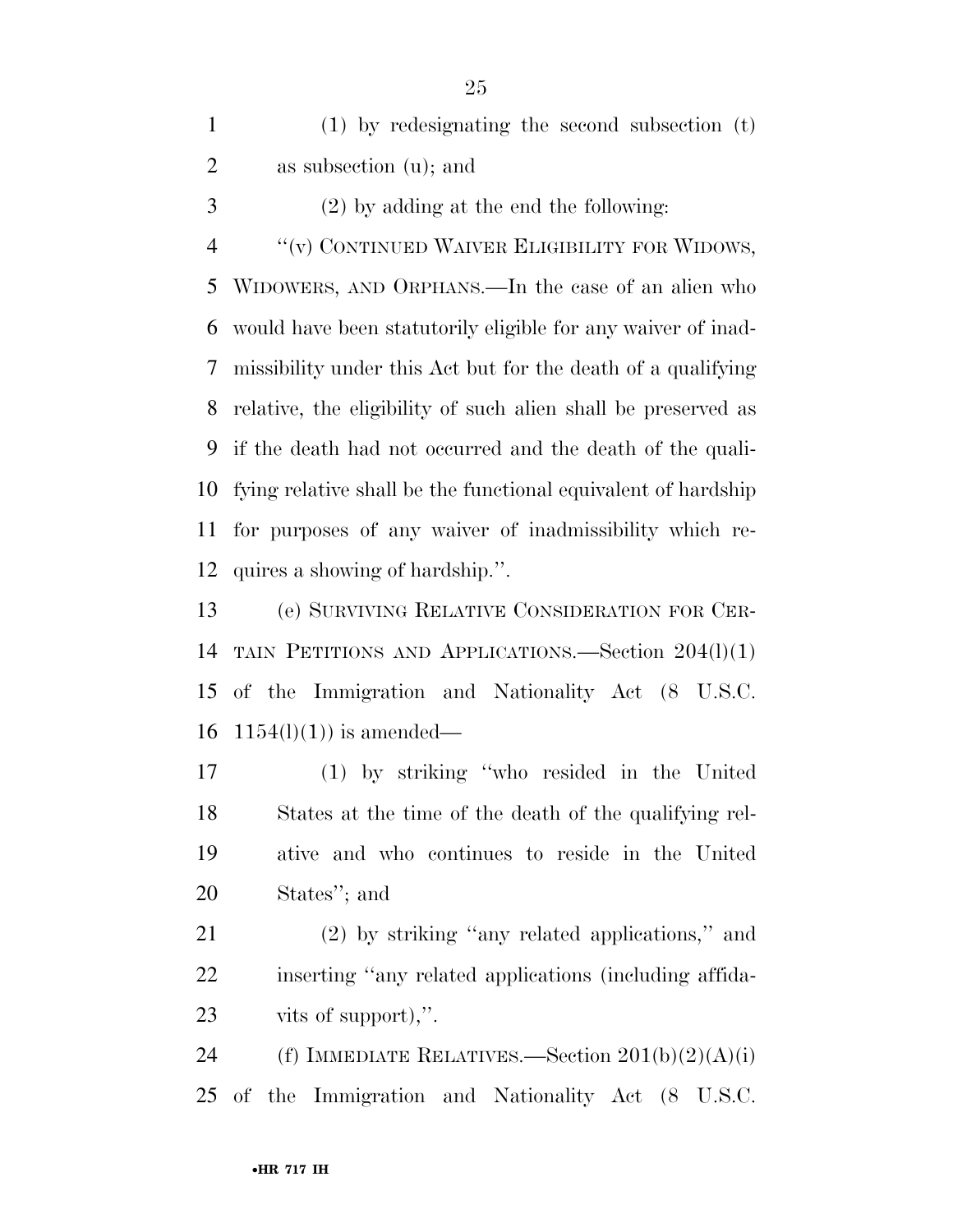| $\mathbf{1}$ | $1151(b)(2)(A)(i)$ is amended by striking "within 2 years"          |
|--------------|---------------------------------------------------------------------|
| 2            | after such date".                                                   |
| 3            | (g) FAMILY-SPONSORED IMMIGRANTS.—Section                            |
| 4            | $212(a)(4)(C)(i)$ is amended—                                       |
| 5            | $(1)$ in subclause $(I)$ , by striking ", or" and in-               |
| 6            | serting a semicolon;                                                |
| 7            | $(2)$ in subclause $(II)$ , by striking "or" at the                 |
| 8            | end; and                                                            |
| 9            | $(3)$ by adding at the end the following:                           |
| 10           | $\lq\lq$ (IV) the status as a surviving                             |
| 11           | relative under $204(l)$ ; or".                                      |
| 12           | SEC. 106. EXEMPTION FROM IMMIGRANT VISA LIMIT FOR                   |
|              |                                                                     |
| 13           | CERTAIN VETERANS WHO ARE NATIVES OF                                 |
| 14           | PHILIPPINES.                                                        |
| 15           | (a) SHORT TITLE.—This section may be cited as the                   |
| 16           | "Filipino Veterans Family Reunification Act".                       |
| 17           | (b) ALIENS NOT SUBJECT TO DIRECT NUMERICAL                          |
| 18           | LIMITATIONS.—Section $201(b)(1)$ of the Immigration and             |
| 19           | Nationality Act $(8 \text{ U.S.C. } 1151(b)(1))$ is amended by add- |
| 20           | ing at the end the following:                                       |
| 21           | " $(F)$ Aliens who are eligible for an immigrant                    |
| 22           | visa under paragraph $(1)$ or $(3)$ of section $203(a)$             |
| 23           | and who have a parent who was naturalized pursu-                    |
| 24           | ant to section 405 of the Immigration Act of 1990                   |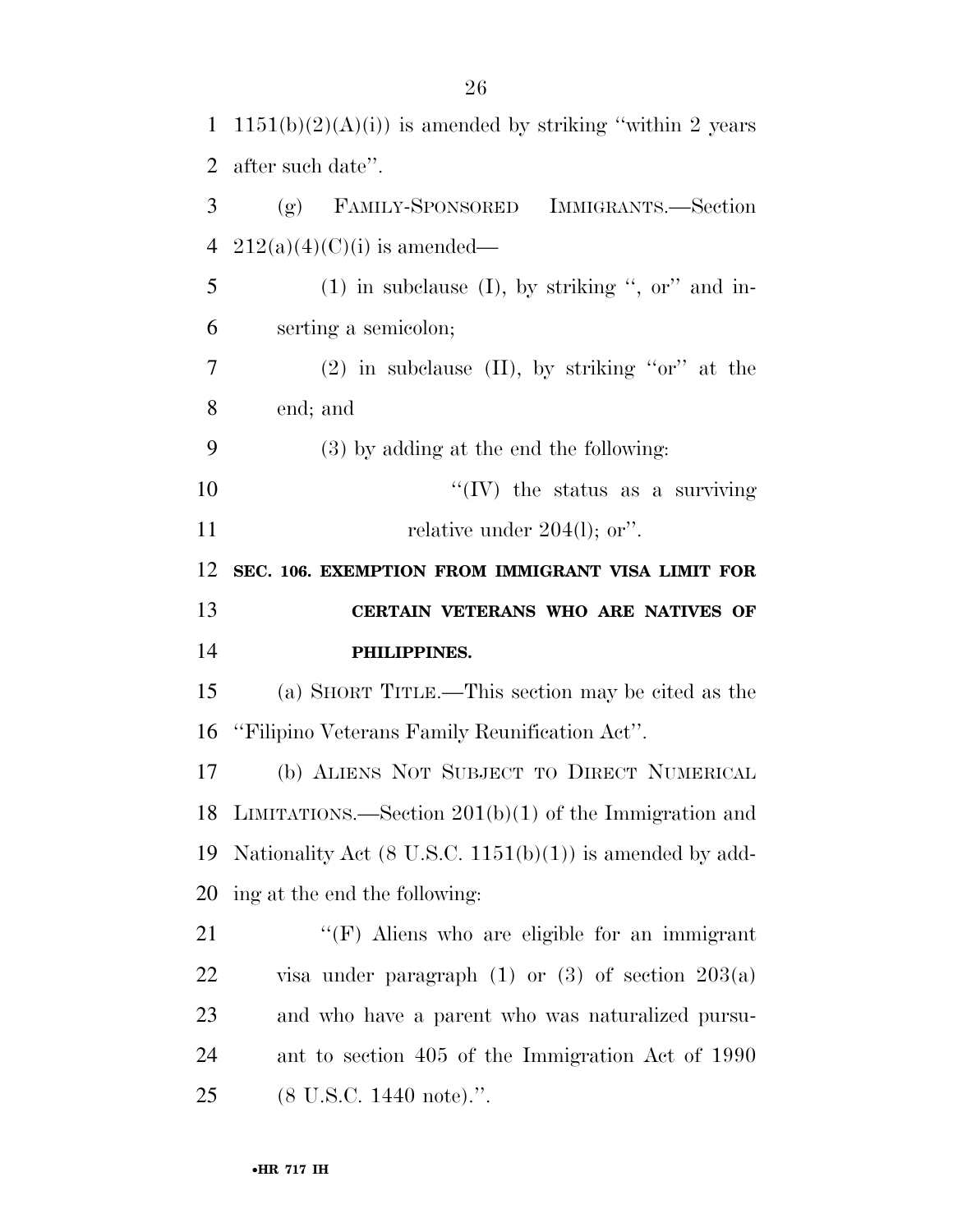### **SEC. 107. FIANCÉE CHILD STATUS PROTECTION.**

2 (a) DEFINITION.—Section  $101(a)(15)(K)(iii)$  of the Immigration and Nationality Act (8 U.S.C. 4 1101(a)(15)(K)(iii)) is amended by inserting ", provided that a determination of the age of such minor child is made using the age of the alien on the date on which the petition is filed with the Secretary of Homeland Security 8 to classify the alien's parent as the fiance or fiance of a United States citizen (in the case of an alien parent de- scribed in clause (i)) or as the spouse of a United States 11 citizen under section  $201(b)(2)(A)(i)$  (in the case of an alien parent described in clause (ii));'' before the semicolon at the end.

 (b) ADJUSTMENT OF STATUS AUTHORIZED.—Section 214(d) of the Immigration and Nationality Act (8 U.S.C. 16  $1184(d)(1)$  is amended—

 (1) by redesignating paragraphs (2) and (3) as paragraphs (3) and (4), respectively; and

 (2) in paragraph (1), by striking ''In the event'' and inserting the following:

 $\frac{1}{2}(2)(A)$  If an alien does not marry the petitioner under paragraph (1) within 3 months after the alien and the alien's minor children are admitted into the United States, such alien and children shall be required to depart from the United States. If such aliens fail to depart from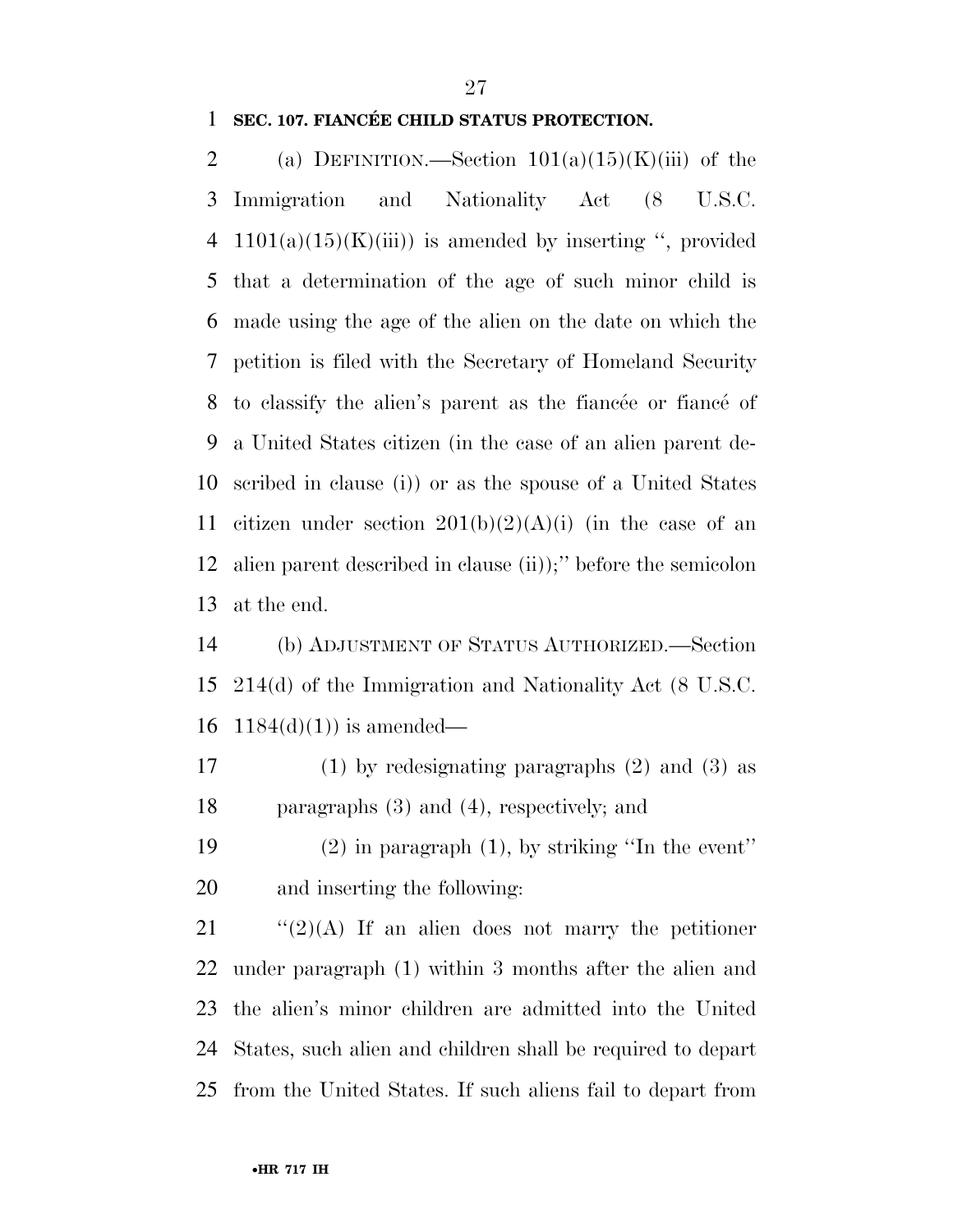the United States, they shall be removed in accordance with sections 240 and 241.

 ''(B) Subject to subparagraphs (C) and (D), if an alien marries the petitioner described in section 5 101(a)(15)(K)(i) within 3 months after the alien is admit- ted into the United States, the Secretary of Homeland Se- curity or the Attorney General, subject to the provisions of section 245(d), may adjust the status of the alien, and any minor children accompanying or following to join the alien, to that of an alien lawfully admitted for permanent residence on a conditional basis under section 216 if the alien and any such minor children apply for such adjust- ment and are not determined to be inadmissible to the United States.

 $\qquad$  "(C) Paragraphs (5) and (7)(A) of section 212(a) shall not apply to an alien who is eligible to apply for ad- justment of his or her status to an alien lawfully admitted for permanent residence under this section.

 ''(D) An alien eligible for a waiver of inadmissibility as otherwise authorized under this Act shall be permitted to apply for adjustment of his or her status to that of an alien lawfully admitted for permanent residence under this section.''.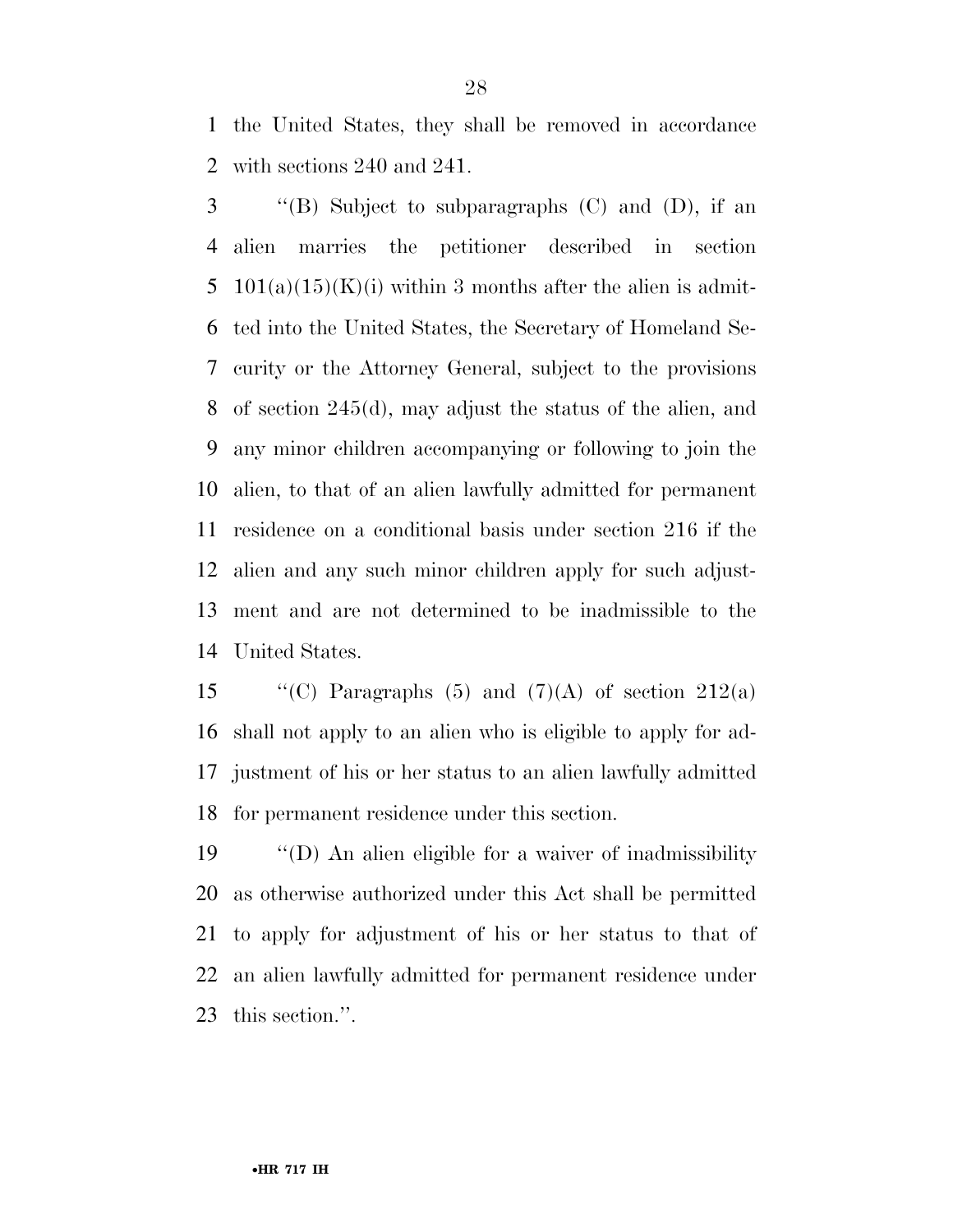(c) AGE DETERMINATION.—Section 245(d) of the Immigration and Nationality Act (8 U.S.C. 1155(d)) is amended—

4 (1) by inserting  $(1)$  before "The Attorney" General''; and

(2) by adding at the end the following:

 ''(2) A determination of the age of an alien admitted 8 to the United States under section  $101(a)(15)(K(iii)$  shall be made, for purposes of adjustment to the status of an alien lawfully admitted for permanent residence on a con- ditional basis under section 216, using the age of the alien on the date on which the petition is filed with the Sec- retary of Homeland Security to classify the alien's parent 14 as the fiance or fiance of a United States citizen (in the case of an alien parent admitted to the United States 16 under section  $101(a)(15)(K)(i)$  or as the spouse of a 17 United States citizen under section  $201(b)(2)(A)(i)$  (in the case of an alien parent admitted to the United States 19 under section  $101(a)(15)(K(ii))$ .".

20 (d) EFFECTIVE DATE.—

 (1) IN GENERAL.—The amendments made by this section shall be effective as if included in the Immigration Marriage Fraud Amendments of 1986 (Public Law 99–639).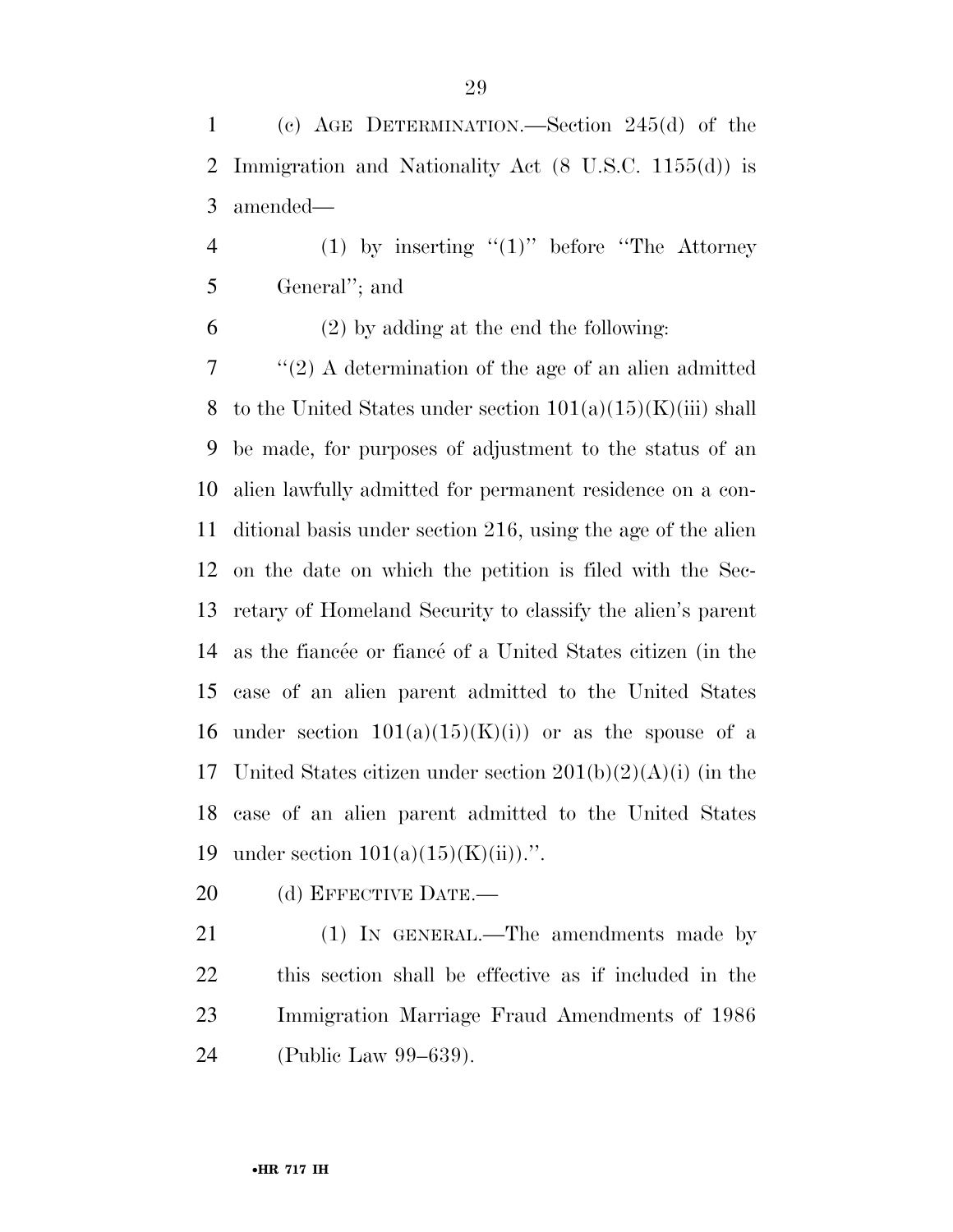| $\mathbf{1}$   | (2) APPLICABILITY.—The amendments made                                  |
|----------------|-------------------------------------------------------------------------|
| $\overline{2}$ | by this section shall apply to all petitions or applica-                |
| 3              | tions described in such amendments that—                                |
| $\overline{4}$ | $(A)$ are pending as of the date of the en-                             |
| 5              | actment of this Act; or                                                 |
| 6              | (B) have been denied, but would have been                               |
| 7              | approved if such amendments had been in effect                          |
| 8              | at the time of adjudication of the petition or                          |
| 9              | application.                                                            |
| 10             | (3) MOTION TO REOPEN OR RECONSIDER. $-A$                                |
| 11             | motion to reopen or reconsider a petition or applica-                   |
| 12             | tion described in paragraph $(2)(B)$ shall be granted                   |
| 13             | if such motion is filed with the Secretary of Home-                     |
| 14             | land Security or the Attorney General not later than                    |
| 15             | 2 years after the date of the enactment of this Act.                    |
| 16             | SEC. 108. EQUAL TREATMENT FOR ALL STEPCHILDREN.                         |
| 17             | Section $101(b)(1)(B)$ of the Immigration and Nation-                   |
|                | 18 ality Act $(8 \text{ U.S.C. } 1101(b)(1)(B))$ is amended by striking |
| 19             | ", provided the child had not reached the age of eighteen               |
| 20             | years at the time the marriage creating the status of step-             |
| 21             | child occurred".                                                        |
| 22             | SEC. 109. RETENTION OF PRIORITY DATES.                                  |

 Section 203 of the Immigration and Nationality Act (8 U.S.C. 1153) is amended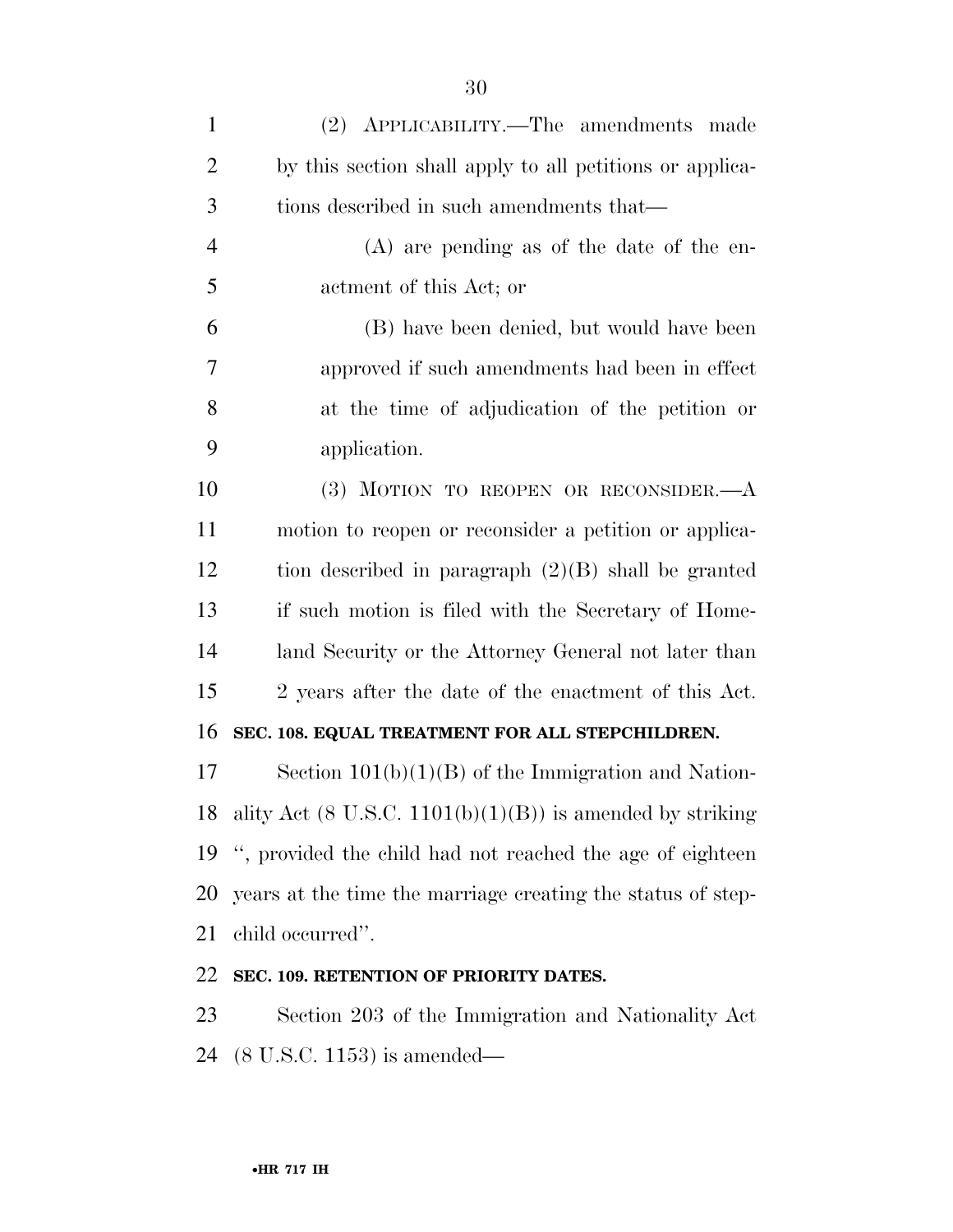1 (1) by amending subsection  $(h)(3)$  to read as follows:

3 "(3) RETENTION OF PRIORITY DATE.—If the age of an alien is determined under paragraph (1) to be 21 years of age or older for the purposes of 6 subsections  $(a)(2)(A)$  and  $(d)$ , and a parent of the alien files a family-based petition for such alien, the priority date for such petition shall be the original priority date issued upon receipt of the original family- or employment-based petition for which ei-ther parent was a beneficiary.''; and

(2) by adding at the end the following:

 ''(i) PERMANENT PRIORITY DATES.—The priority date for any family- or employment-based petition shall be the date of filing of the petition with the Secretary of Homeland Security (or the Secretary of State, if applica- ble), unless the filing of the petition was preceded by the filing of a labor certification with the Secretary of Labor, in which case that date shall constitute the priority date. The beneficiary of any petition shall retain his or her ear- liest priority date based on any petition filed on his or her behalf that was approvable when filed, regardless of the category of subsequent petitions.''.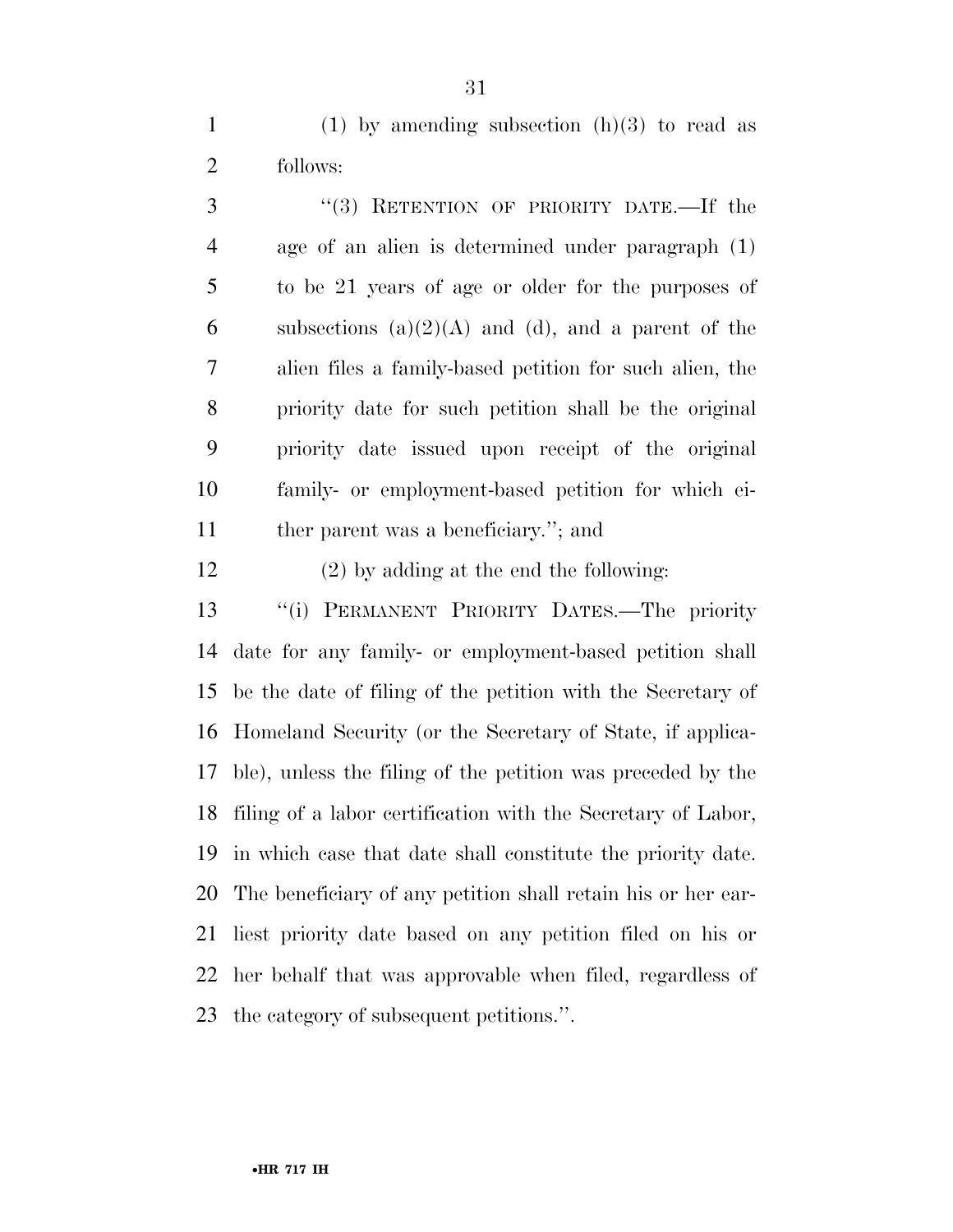| $\mathbf{1}$   | TITLE II—UNITING AMERICAN                           |
|----------------|-----------------------------------------------------|
| $\overline{2}$ | <b>FAMILIES ACT</b>                                 |
| 3              | SEC. 201. DEFINITIONS OF PERMANENT PARTNER AND      |
| $\overline{4}$ | PERMANENT PARTNERSHIP.                              |
| 5              | Section $101(a)$ of the Immigration and Nationality |
| 6              | Act $(8 \text{ U.S.C. } 1101(a))$ is amended—       |
| 7              | (1) in paragraph $(15)(K)(ii)$ , by inserting "or   |
| 8              | permanent partnership" after "marriage"; and        |
| 9              | $(2)$ by adding at the end the following:           |
| 10             | $\lq(52)$ The term 'permanent partner' means an     |
| 11             | individual 18 years of age or older who—            |
| 12             | "(A) is in a committed, intimate relation-          |
| 13             | ship with another individual 18 years of age or     |
| 14             | older in which both parties intend a lifelong       |
| 15             | commitment;                                         |
| 16             | $\lq\lq$ is financially interdependent with         |
| 17             | that other individual;                              |
| 18             | $\lq\lq$ (C) is not married to or in a permanent    |
| 19             | partnership with anyone other than that other       |
| 20             | individual;                                         |
| 21             | $\lq\lq$ (D) is unable to contract with that other  |
| 22             | individual a marriage cognizable under this Act;    |
| 23             | and                                                 |
| 24             | $``(E)$ is not a first, second, or third degree     |
| 25             | blood relation of that other individual.            |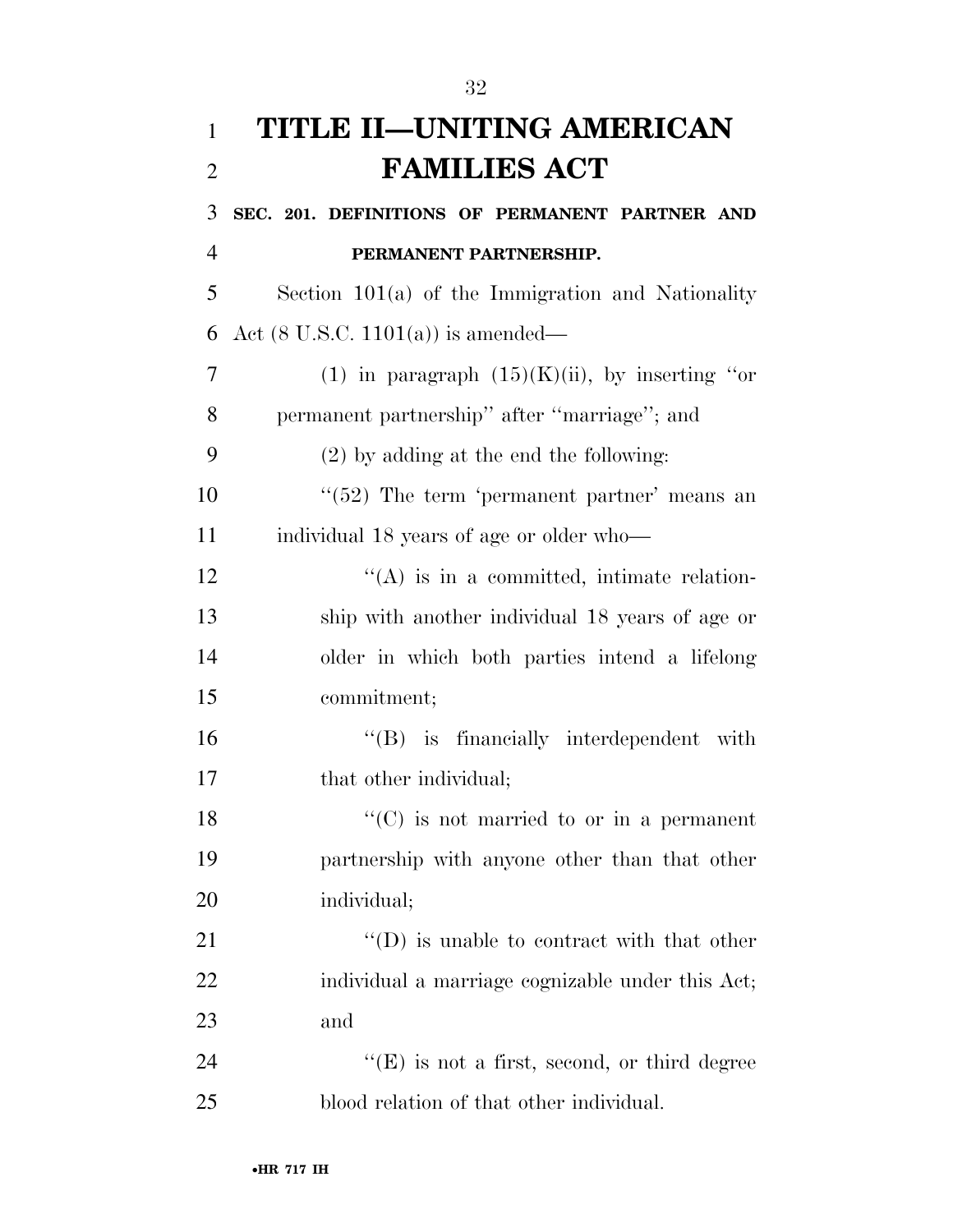1 ''(53) The term 'permanent partnership' means the relationship that exists between two permanent partners.

4 "(54) The term 'alien permanent partner' means the individual in a permanent partnership who is being sponsored for a visa''.

## **SEC. 202. DEFINITION OF CHILD.**

8 (a) TITLES I AND II.—Section  $101(b)(1)$  of the Im-9 migration and Nationality Act  $(8 \text{ U.S.C. } 1101(b)(1))$  is amended by adding at the end the following:

 $\mathcal{L}(H)(i)$  a biological child of an alien permanent partner if the child was under the age of 18 at the time the permanent partnership was formed; or

 ''(ii) a child adopted by an alien permanent partner while under the age of 16 years if the child has been in the legal custody of, and has resided with, such adoptive parent for at least 2 years and if the child was under the age of 18 at the time the permanent partnership was formed.''.

 (b) TITLE III.—Section 101(c) of the Immigration and Nationality Act (8 U.S.C. 1101(c)) is amended—

 (1) in paragraph (1), by inserting ''or as de-23 scribed in subsection  $(b)(1)(H)$ " after "The term 'child' means an unmarried person under twenty-one years of age''; and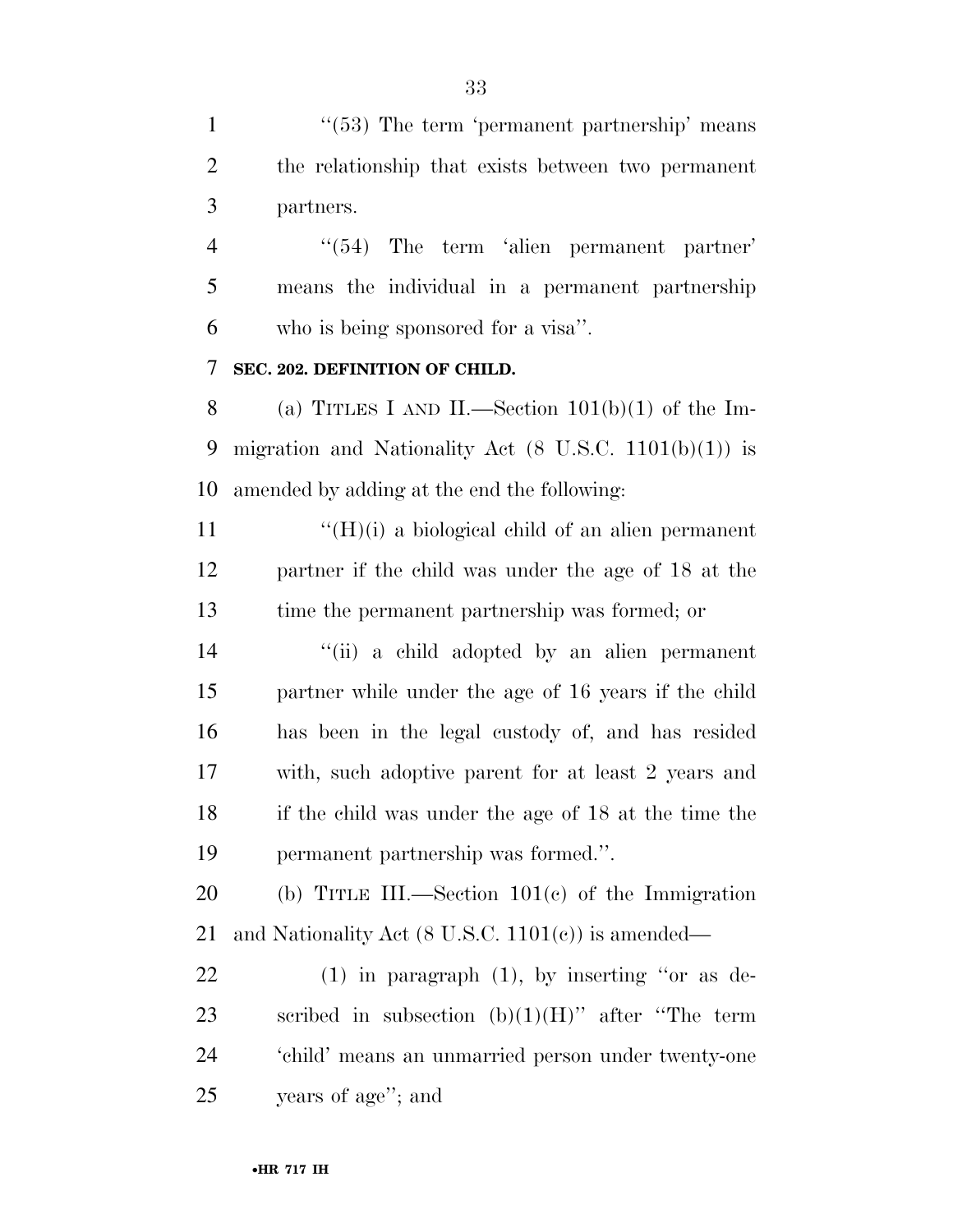| $\mathbf{1}$   | $(2)$ in paragraph $(2)$ , by inserting "or a de-     |
|----------------|-------------------------------------------------------|
| $\overline{2}$ | ceased permanent partner of the deceased parent,      |
| 3              | father, or mother," after "deceased parent, father,   |
| $\overline{4}$ | and mother".                                          |
| 5              | SEC. 203. WORLDWIDE LEVEL OF IMMIGRATION.             |
| 6              | Section $201(b)(2)(A)(i)$ of the Immigration and Na-  |
| 7              | tionality Act (8 U.S.C. 1151(b)(2)(A)(i)) is amended— |
| 8              | (1) by inserting "permanent partners," after          |
| 9              | "spouses,";                                           |
| 10             | $(2)$ by inserting "or permanent partner" after       |
| 11             | "spouse" each place it appears;                       |
| 12             | $(3)$ by inserting "(or, in the case of a perma-      |
| 13             | nent partnership, whose permanent partnership was     |
| 14             | not terminated)" after "was not legally separated     |
| 15             | from the citizen"; and                                |
| 16             | (4) by striking "remarries." and inserting "re-       |
| 17             | marries or enters a permanent partnership with an-    |
| 18             | other person.".                                       |
| 19             | SEC. 204. NUMERICAL LIMITATIONS ON INDIVIDUAL FOR-    |
| 20             | EIGN STATES.                                          |
| 21             | (a) PER COUNTRY LEVELS.—Section $202(a)(4)$ of        |
| 22             | the Immigration and Nationality Act (8 U.S.C.         |
| 23             | $1152(a)(4)$ is amended—                              |
| 24             | $(1)$ in the heading, by inserting ", PERMANENT       |
| 25             | PARTNERS," after "SPOUSES";                           |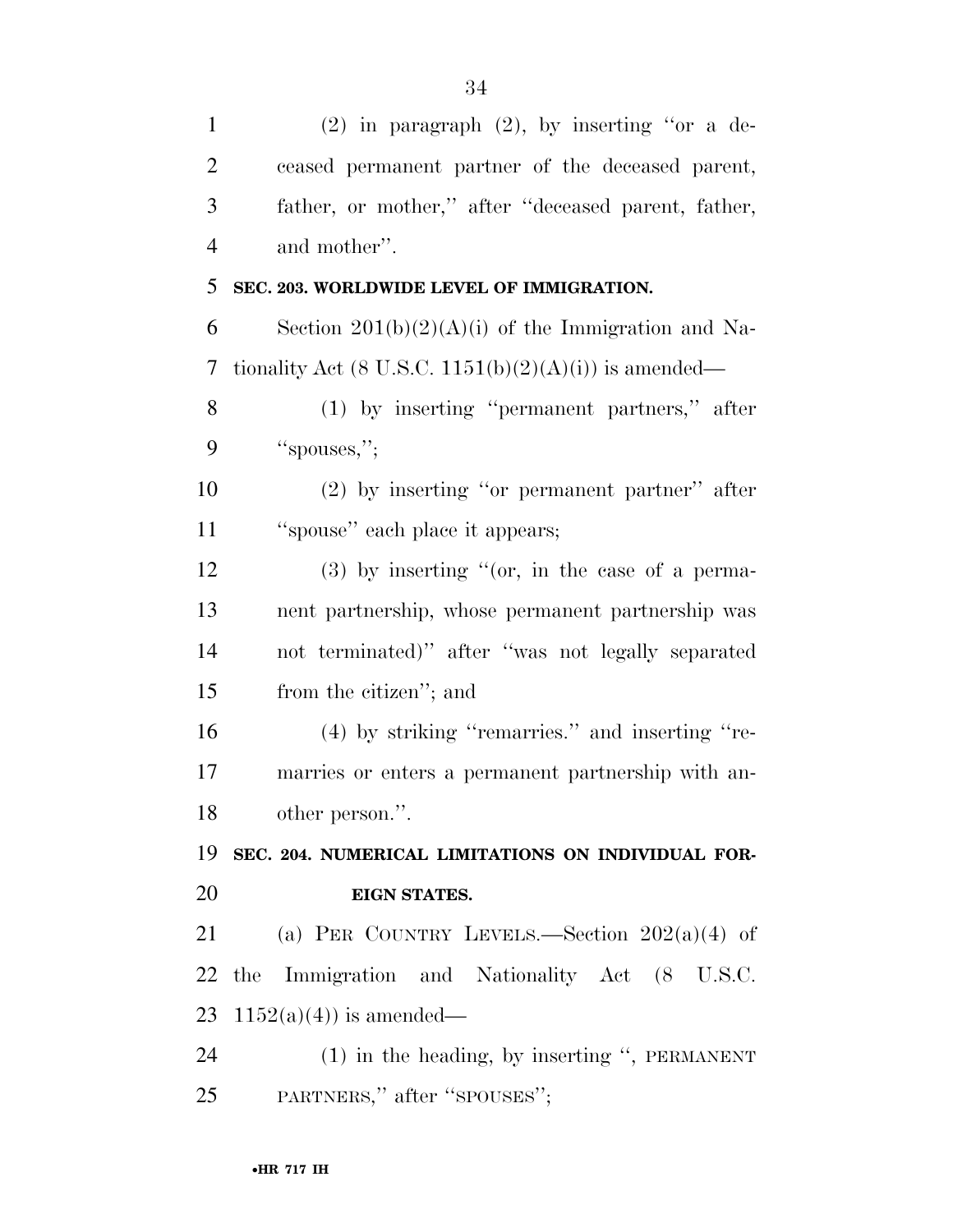| $\mathbf{1}$   | $(2)$ in the heading of subparagraph $(A)$ , by in-         |
|----------------|-------------------------------------------------------------|
| $\overline{2}$ | serting ", PERMANENT PARTNERS," after                       |
| 3              | "SPOUSES"; and                                              |
| $\overline{4}$ | $(3)$ in the heading of subparagraph $(C)$ , by             |
| 5              | striking "AND DAUGHTERS" inserting "WITHOUT                 |
| 6              | PERMANENT PARTNERS AND UNMARRIED DAUGH-                     |
| 7              | TERS WITHOUT PERMANENT PARTNERS".                           |
| 8              | (b) RULES FOR CHARGEABILITY.—Section $202(b)(2)$            |
| 9              | of such Act $(8 \text{ U.S.C. } 1152(b)(2))$ is amended—    |
| 10             | $(1)$ by inserting "or permanent partner" after             |
| 11             | "spouse" each place it appears; and                         |
| 12             | $(2)$ by inserting "or permanent partners" after            |
| 13             | "husband and wife".                                         |
| 14             | SEC. 205. ALLOCATION OF IMMIGRANT VISAS.                    |
| 15             | (a) PREFERENCE ALLOCATION FOR FAMILY MEM-                   |
| 16             | BERS OF PERMANENT RESIDENT ALIENS.-Section                  |
|                | 17 $203(a)(2)$ of the Immigration and Nationality Act $(8)$ |
|                | 18 U.S.C. $1153(a)(2)$ is amended—                          |
| 19             | $(1)$ in the heading—                                       |
| 20             | $(A)$ by striking " $AND$ " after " $SDUSES$ "              |
| 21             | and inserting ", PERMANENT PARTNERS,"; and                  |
| 22             | (B) by inserting "WITHOUT PERMANENT                         |
| 23             | PARTNERS" after "SONS" and after "DAUGH-                    |
| 24             | $TERS''$ ;                                                  |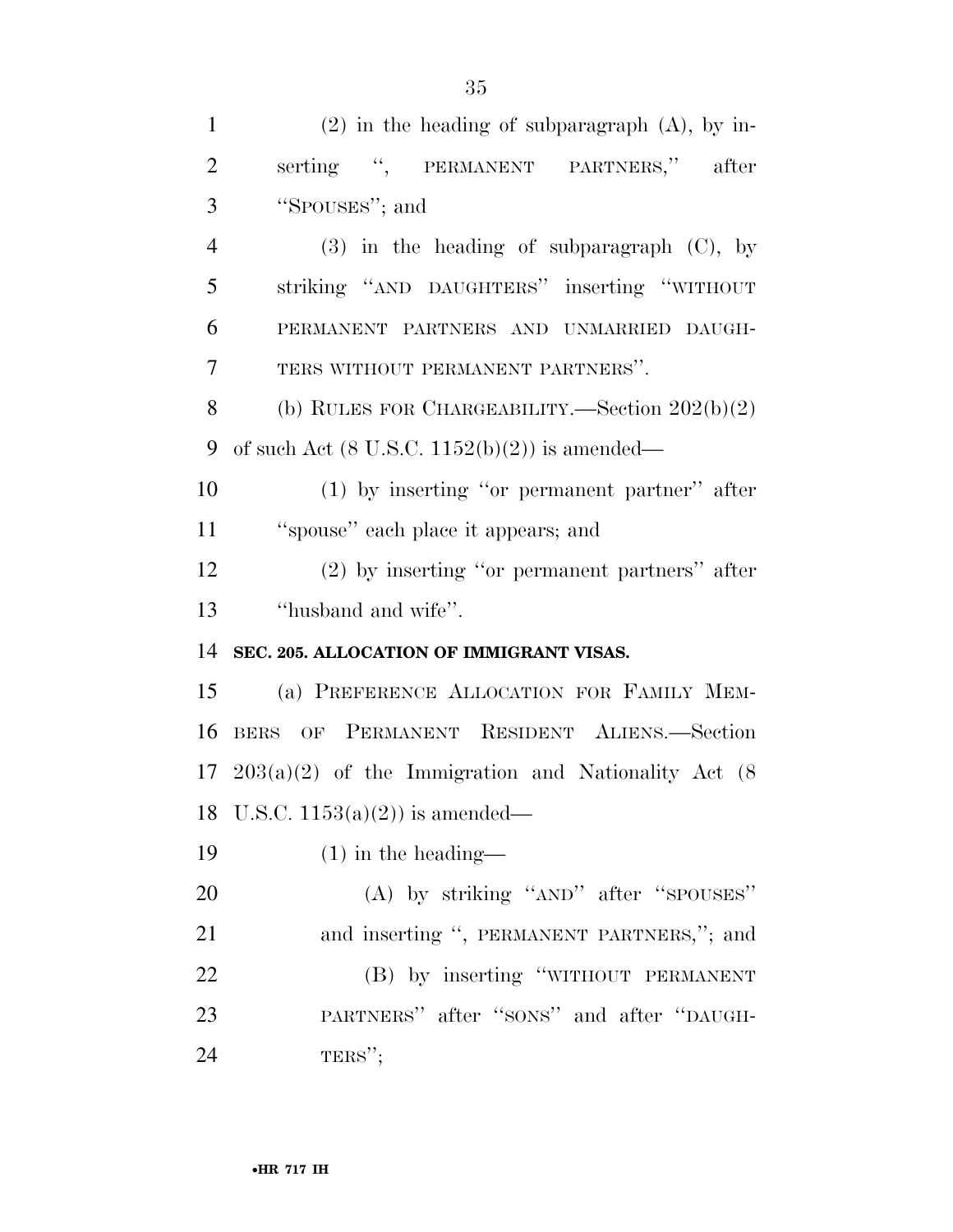(2) in subparagraph (A), by inserting '', perma- nent partners,'' after ''spouses''; and (3) in subparagraph (B), by inserting ''without permanent partners'' after ''sons'' and after ''daugh- ters". (b) PREFERENCE ALLOCATION FOR SONS AND DAUGHTERS OF CITIZENS.—Section 203(a)(3) of such Act (8 U.S.C. 1153(a)(3)) is amended— (1) in the heading, by inserting ''AND DAUGH- TERS AND SONS WITH PERMANENT PARTNERS'' after ''DAUGHTERS''; and (2) by inserting '', or daughters or sons with permanent partners,'' after ''daughters''. (c) EMPLOYMENT CREATION.—Section 15 203(b)(5)(A)(ii) of such Act (8 U.S.C. 1153(b)(5)(A)(ii)) is amended by inserting ''permanent partner,'' after ''spouse,''. (d) TREATMENT OF FAMILY MEMBERS.—Section 203(d) of such Act (8 U.S.C. 1153(d)) is amended— (1) by inserting '', permanent partner,'' after ''spouse'' each place it appears; and 22 (2) by striking "or  $(E)$ " and inserting " $(E)$ , or 23  $(H)$ ".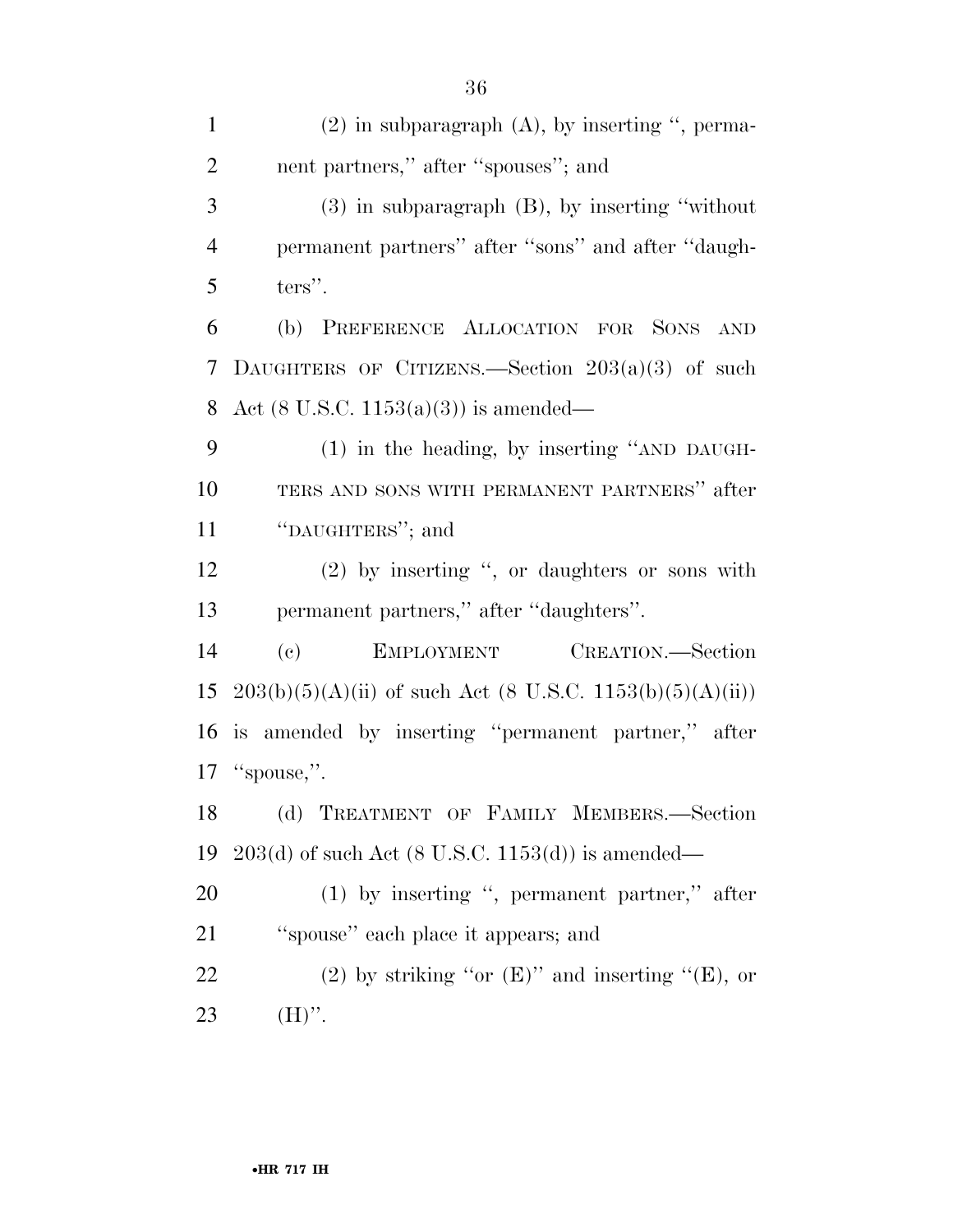| 1              | SEC. 206. PROCEDURE FOR GRANTING IMMIGRANT STATUS.   |
|----------------|------------------------------------------------------|
| $\overline{2}$ | (a) CLASSIFICATION PETITIONS.—Section $204(a)(1)$    |
| 3              | of the Immigration and Nationality Act (8 U.S.C.     |
| $\overline{4}$ | $1154(a)(1)$ is amended—                             |
| 5              | (1) in subparagraph $(A)(ii)$ , by inserting "or     |
| 6              | permanent partner" after "spouse";                   |
| 7              | $(2)$ in subparagraph $(A)(iii)$ —                   |
| 8              | $(A)$ by inserting "or permanent partner"            |
| 9              | after "spouse" each place it appears; and            |
| 10             | $(B)$ in subclause $(I)$ , by inserting "or per-     |
| 11             | manent partnership" after "marriage" each            |
| 12             | place it appears;                                    |
| 13             | (3) in subparagraph $(A)(v)(I)$ , by inserting       |
| 14             | "permanent partner," after "is the spouse,";         |
| 15             | $(4)$ in subparagraph $(A)(vi)$ —                    |
| 16             | $(A)$ by inserting "or termination of the            |
| 17             | permanent partnership" after "divorce"; and          |
| 18             | (B) by inserting ", permanent partner,"              |
| 19             | after "spouse"; and                                  |
| 20             | $(5)$ in subparagraph $(B)$ —                        |
| 21             | (A) by inserting "or permanent partner"              |
| 22             | after "spouse" each place it appears;                |
| 23             | (B) by inserting "or permanent partner-              |
| 24             | ship" after "marriage" in clause $(ii)(I)(aa)$ and   |
| 25             | the first place it appears in clause $(ii)(I)(bb)$ ; |
| 26             | and                                                  |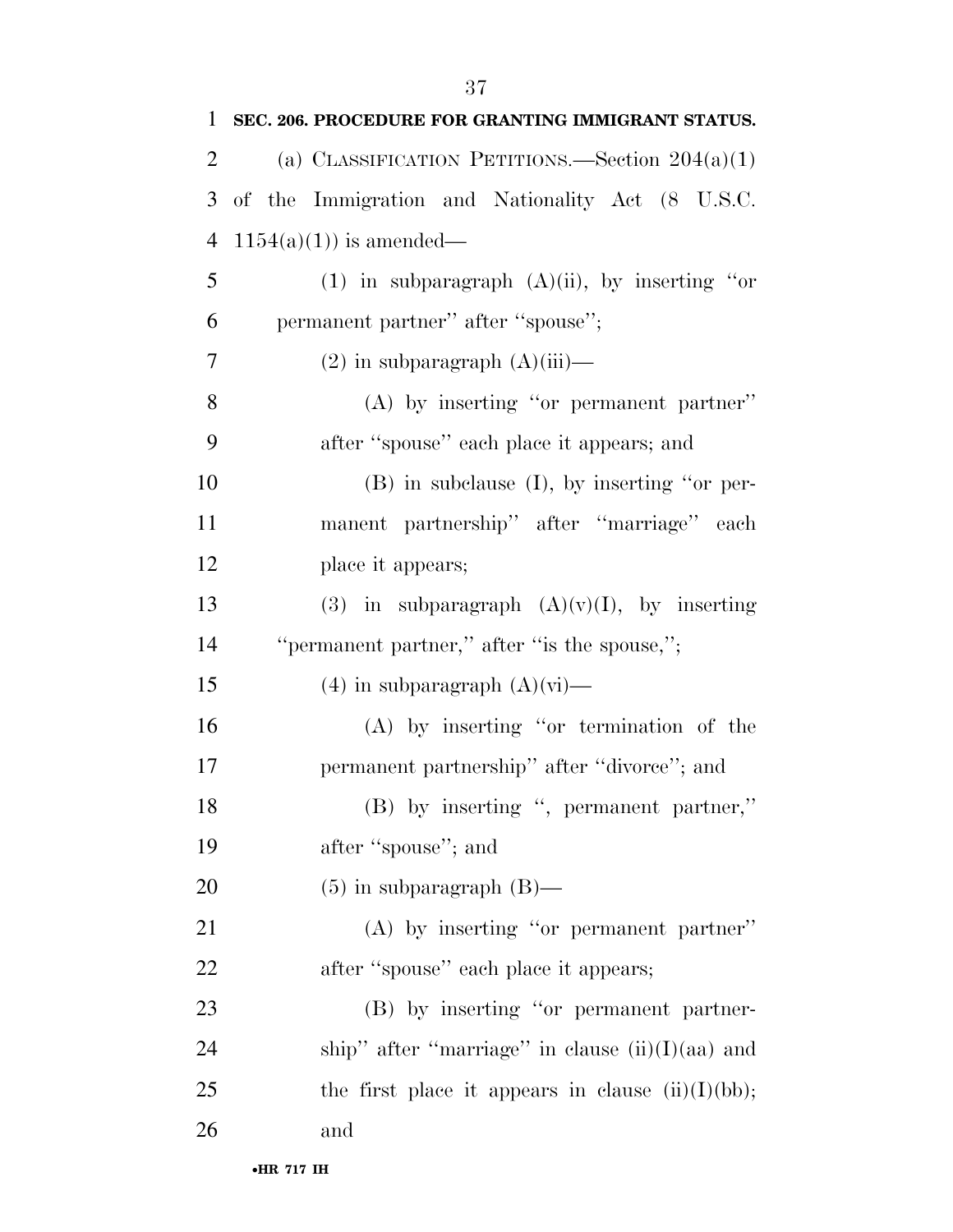| $\mathbf{1}$   | (C) in clause $(ii)(II)(aa)(CC)(bbb)$ , by in-                         |
|----------------|------------------------------------------------------------------------|
| $\overline{2}$ | serting "(or the termination of the permanent                          |
| 3              | partnership)" after "termination of the mar-                           |
| $\overline{4}$ | riage".                                                                |
| 5              | IMMIGRATION FRAUD PREVENTION.-Section<br>(b)                           |
| 6              | $204(c)$ of such Act (8 U.S.C. 1154(c)) is amended—                    |
| 7              | $(1)$ by inserting "or permanent partner" after                        |
| 8              | "spouse" each place it appears; and                                    |
| 9              | $(2)$ by inserting "or permanent partnership"                          |
| 10             | after "marriage" each place it appears.                                |
| 11             | (c) RESTRICTIONS ON PETITIONS BASED ON MAR-                            |
| 12             | RIAGES ENTERED WHILE IN EXCLUSION OR DEPORTA-                          |
| 13             | TION PROCEEDINGS.—Section $204(g)$ of such Act (8)                     |
| 14             | U.S.C. $1154(g)$ is amended by inserting "or permanent"                |
| 15             | partnership" after "marriage" each place it appears.                   |
| 16             | (d) SURVIVAL OF RIGHTS TO PETITION.—Section                            |
|                | 17 204(h) of such Act $(8 \text{ U.S.C. } 1154(\text{h}))$ is amended— |
| 18             | $(1)$ by inserting "or permanent partnership"                          |
| 19             | after "marriage" each place it appears; and                            |
| 20             | $(2)$ by inserting "or formation of a new perma-                       |
| 21             | nent partnership" after "Remarriage".                                  |
| 22             | SEC. 207. ANNUAL ADMISSION OF REFUGEES AND ADMIS-                      |
| 23             | SION OF EMERGENCY SITUATION REFUGEES.                                  |
| 24             | Section $207(c)$ of the Immigration and Nationality                    |
| 25             | Act (8 U.S.C. 1157 $(e)$ ) is amended—                                 |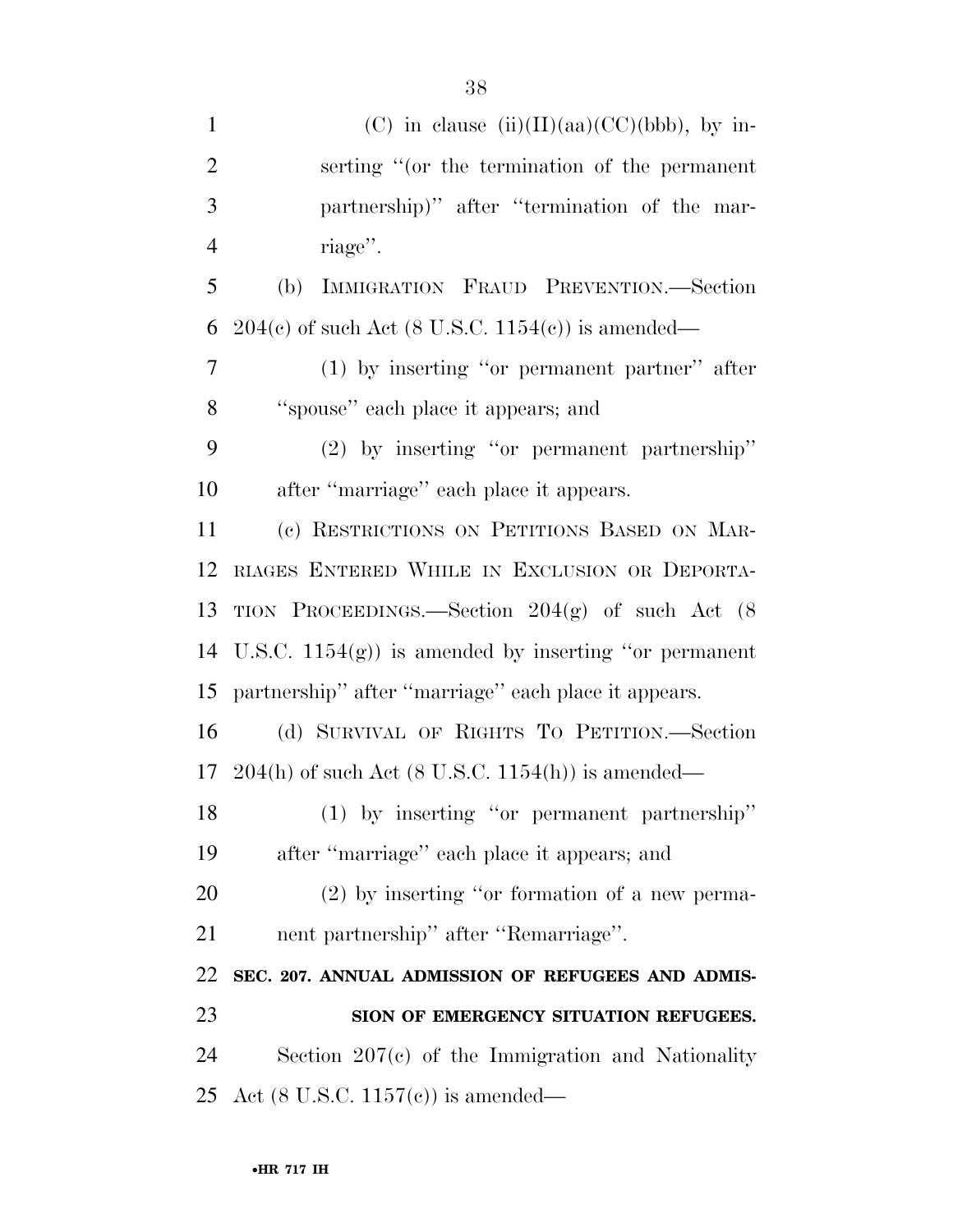| $\mathbf{1}$   | $(1)$ in paragraph $(2)$ —                                       |
|----------------|------------------------------------------------------------------|
| $\overline{2}$ | $(A)$ by inserting "or permanent partner"                        |
| 3              | after "spouse" each place it appears;                            |
| $\overline{4}$ | (B) by inserting "or permanent partner's"                        |
| 5              | after "spouse's"; and                                            |
| 6              | $(C)$ in subparagraph $(A)$ —                                    |
| $\overline{7}$ | (i) by striking "or" after " $(D)$ ,"; and                       |
| 8              | (ii) by inserting ", or $(H)$ " after                            |
| 9              | $\lq\lq(E)$ "; and                                               |
| 10             | $(2)$ in paragraph $(4)$ , by inserting "or perma-               |
| 11             | nent partner" after "spouse".                                    |
| 12             | SEC. 208. ASYLUM.                                                |
| 13             | Section $208(b)(3)$ of the Immigration and Nationality           |
| 14             | Act $(8 \text{ U.S.C. } 1158(b)(3))$ is amended—                 |
| 15             | $(1)$ in the paragraph heading, by inserting "OR                 |
| 16             | PERMANENT PARTNER" after "SPOUSE";                               |
| 17             | $(2)$ in subparagraph $(A)$ —                                    |
| 18             | (A) by inserting "or permanent partner"                          |
| 19             | after "spouse";                                                  |
| 20             | (B) by striking "or" after " $(D)$ ,"; and                       |
| 21             | (C) by inserting ", or $(H)$ " after " $(E)$ ".                  |
| 22             | SEC. 209. ADJUSTMENT OF STATUS OF REFUGEES.                      |
| 23             | Section $209(b)(3)$ of the Immigration and Nationality           |
| 24             | Act $(8 \text{ U.S.C. } 1159(b)(3))$ is amended by inserting "or |
| 25             | permanent partner" after "spouse".                               |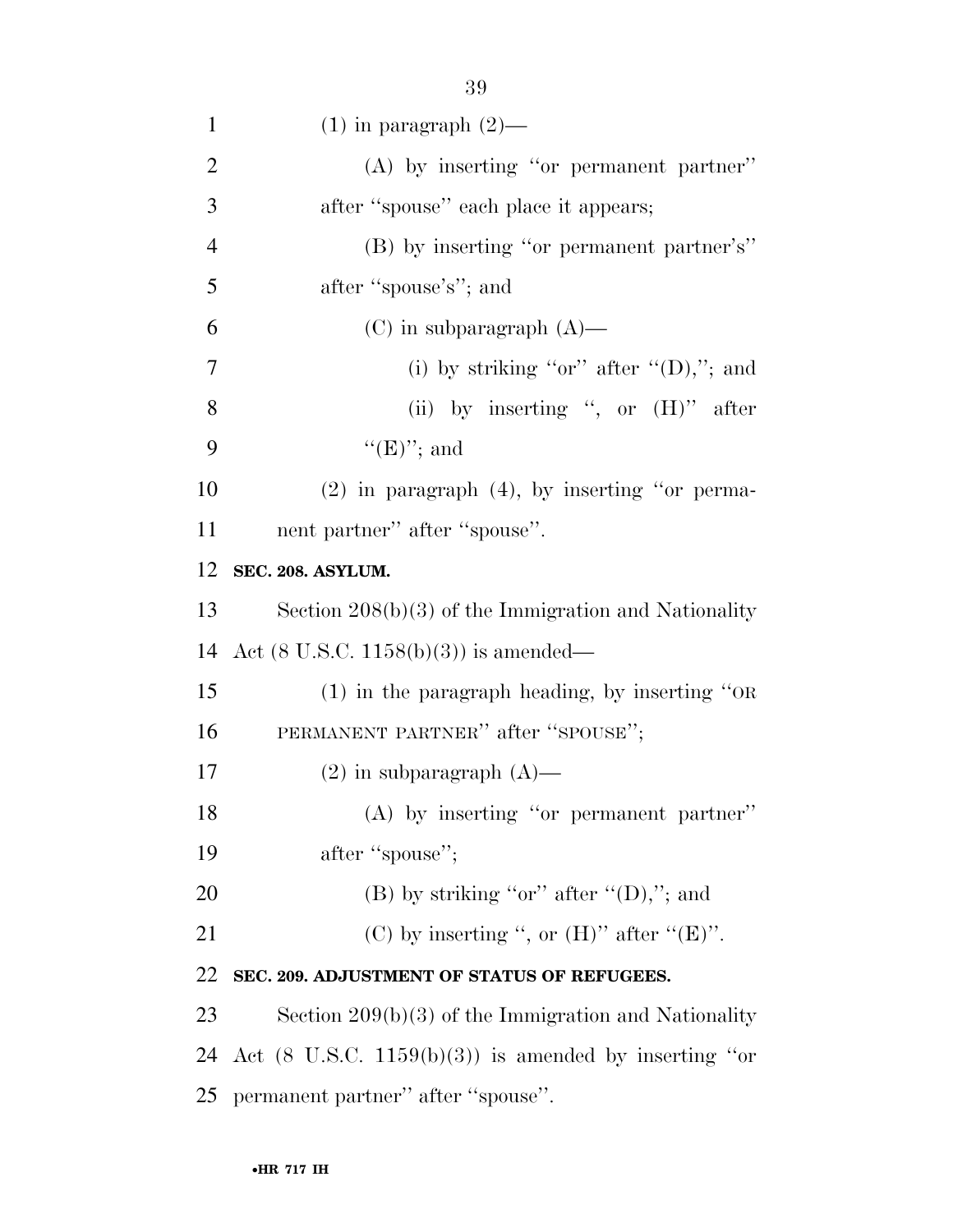2 (a) CLASSES OF ALIENS INELIGIBLE FOR VISAS OR

1 **SEC. 210. INADMISSIBLE ALIENS.** 

|    | 3 ADMISSION.—Section $212(a)$ of the Immigration and Na- |
|----|----------------------------------------------------------|
| 4  | tionality Act $(8 \text{ U.S.C. } 1182(a))$ is amended—  |
| 5  | (1) in paragraph $(3)(D)(iv)$ , by inserting "per-       |
| 6  | manent partner," after "spouse,";                        |
| 7  | (2) in paragraph $(4)(C)(I)(I)$ , by inserting ",        |
| 8  | permanent partner," after "spouse";                      |
| 9  | (3) in paragraph $(6)(E)(ii)$ , by inserting "per-       |
| 10 | manent partner," after "spouse,"; and                    |
| 11 | (4) in paragraph $(9)(B)(v)$ , by inserting ", per-      |
| 12 | manent partner," after "spouse".                         |
| 13 | (b) WAIVERS.—Section $212(d)$ of such Act (8 U.S.C.      |
| 14 | $1182(d)$ is amended—                                    |
| 15 | $(1)$ in paragraph $(11)$ , by inserting "permanent      |
| 16 | partner," after "spouse,"; and                           |
| 17 | $(2)$ in paragraph $(12)$ , by inserting ", perma-       |
| 18 | nent partner," after "spouse".                           |
| 19 | (c) WAIVERS OF INADMISSIBILITY ON HEALTH-RE-             |
|    | 20 LATED GROUNDS.—Section $212(g)(1)(A)$ of such Act (8) |
| 21 | U.S.C. $1182(g)(1)(A)$ is amended by inserting "or per-  |
| 22 | manent partner" after "spouse".                          |
| 23 | (d) WAIVERS OF INADMISSIBILITY ON CRIMINAL AND           |
| 24 | RELATED GROUNDS.—Section $212(h)(1)(B)$ of such Act      |

25 (8 U.S.C.  $1182(h)(1)(B)$ ) is amended by inserting "per-26 manent partner,'' after ''spouse,''.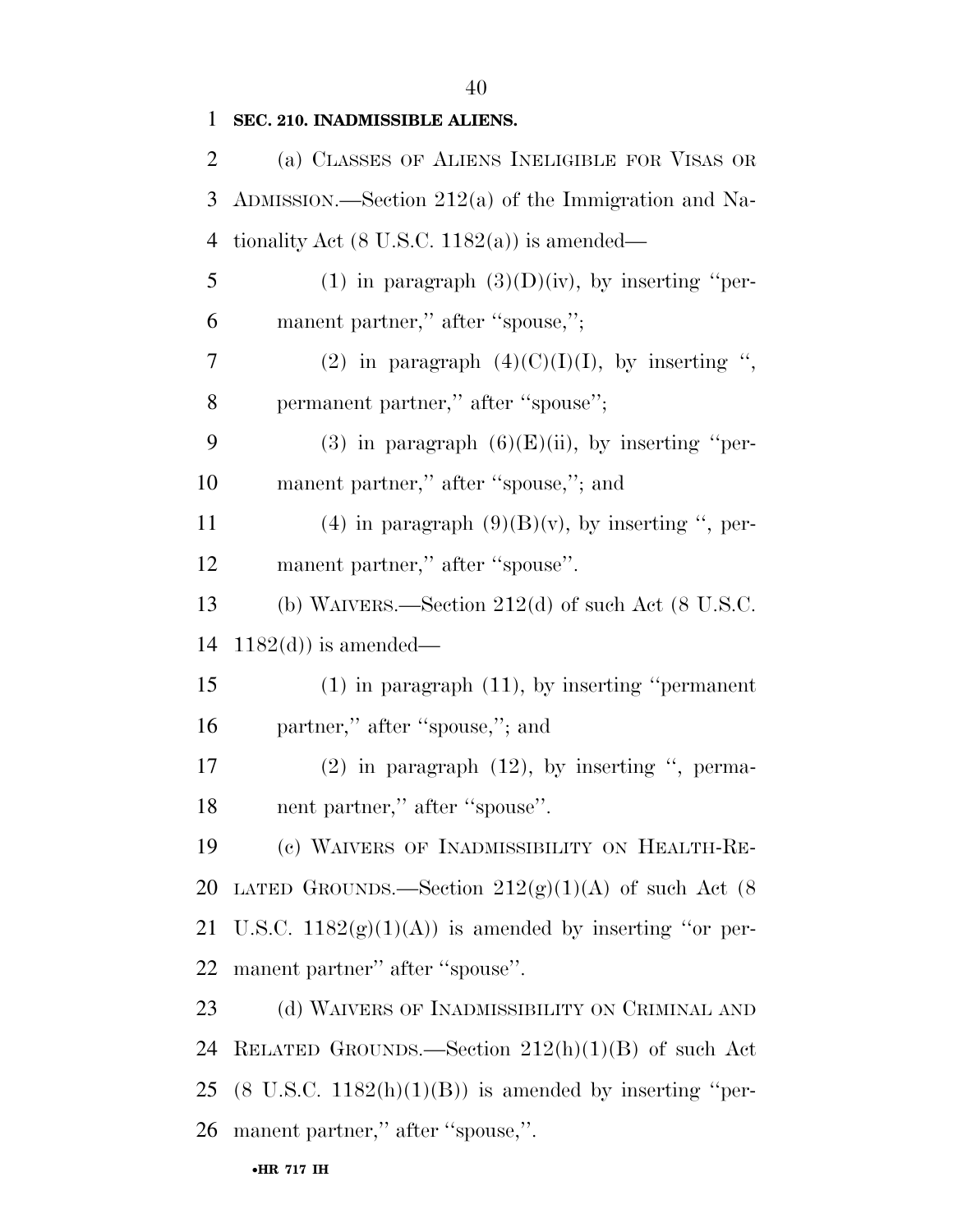| 1  | (e) WAIVER OF INADMISSIBILITY FOR MISREPRESEN-               |
|----|--------------------------------------------------------------|
| 2  | TATION.—Section $212(i)(1)$ of such Act $(8 \text{ U.S.C.})$ |
| 3  | $1182(i)(1)$ is amended by inserting "permanent partner,"    |
| 4  | after "spouse,".                                             |
| 5  | SEC. 211. NONIMMIGRANT STATUS FOR PERMANENT PART-            |
| 6  | NERS AWAITING THE AVAILABILITY OF AN                         |
| 7  | <b>IMMIGRANT VISA.</b>                                       |
| 8  | Section 214 of the Immigration and Nationality Act           |
| 9  | $(8 \text{ U.S.C. } 1184)$ is amended—                       |
| 10 | $(1)$ in subsection $(e)(2)$ , by inserting "or per-         |
| 11 | manent partner" after "spouse"; and                          |
| 12 | $(2)$ in subsection $(r)$ —                                  |
| 13 | $(A)$ in paragraph $(1)$ , by inserting "or per-             |
| 14 | manent partner" after "spouse"; and                          |
| 15 | (B) by inserting "or permanent partner-                      |
| 16 | ship" after "marriage" each place it appears.                |
| 17 | SEC. 212. DERIVATIVE STATUS FOR PERMANENT PART-              |
| 18 | NERS OF NONIMMIGRANT VISA HOLDERS.                           |
| 19 | Section $101(a)(15)$ of the Immigration and Nation-          |
| 20 | ality Act $(8 \text{ U.S.C. } 1101(a)(15))$ is amended—      |
| 21 | $(1)$ in subparagraph $(A)$ —                                |
| 22 | $(A)$ in clause (i), by inserting ", which                   |
| 23 | shall include permanent partners" after "imme-               |
| 24 | diate family";                                               |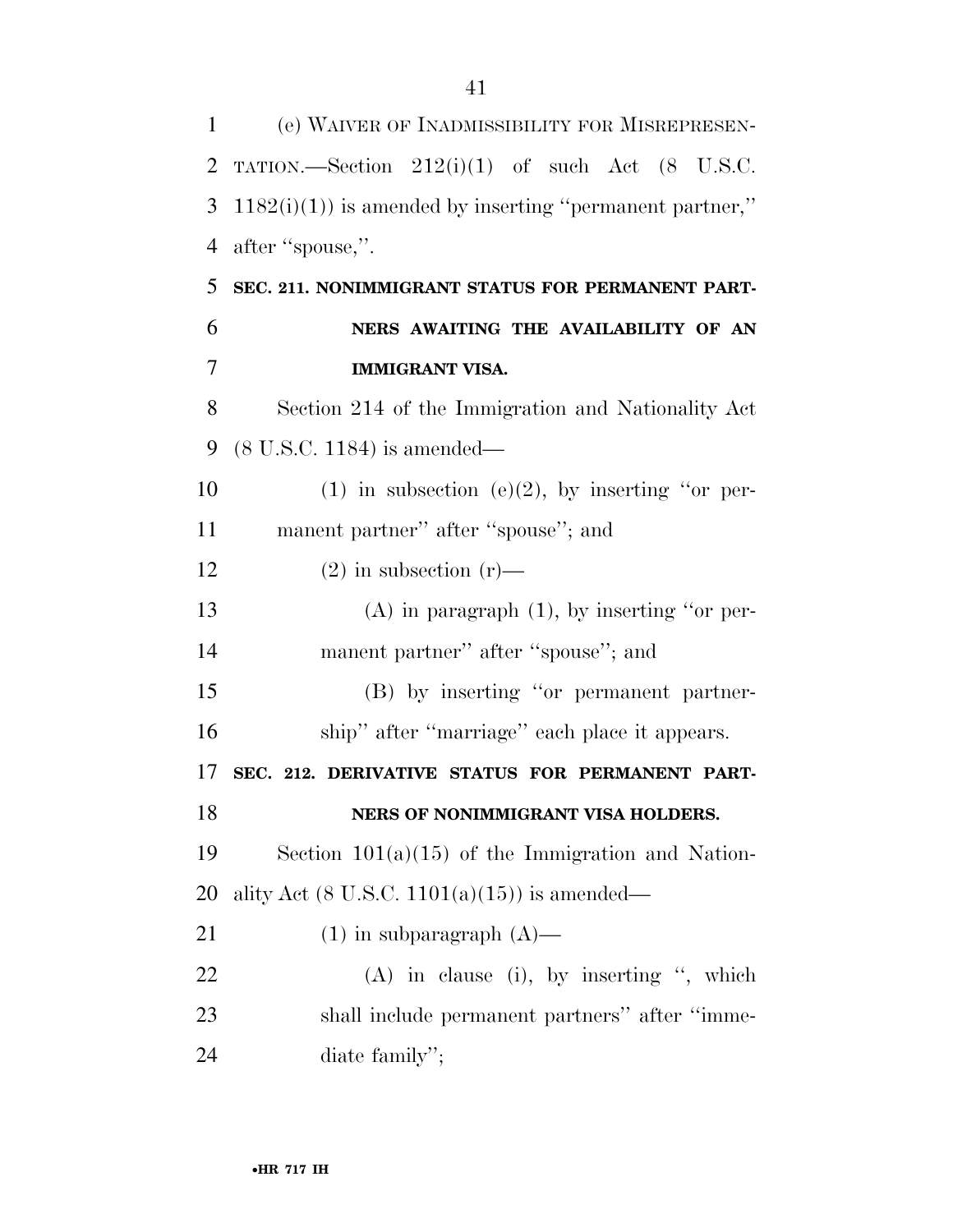| $\mathbf{1}$   | (B) in clause (ii), by inserting ", which           |
|----------------|-----------------------------------------------------|
| $\overline{2}$ | shall include permanent partners" after "imme-      |
| 3              | diate families"; and                                |
| $\overline{4}$ | $(C)$ in clause (iii), by inserting ", which        |
| 5              | shall include permanent partners," after "im-       |
| 6              | mediate families,";                                 |
| 7              | $(2)$ in subparagraph $(E)$ , by inserting "or per- |
| 8              | manent partner" after "spouse";                     |
| 9              | (3) in subparagraph $(F)(ii)$ , by inserting "or    |
| 10             | permanent partner" after "spouse";                  |
| 11             | (4) in subparagraph $(G)(i)$ , by inserting ",      |
| 12             | which shall include his or her permanent partner"   |
| 13             | after "members of his or their immediate family";   |
| 14             | (5) in subparagraph $(G)(ii)$ , by inserting ",     |
| 15             | which shall include permanent partners," after "the |
| 16             | members of their immediate families";               |
| 17             | $(6)$ in subparagraph $(G)(iii)$ , by inserting ",  |
| 18             | which shall include his permanent partner," after   |
| 19             | "the members of his immediate family";              |
| 20             | (7) in subparagraph $(G)(iv)$ , by inserting ",     |
| 21             | which shall include permanent partners" after "the  |
| 22             | members of their immediate families";               |
| 23             | (8) in subparagraph $(G)(v)$ , by inserting ",      |
| 24             | which shall include permanent partners" after "the  |
| 25             | members of the immediate families";                 |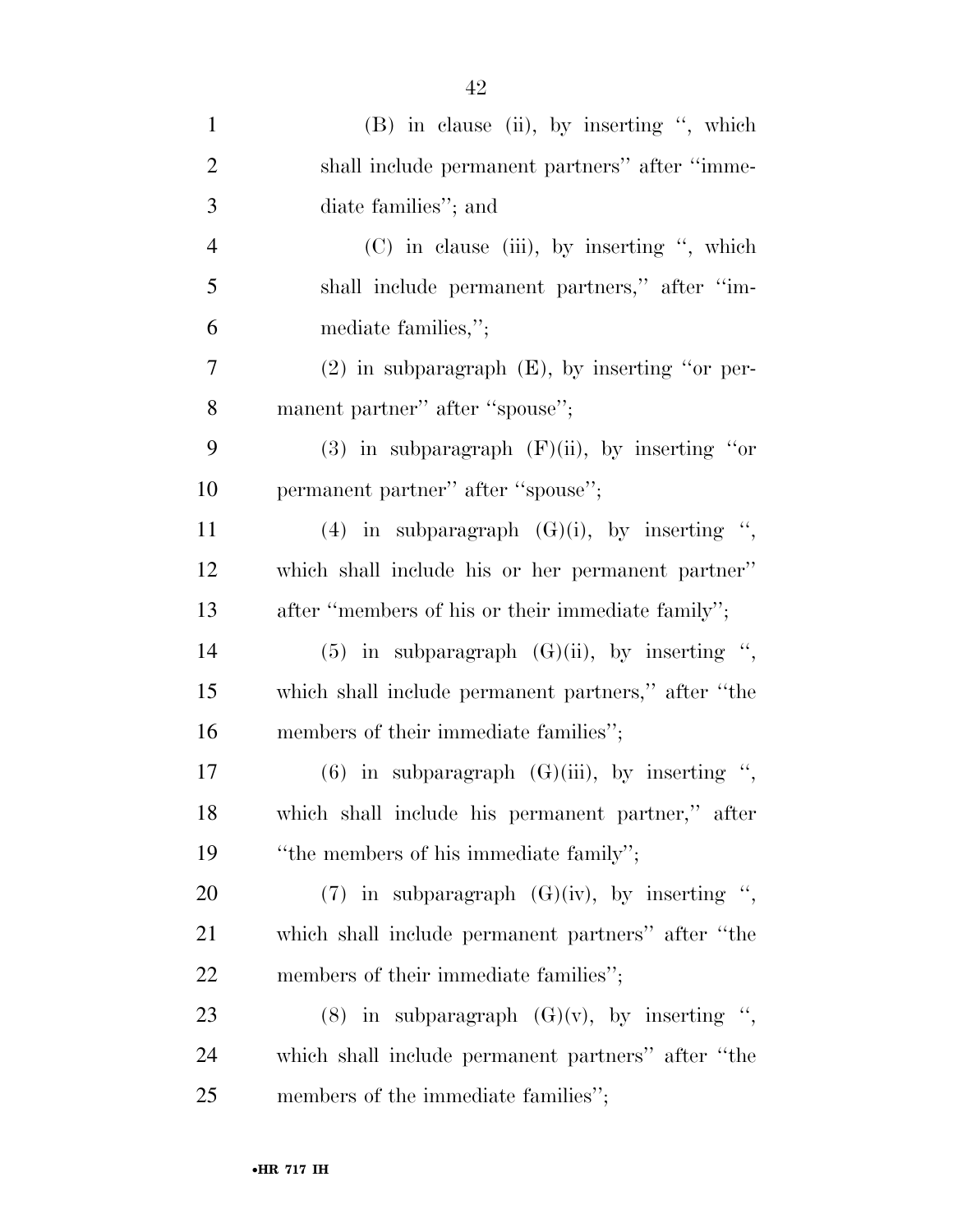| $\mathbf{1}$   | $(9)$ in subparagraph $(H)$ , by inserting "or per-  |
|----------------|------------------------------------------------------|
| $\overline{2}$ | manent partner" after "spouse";                      |
| 3              | $(10)$ in subparagraph $(I)$ , by inserting "or per- |
| 4              | manent partner" after "spouse";                      |
| 5              | $(11)$ in subparagraph $(J)$ , by inserting "or per- |
| 6              | manent partner" after "spouse";                      |
| 7              | $(12)$ in subparagraph $(L)$ , by inserting "or per- |
| 8              | manent partner" after "spouse";                      |
| 9              | $(13)$ in subparagraph $(M)(ii)$ , by inserting "or  |
| 10             | permanent partner" after "spouse";                   |
| 11             | $(14)$ in subparagraph $(0)(iii)$ , by inserting "or |
| 12             | permanent partner" after "spouse";                   |
| 13             | $(15)$ in subparagraph $(P)(iv)$ , by inserting "or  |
| 14             | permanent partner" after "spouse";                   |
| 15             | $(16)$ in subparagraph $(Q)(ii)(II)$ , by inserting  |
| 16             | "or permanent partner" after "spouse";               |
| 17             | $(17)$ in subparagraph $(R)$ , by inserting "or per- |
| 18             | manent partner" after "spouse";                      |
| 19             | $(18)$ in subparagraph $(S)$ , by inserting "or per- |
| 20             | manent partner" after "spouse";                      |
| 21             | $(19)$ in subparagraph $(T)(ii)(I)$ , by inserting   |
| 22             | "or permanent partner" after "spouse";               |
| 23             | $(20)$ in subparagraph $(T)(ii)(II)$ , by inserting  |
| 24             | "or permanent partner" after "spouse";               |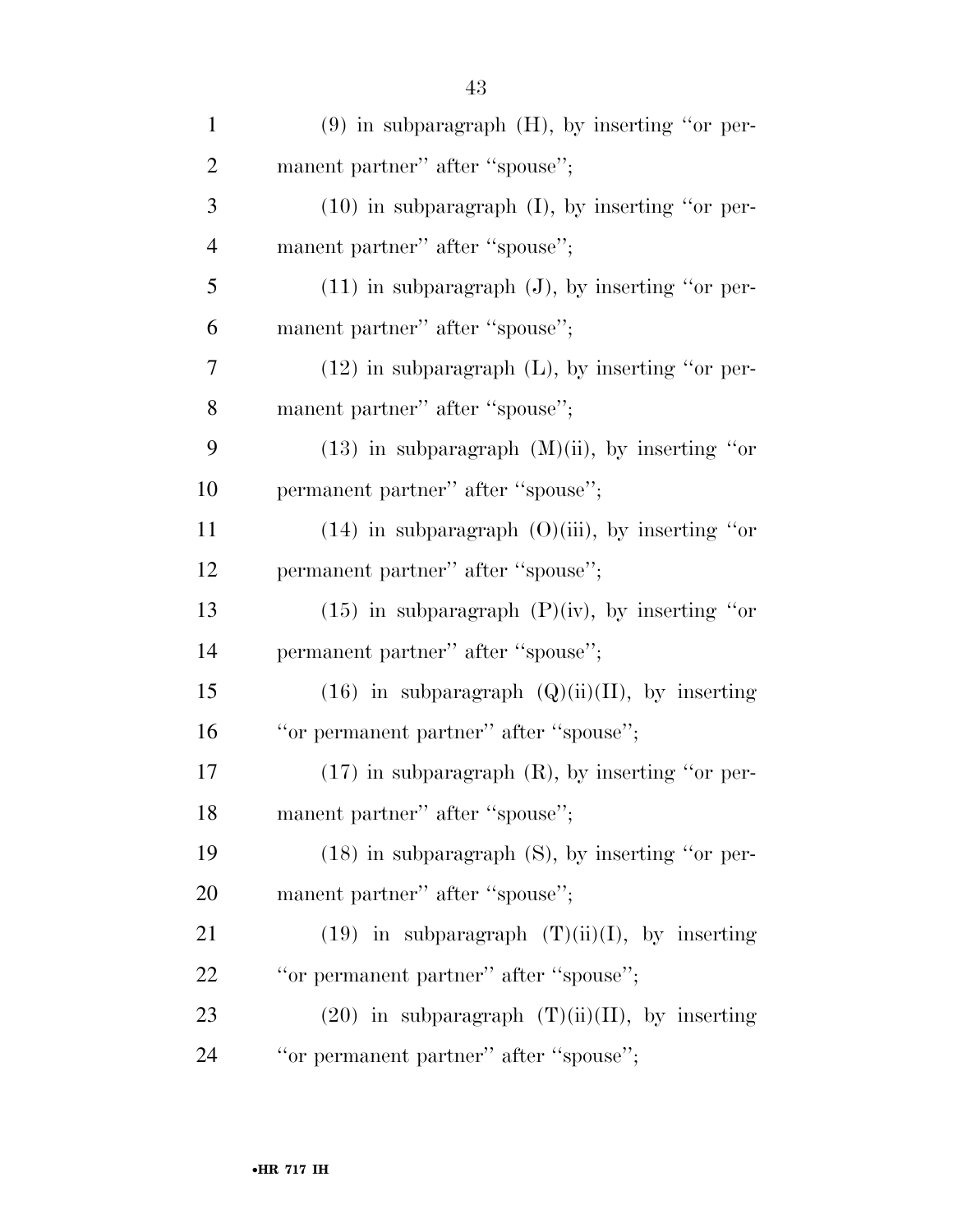| $\mathbf{1}$   | $(21)$ in subparagraph $(U)(ii)(I)$ , by inserting                                                                             |
|----------------|--------------------------------------------------------------------------------------------------------------------------------|
| $\overline{2}$ | "or permanent partner" after "spouse";                                                                                         |
| 3              | $(22)$ in subparagraph $(U)(ii)(II)$ , by inserting                                                                            |
| $\overline{4}$ | "or permanent partner" after "spouse"; and                                                                                     |
| 5              | $(23)$ in subparagraph $(V)$ , by inserting "perma-                                                                            |
| 6              | nent partner or" after "beneficiary (including a".                                                                             |
| 7              | SEC. 213. CONDITIONAL PERMANENT RESIDENT STATUS                                                                                |
| 8              | FOR CERTAIN ALIEN SPOUSES, PERMANENT                                                                                           |
| 9              | PARTNERS, AND SONS AND DAUGHTERS.                                                                                              |
| 10             | (a) SECTION HEADING.—                                                                                                          |
| 11             | $(1)$ IN GENERAL.—The heading for section 216                                                                                  |
| 12             | of the Immigration and Nationality Act (8 U.S.C.                                                                               |
| 13             | 1186a) is amended by inserting "AND PERMANENT                                                                                  |
| 14             | PARTNERS" after "SPOUSES".                                                                                                     |
| 15             | (2) CLERICAL AMENDMENT.—The table of con-                                                                                      |
| 16             | tents of such Act is amended by amending the item                                                                              |
| 17             | relating to section 216 to read as follows:                                                                                    |
|                | "Sec. 216. Conditional permanent resident status for certain alien spouses and<br>permanent partners and sons and daughters.". |
| 18             | (b) IN GENERAL.—Section 216(a) of such Act $(8)$                                                                               |
| 19             | U.S.C. $1186a(a)$ is amended—                                                                                                  |
| 20             | $(1)$ in paragraph $(1)$ , by inserting "or perma-                                                                             |
| 21             | nent partner" after "spouse";                                                                                                  |
| 22             | (2) in paragraph $(2)(A)$ , by inserting "or per-                                                                              |
| 23             | manent partner" after "spouse";                                                                                                |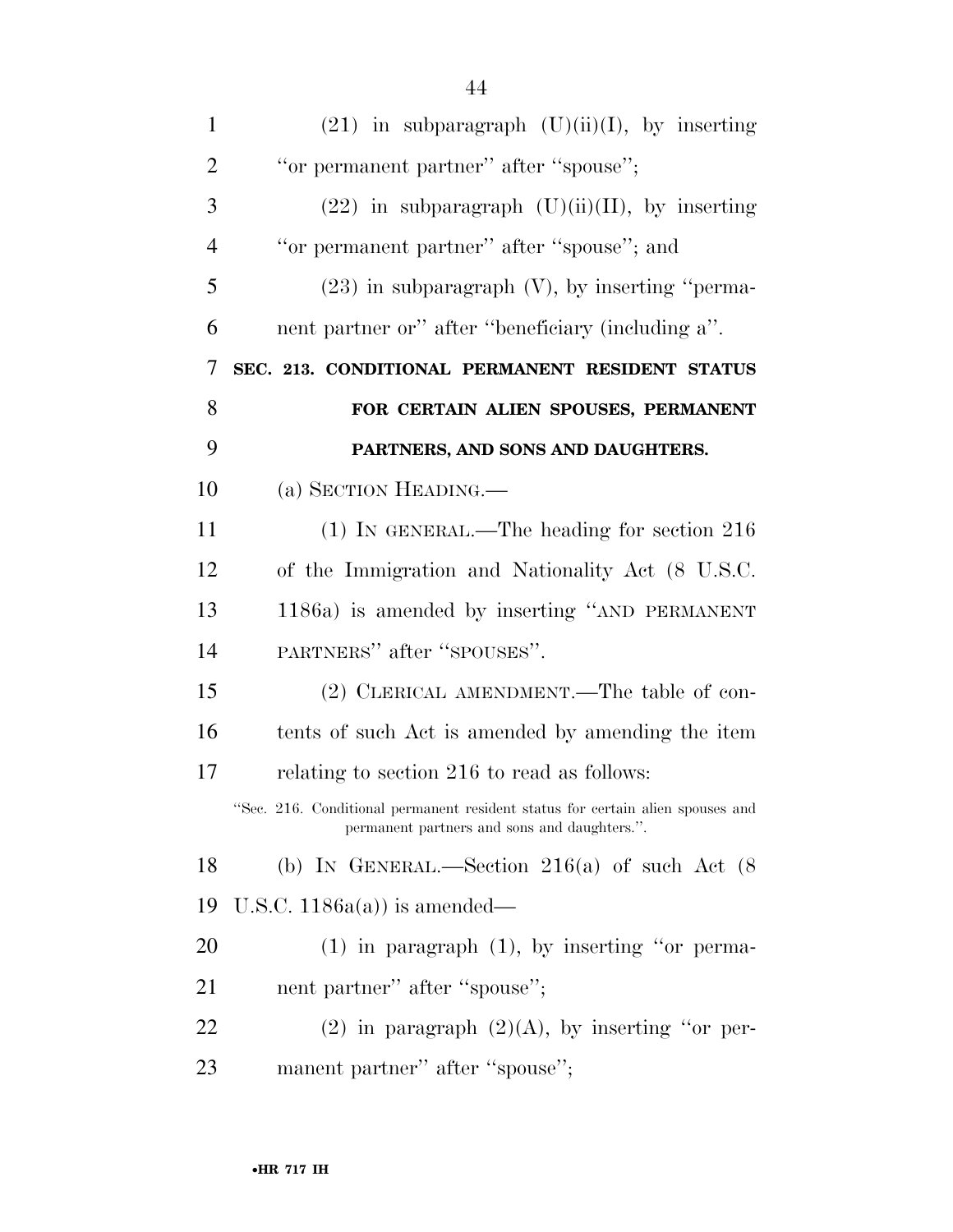| $\mathbf{1}$   | $(3)$ in paragraph $(2)(B)$ , by inserting "perma-           |
|----------------|--------------------------------------------------------------|
| $\overline{2}$ | nent partner," after "spouse,"; and                          |
| 3              | (4) in paragraph $(2)(C)$ , by inserting "perma-             |
| $\overline{4}$ | nent partner," after "spouse,".                              |
| 5              | (c) TERMINATION OF STATUS IF FINDING THAT                    |
| 6              | QUALIFYING MARRIAGE IMPROPER.—Section 216(b) of              |
| 7              | such Act $(8 \text{ U.S.C. } 1186a(b))$ is amended—          |
| 8              | $(1)$ in the heading, by inserting "OR PERMA-                |
| 9              | NENT PARTNERSHIP" after "MARRIAGE";                          |
| 10             | (2) in paragraph $(1)(A)$ , by inserting "or per-            |
| 11             | manent partnership" after "marriage"; and                    |
| 12             | $(3)$ in paragraph $(1)(A)(ii)$ —                            |
| 13             | $(A)$ by inserting "or has ceased to satisfy                 |
| 14             | the criteria for being considered a permanent                |
| 15             | partnership under this Act," after "termi-                   |
| 16             | nated,"; and                                                 |
| 17             | (B) by inserting "or permanent partner"                      |
| 18             | after "spouse".                                              |
| 19             | (d) REQUIREMENTS OF TIMELY PETITION AND                      |
| 20             | INTERVIEW FOR REMOVAL OF CONDITION.-Section                  |
| 21             | $216(c)$ of such Act (8 U.S.C. 1186a(c)) is amended—         |
| 22             | (1) in paragraphs (1), $(2)(A)(ii)$ , $(3)(A)(ii)$ ,         |
| 23             | $(3)(C)$ , $(4)(B)$ , and $(4)(C)$ , by inserting "or perma- |
| 24             | nent partner" after "spouse" each place it appears;          |
| 25             | and                                                          |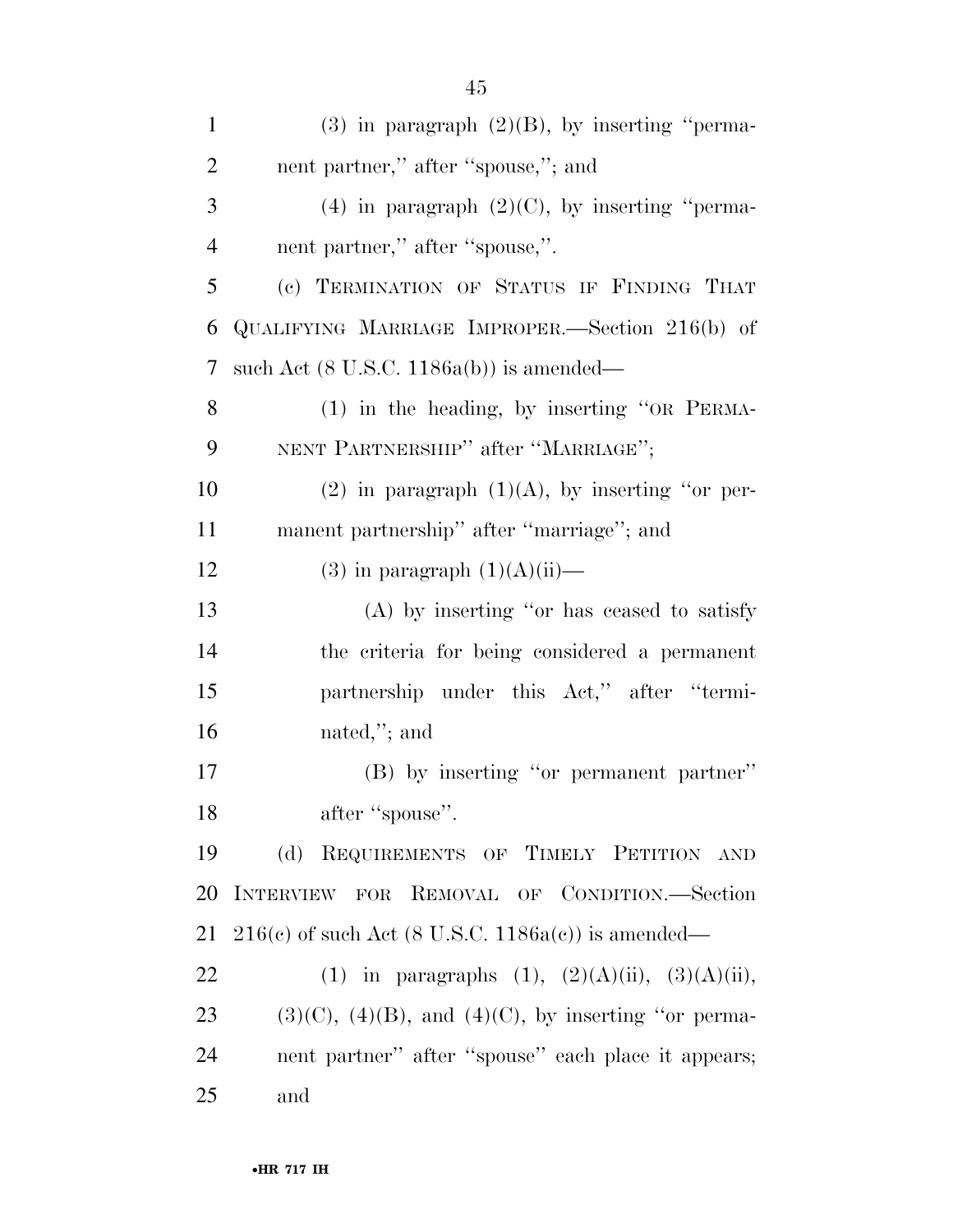| $\mathbf{1}$   | $(2)$ in paragraph $(3)(A)$ , in the matter following   |
|----------------|---------------------------------------------------------|
| $\overline{2}$ | clause (ii), and in paragraph $(3)(D)$ , $(4)(B)$ , and |
| 3              | $(4)(C)$ , by inserting "or permanent partnership"      |
| $\overline{4}$ | after "marriage" each place it appears.                 |
| 5              | (e) CONTENTS OF PETITION.—Section $216(d)(1)$ of        |
| 6              | such Act $(8 \text{ U.S.C. } 1186a(d)(1))$ is amended—  |
| 7              | $(1)$ in the heading of subparagraph $(A)$ , by in-     |
| 8              | serting "OR PERMANENT PARTNERSHIP" after "MAR-          |
| 9              | RIAGE";                                                 |
| 10             | (2) in subparagraph $(A)(i)$ , by inserting "or         |
| 11             | permanent partnership" after "marriage";                |
| 12             | (3) in subparagraph $(A)(I)(I)$ , by inserting be-      |
| 13             | fore the comma at the end ", or is a permanent          |
| 14             | partnership recognized under this Act";                 |
| 15             | $(4)$ in subparagraph $(A)(I)(II)$ —                    |
| 16             | $(A)$ by inserting "or has not ceased to sat-           |
| 17             | isfy the criteria for being considered a perma-         |
| 18             | nent partnership under this Act," after "termi-         |
| 19             | nated,"; and                                            |
| 20             | (B) by inserting "or permanent partner"                 |
| 21             | after "spouse";                                         |
| 22             | $(5)$ in subparagraph $(A)(ii)$ , by inserting "or      |
| 23             | permanent partner" after "spouse"; and                  |
| 24             | $(6)$ in subparagraph $(B)(i)$ —                        |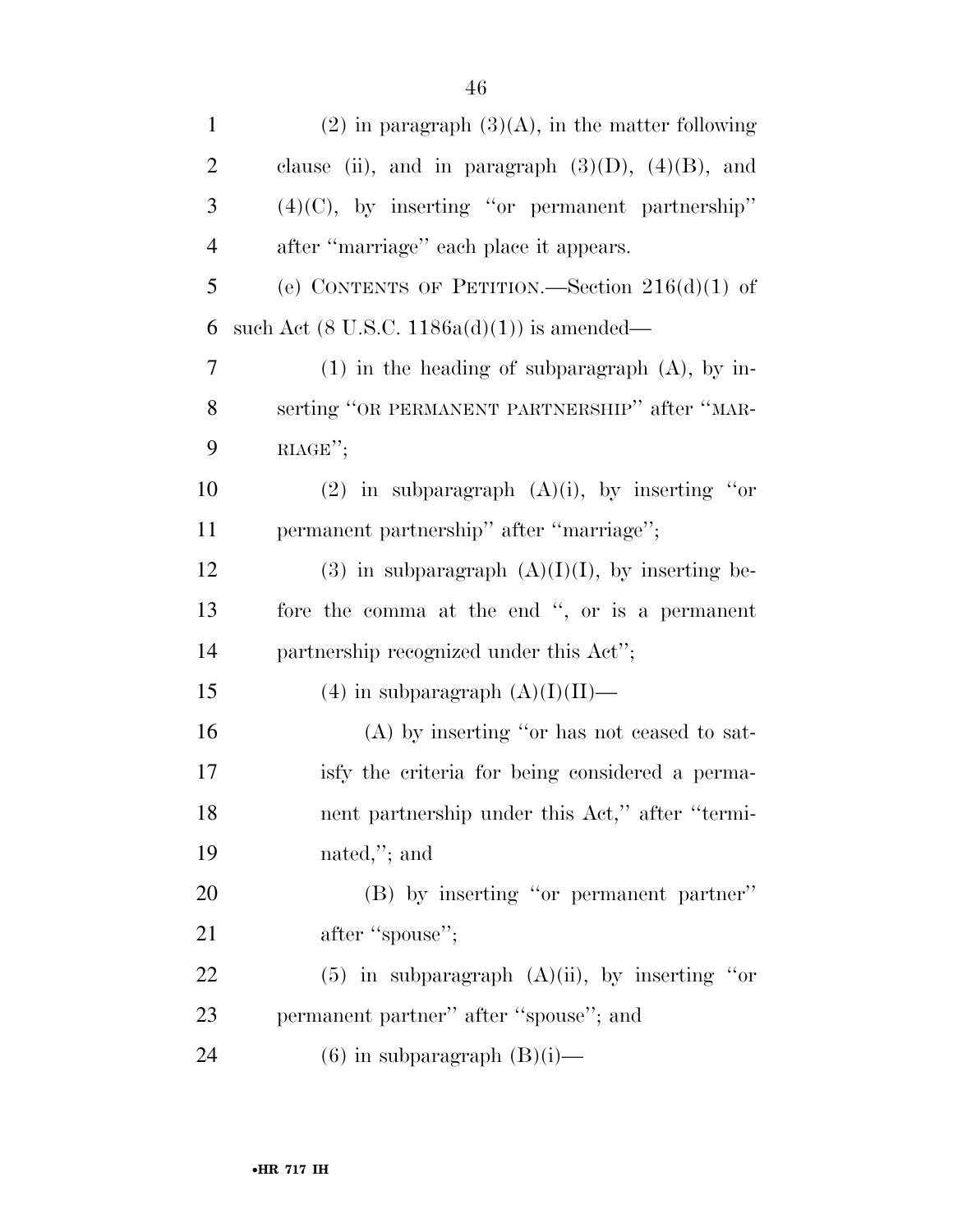| $\mathbf{1}$   | (A) by inserting "or permanent partner-              |
|----------------|------------------------------------------------------|
| $\overline{2}$ | ship" after "marriage"; and                          |
| 3              | (B) by inserting "or permanent partner"              |
| $\overline{4}$ | after "spouse".                                      |
| 5              | (f) DEFINITIONS.—Section $216(g)$ of such Act (8)    |
| 6              | U.S.C. $1186a(g)$ is amended—                        |
| $\tau$         | $(1)$ in paragraph $(1)$ —                           |
| 8              | $(A)$ by inserting "or permanent partner"            |
| 9              | after "spouse" each place it appears; and            |
| 10             | (B) by inserting "or permanent partner-              |
| 11             | ship" after "marriage" each place it appears;        |
| 12             | $(2)$ in paragraph $(2)$ , by inserting "or perma-   |
| 13             | nent partnership" after "marriage";                  |
| 14             | $(3)$ in paragraph $(3)$ , by inserting "or perma-   |
| 15             | nent partnership" after "marriage"; and              |
| 16             | $(4)$ in paragraph $(4)$ —                           |
| 17             | $(A)$ by inserting "or permanent partner"            |
| 18             | after "spouse" each place it appears; and            |
| 19             | (B) by inserting "or permanent partner-              |
| 20             | ship" after "marriage".                              |
| 21             | SEC. 214. CONDITIONAL PERMANENT RESIDENT STATUS      |
| 22             | <b>FOR</b><br><b>CERTAIN</b><br>ALIEN ENTREPRENEURS, |
| 23             | SPOUSES, PERMANENT PARTNERS, AND CHIL-               |
| 24             | DREN.                                                |
| 25             | (a) SECTION HEADING.—                                |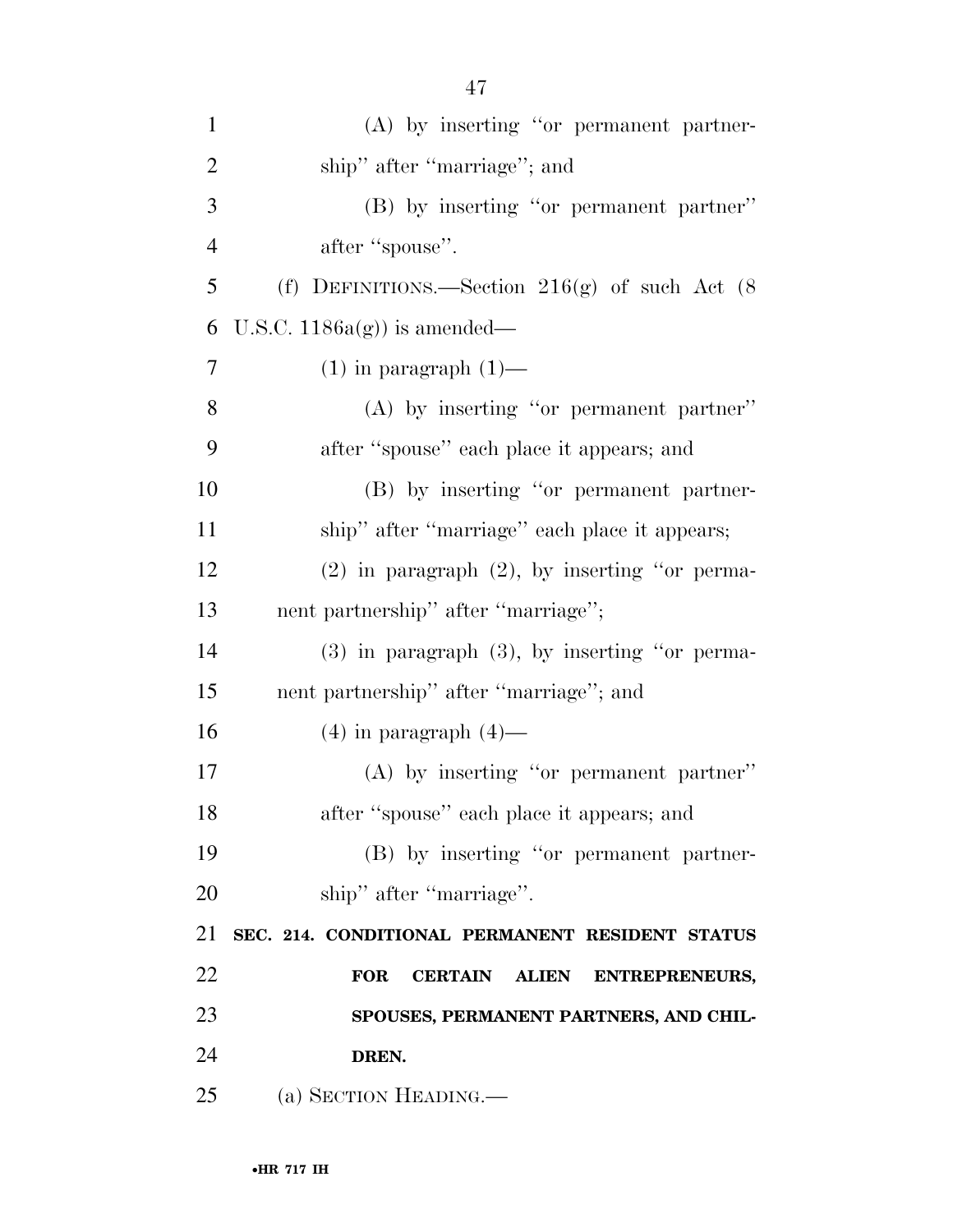(1) IN GENERAL.—The heading for section 216A of the Immigration and Nationality Act (8 U.S.C. 1186b) is amended by inserting ''OR PERMA- NENT PARTNERS'' after ''SPOUSES''. (2) CLERICAL AMENDMENT.—The table of con- tents of such Act is amended by amending the item relating to section 216A to read as follows: ''Sec. 216A. Conditional permanent resident status for certain alien entrepreneurs, spouses or permanent partners, and children.''. 8 (b) IN GENERAL.—Section  $216A(a)$  of such Act (8) 9 U.S.C. 1186b(a)) is amended, in paragraphs  $(1)$ ,  $(2)(A)$ ,  $(2)(B)$ , and  $(2)(C)$ , by inserting "or permanent partner" after ''spouse'' each place it appears. (c) TERMINATION OF STATUS IF FINDING THAT

 QUALIFYING ENTREPRENEURSHIP IMPROPER.—Section 14 216A(b)(1) of such Act (8 U.S.C. 1186b(b)(1)) is amend- ed by inserting ''or permanent partner'' after ''spouse'' in the matter following subparagraph (C).

 (d) REQUIREMENTS OF TIMELY PETITION AND INTERVIEW FOR REMOVAL OF CONDITION.—Section 19 216A(c) of such Act  $(8 \text{ U.S.C. } 1186b(c))$  is amended, in 20 paragraphs  $(1)$ ,  $(2)(A)(ii)$ , and  $(3)(C)$ , by inserting "or permanent partner'' after ''spouse''.

 (e) DEFINITIONS.—Section 216A(f)(2) of such Act (8 U.S.C. 1186b(f)(2)) is amended by inserting ''or perma-nent partner'' after ''spouse'' each place it appears.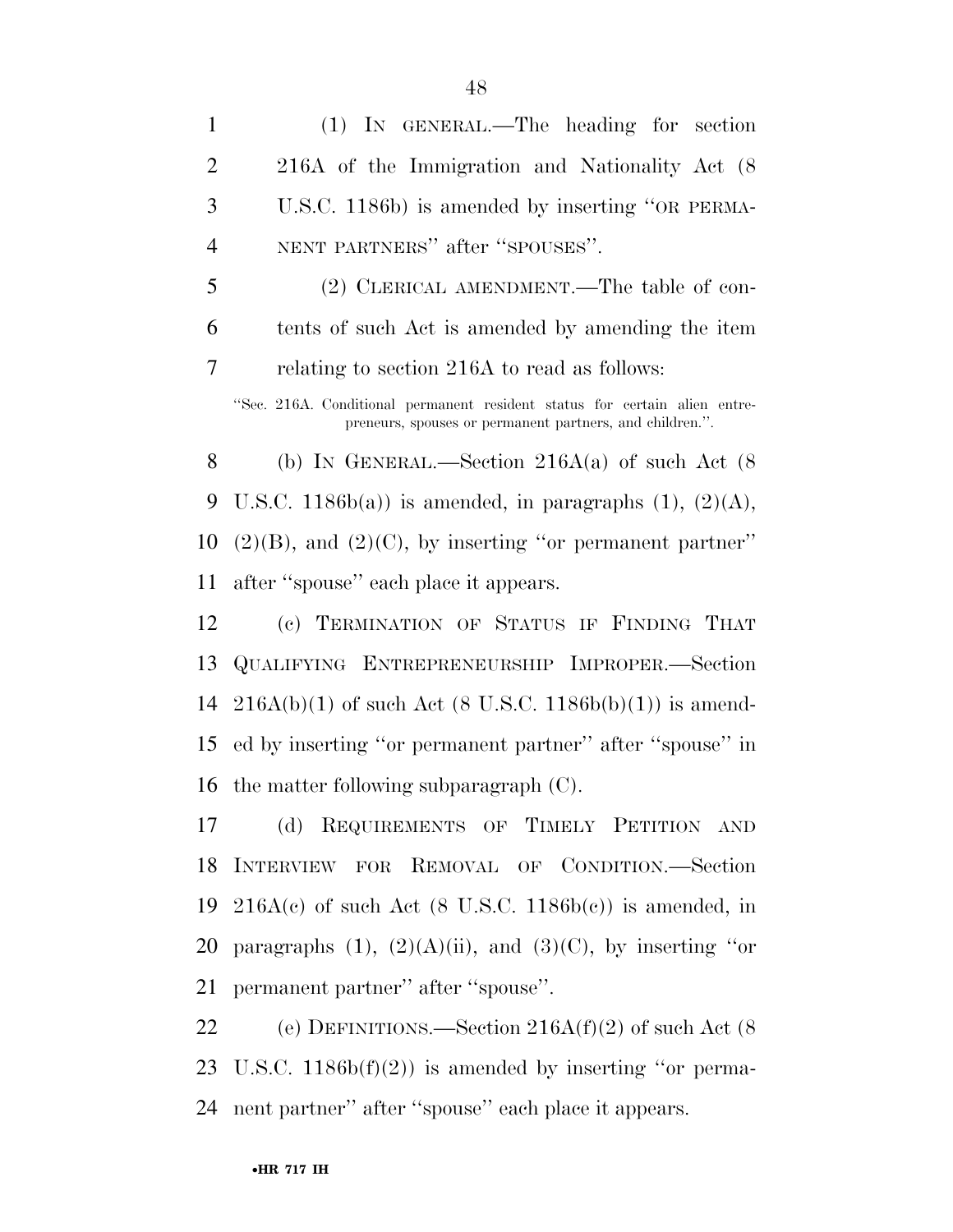# Section 237(a) of the Immigration and Nationality

**SEC. 215. DEPORTABLE ALIENS.** 

Act (8 U.S.C. 1227(a)) is amended—

4 (1) in paragraph  $(1)(D)(i)$ , by inserting "or permanent partners'' after ''spouses'' each place it appears;

7 (2) in paragraphs  $(1)(E)(ii)$ ,  $(1)(E)(iii)$ , and 8  $(1)(H)(I)(I)$ , by inserting "or permanent partner" 9 after "spouse";

 (3) by adding at the end of paragraph (1) the following new subparagraph:

12 "(I) PERMANENT PARTNERSHIP FRAUD.— An alien shall be considered to be deportable as having procured a visa or other documentation by fraud (within the meaning of section 16 212(a)(6)(C)(i)) and to be in the United States in violation of this Act (within the meaning of 18 subparagraph (B) if—

 $\frac{1}{10}$  the alien obtains any admission to the United States with an immigrant visa or other documentation procured on the basis of a permanent partnership entered 23 into less than 2 years prior to such admis- sion and which, within 2 years subsequent to such admission, is terminated because the criteria for permanent partnership are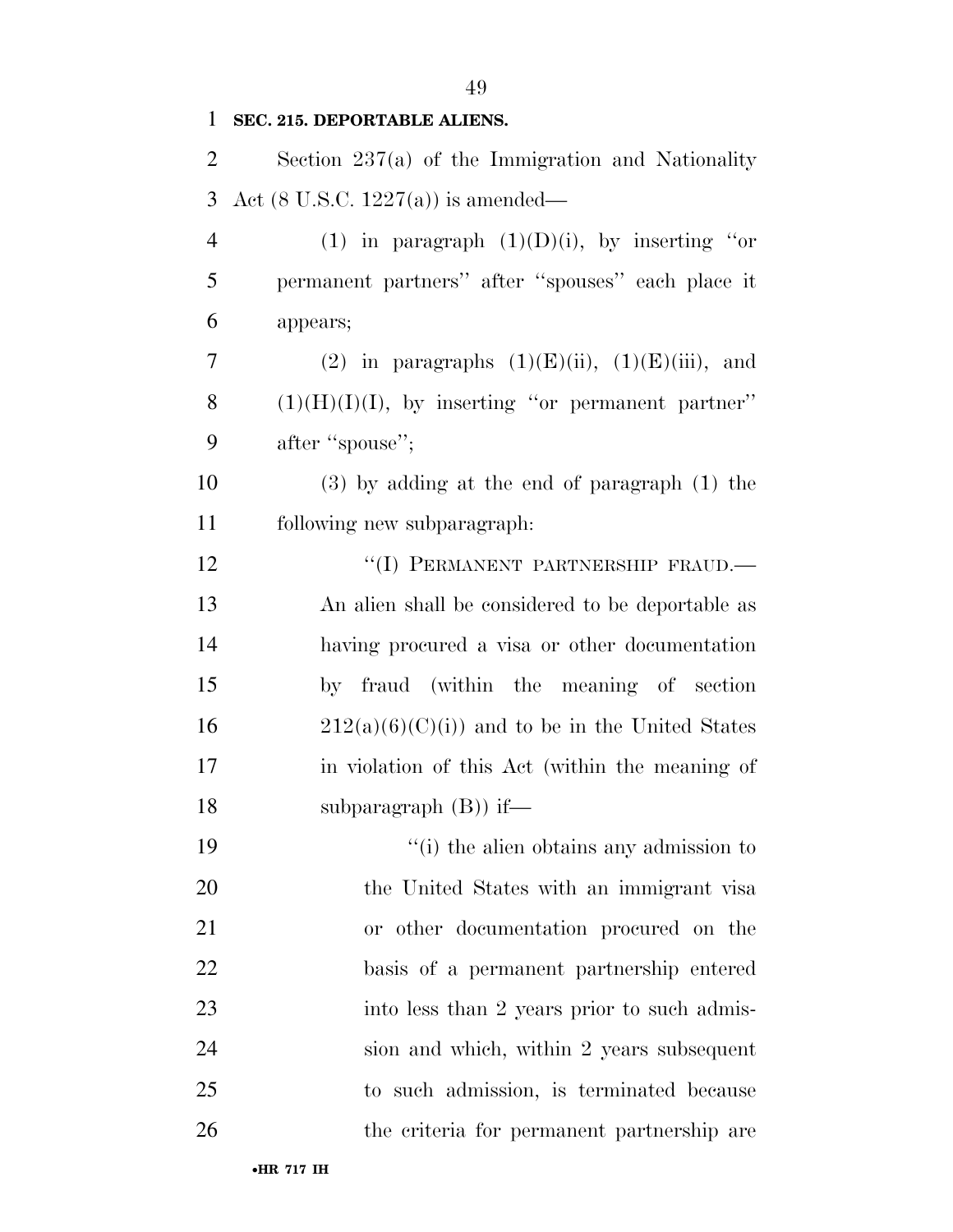| $\mathbf{1}$   | no longer fulfilled, unless the alien estab-         |
|----------------|------------------------------------------------------|
| $\overline{2}$ | lishes to the satisfaction of the Secretary          |
| 3              | of Homeland Security that such permanent             |
| $\overline{4}$ | partnership was not contracted for the               |
| 5              | purpose of evading any provisions of the             |
| 6              | immigration laws; or                                 |
| 7              | "(ii) it appears to the satisfaction of              |
| 8              | the Secretary of Homeland Security that              |
| 9              | the alien has failed or refused to fulfill the       |
| 10             | alien's permanent partnership which in the           |
| 11             | opinion of the Secretary of Homeland Se-             |
| 12             | curity was made for the purpose of pro-              |
| 13             | curing the alien's admission as an immi-             |
| 14             | grant."; and                                         |
| 15             | (4) in paragraphs $(2)(E)(i)$ and $(3)(C)(ii)$ , by  |
| 16             | inserting "or permanent partner" after "spouse"      |
| 17             | each place it appears.                               |
| 18             | SEC. 216. REMOVAL PROCEEDINGS.                       |
| 19             | Section 240 of the Immigration and Nationality Act   |
| 20             | $(8 \text{ U.S.C. } 1229a)$ is amended—              |
| 21             | (1) in the heading of subsection $(e)(7)(C)(iv)$ ,   |
| <u>22</u>      | by inserting "PERMANENT PARTNERS," after             |
| 23             | "spouses,"; and                                      |
| 24             | $(2)$ in subsection $(e)(1)$ , by inserting "or per- |
| 25             | manent partner" after "spouse".                      |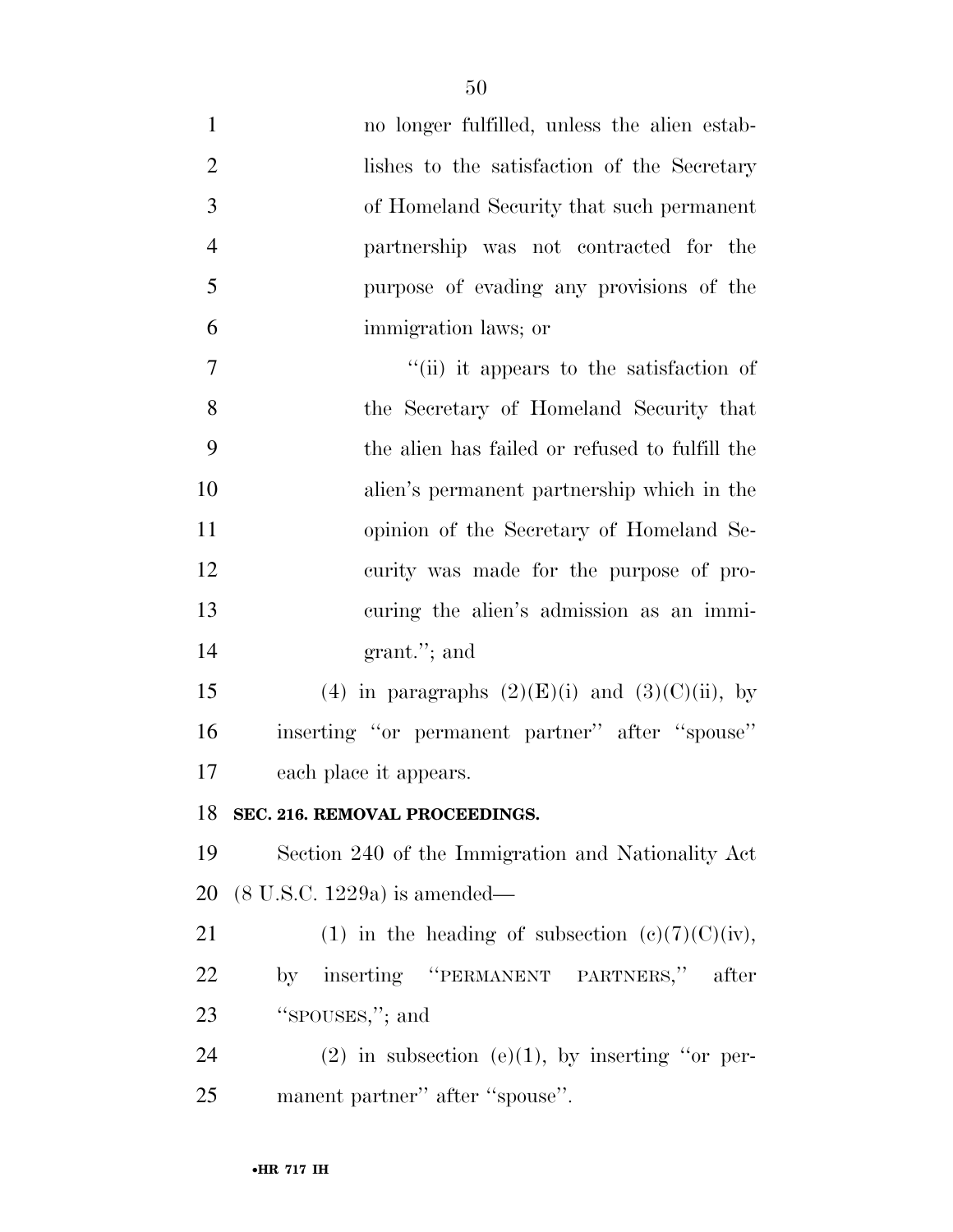| 1              | SEC. 217. CANCELLATION OF REMOVAL; ADJUSTMENT OF              |
|----------------|---------------------------------------------------------------|
| $\overline{2}$ | <b>STATUS.</b>                                                |
| 3              | Section $240A(b)$ of the Immigration and Nationality          |
| $\overline{4}$ | Act $(8 \text{ U.S.C. } 1229b(b))$ is amended—                |
| 5              | (1) in paragraph $(1)(D)$ , by inserting "or per-             |
| 6              | manent partner" after "spouse";                               |
| 7              | $(2)$ in the heading for paragraph $(2)$ , by insert-         |
| 8              | ing ", PERMANENT PARTNER," after "SPOUSE"; and                |
| 9              | $(3)$ in paragraph $(2)(A)$ , by inserting ", perma-          |
| 10             | nent partner," after "spouse" each place it appears.          |
| 11             | SEC. 218. ADJUSTMENT OF STATUS OF NONIMMIGRANT TO             |
| 12             | THAT OF PERSON ADMITTED FOR PERMA-                            |
| 13             | NENT RESIDENCE.                                               |
|                |                                                               |
|                | (a) PROHIBITION ON ADJUSTMENT OF STATUS.                      |
| 14<br>15       | Section $245(d)$ of the Immigration and Nationality Act $(8)$ |
| 16             | U.S.C. $1255(d)$ is amended by inserting "or permanent"       |
|                | 17 partnership" after "marriage".                             |
|                | (b) AVOIDING IMMIGRATION FRAUD.—Section 245(e)                |
|                | of such Act $(8 \text{ U.S.C. } 1255(e))$ is amended—         |
| 18<br>19<br>20 | $(1)$ in paragraph $(1)$ , by inserting "or perma-            |
|                | nent partnership" after "marriage"; and                       |
| 21<br>22       | $(2)$ by adding at the end the following new                  |
| 23             | paragraph:                                                    |
| 24             | "(4) Paragraph (1) and section $204(g)$ shall not             |
| 25             | apply with respect to a permanent partnership if the alien    |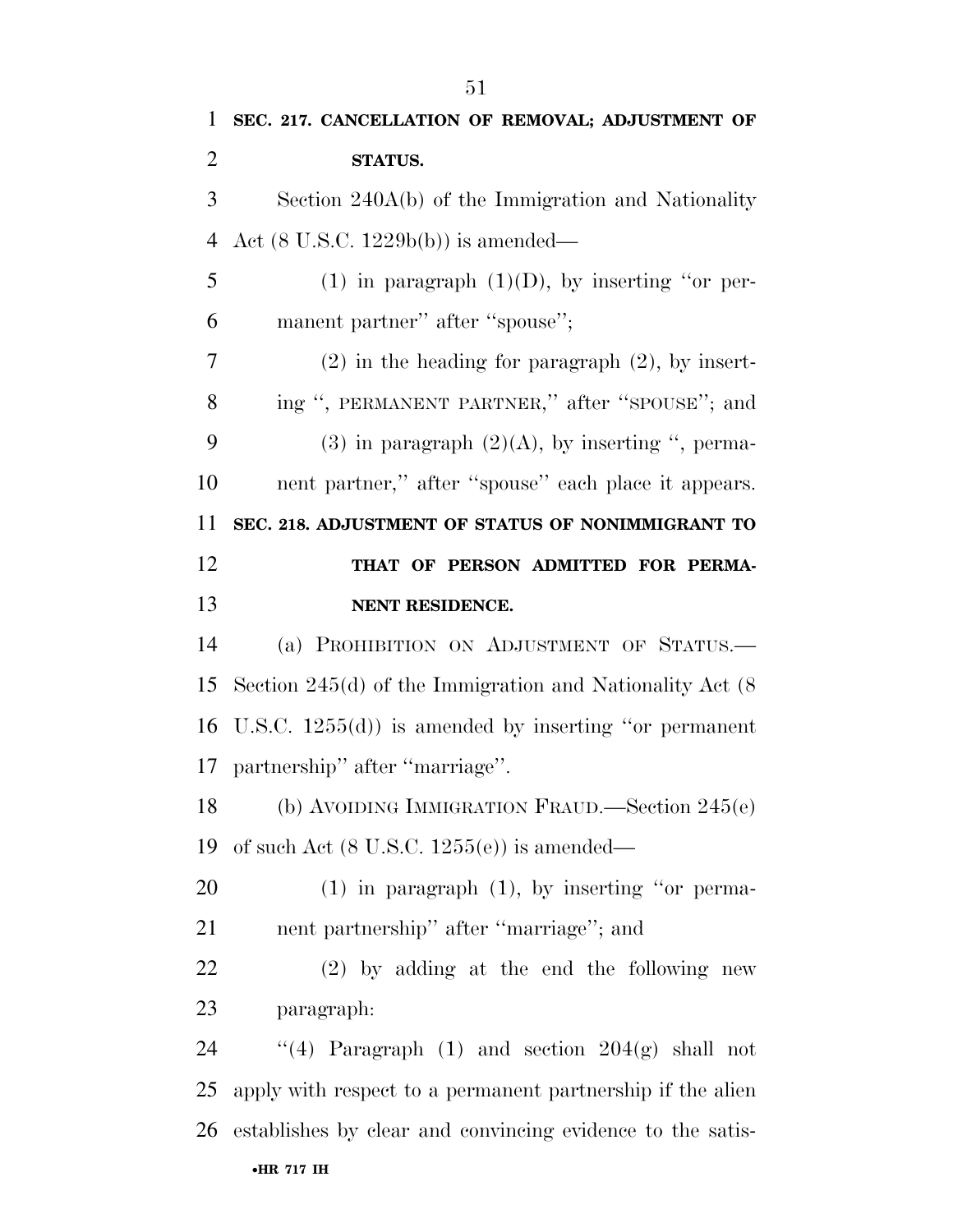faction of the Secretary of Homeland Security that the permanent partnership was entered into in good faith and 3 in accordance with section  $101(a)(52)$  and the permanent partnership was not entered into for the purpose of pro- curing the alien's admission as an immigrant and no fee or other consideration was given (other than a fee or other consideration to an attorney for assistance in preparation of a lawful petition) for the filing of a petition under sec- tion 204(a) or 214(d) with respect to the alien permanent partner. In accordance with regulations, there shall be only one level of administrative appellate review for each alien under the previous sentence.''.

 (c) ADJUSTMENT OF STATUS FOR CERTAIN ALIENS PAYING FEE.—Section 245(i)(1) of such Act (8 U.S.C.  $15 \quad 1255(i)(1)$  is amended by inserting "or permanent part-ner'' after ''spouse'' each place it appears.

 (d) ADJUSTMENT OF STATUS FOR CERTAIN ALIEN INFORMANTS.—Section 245(j) of such Act (8 U.S.C. 19  $1255(j)$  is amended—

20  $(1)$  in paragraph  $(1)$ —

 (A) by inserting ''or permanent partner'' 22 after "spouse"; and

 (B) by inserting ''sons and daughters with and without permanent partners,'' after 25 "daughters,"; and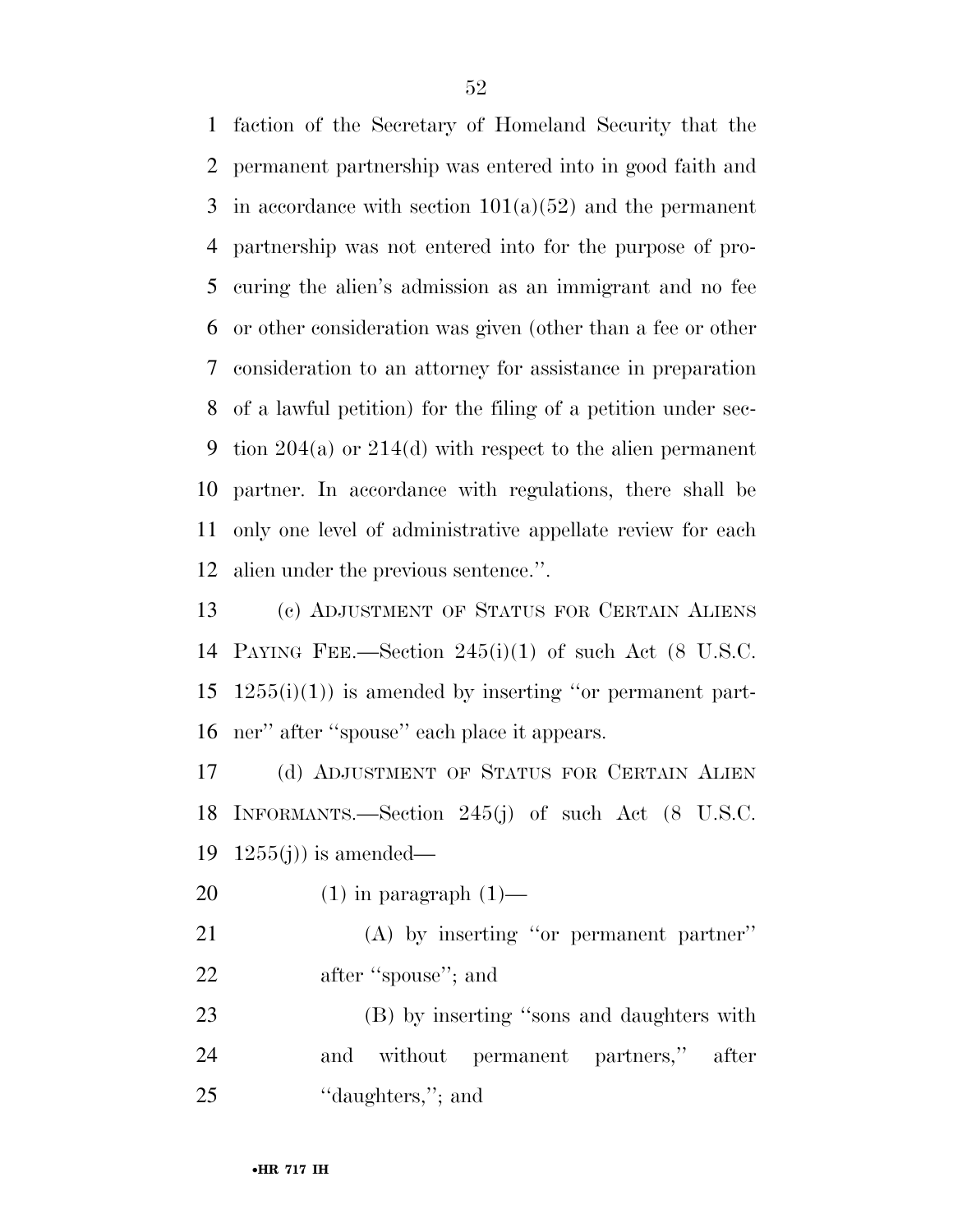| $\mathbf{1}$   | $(2)$ in paragraph $(2)$ —                                       |
|----------------|------------------------------------------------------------------|
| $\overline{2}$ | $(A)$ by inserting "or permanent partner"                        |
| 3              | after "spouse"; and                                              |
| $\overline{4}$ | (B) by inserting "sons and daughters with                        |
| 5              | without<br>permanent partners,"<br>and<br>after                  |
| 6              | "daughters,".                                                    |
| 7              | (e) TRAFFICKING.—Section $245(l)(1)$ of such Act is              |
| 8              | amended by inserting "permanent partner,"<br>after               |
| 9              | "spouse,".                                                       |
| 10             | SEC. 219. APPLICATION OF CRIMINAL PENALTIES FOR MIS-             |
| 11             | REPRESENTATION AND CONCEALMENT OF                                |
| 12             | FACTS REGARDING PERMANENT PARTNER-                               |
| 13             | SHIPS.                                                           |
| 14             | Section $275(c)$ of the Immigration and Nationality              |
| 15             | Act $(8 \text{ U.S.C. } 1325(c))$ is amended to read as follows: |
| 16             | "(c) Any individual who knowingly enters into a mar-             |
| 17             | riage or permanent partnership for the purpose of evading        |
| 18             | any provision of the immigration laws shall be imprisoned        |
|                | 19 for not more than 5 years, or fined not more than             |

\$250,000, or both.''.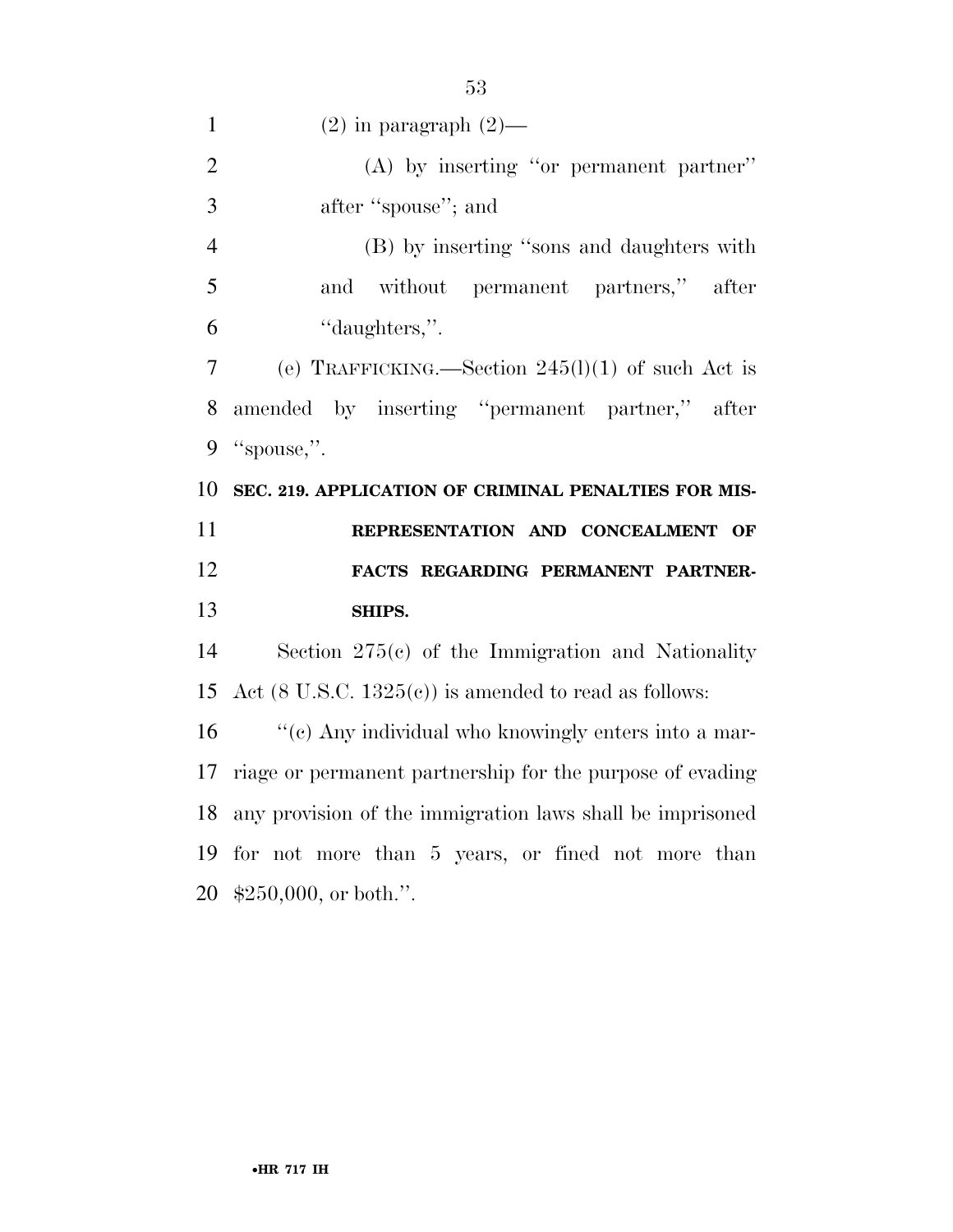| 1              | SEC. 220. REQUIREMENTS AS TO RESIDENCE, GOOD MORAL                 |
|----------------|--------------------------------------------------------------------|
| $\overline{2}$ | CHARACTER, ATTACHMENT TO THE PRIN-                                 |
| 3              | CIPLES OF THE CONSTITUTION.                                        |
| $\overline{4}$ | Section 316(b) of the Immigration and Nationality                  |
| 5              | Act $(8 \text{ U.S.C. } 1427(b))$ is amended by inserting "or per- |
| 6              | manent partner" after "spouse".                                    |
| 7              | SEC. 221. NATURALIZATION FOR PERMANENT PARTNERS                    |
| 8              | OF CITIZENS.                                                       |
| 9              | Section 319 of the Immigration and Nationality Act                 |
| 10             | $(8 \text{ U.S.C. } 1430)$ is amended—                             |
| 11             | $(1)$ in subsection $(a)$ , by inserting "or perma-                |
| 12             | nent partner" after "spouse" each place it appears;                |
| 13             | $(2)$ in subsection $(a)$ , by inserting "or perma-                |
| 14             | nent partnership" after "marital union";                           |
| 15             | $(3)$ in subsection $(b)(1)$ , by inserting "or per-               |
| 16             | manent partner" after "spouse";                                    |
| 17             | $(4)$ in subsection (b)(3), by inserting "or per-                  |
| 18             | manent partner" after "spouse";                                    |
| 19             | $(5)$ in subsection $(d)$ —                                        |
| 20             | (A) by inserting "or permanent partner"                            |
| 21             | after "spouse" each place it appears; and                          |
| 22             | (B) by inserting "or permanent partner-                            |
| 23             | ship" after "marital union";                                       |
| 24             | $(6)$ in subsection $(e)(1)$ —                                     |
| 25             | $(A)$ by inserting "or permanent partner"                          |
| 26             | after "spouse"; and                                                |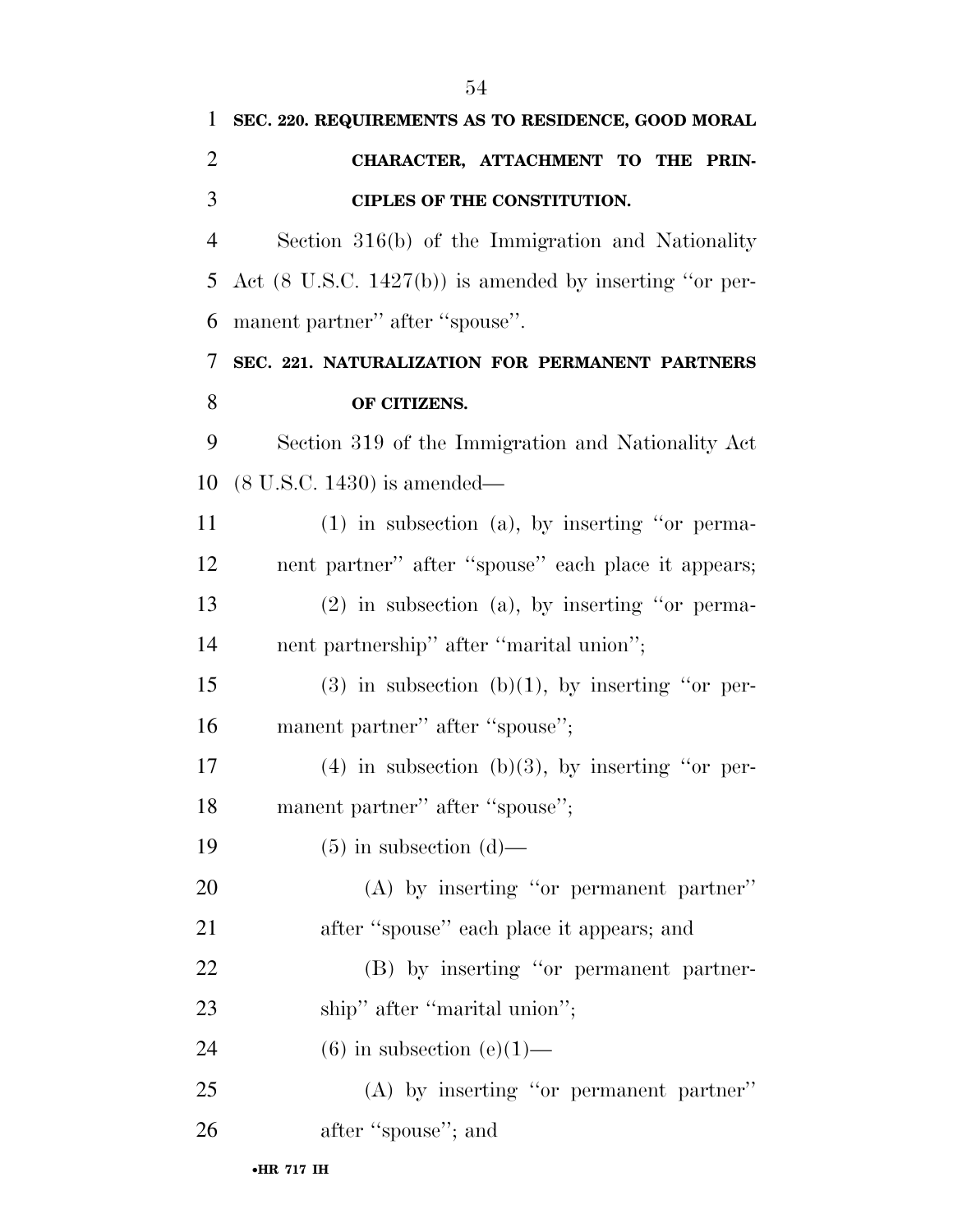| $\mathbf{1}$   | (B) by inserting "or permanent partner-                    |
|----------------|------------------------------------------------------------|
| $\overline{2}$ | ship" after "marital union"; and                           |
| 3              | $(7)$ in subsection (e)(2), by inserting "or per-          |
| $\overline{4}$ | manent partner" after "spouse".                            |
| 5              | SEC. 222. APPLICATION OF FAMILY UNITY PROVISIONS TO        |
| 6              | PERMANENT PARTNERS OF CERTAIN LIFE                         |
| 7              | <b>ACT BENEFICIARIES.</b>                                  |
| 8              | Section 1504 of the LIFE Act (division B of the Mis-       |
| 9              | cellaneous Appropriations Act, 2001, as enacted into law   |
| 10             | by section $1(a)(4)$ of Public Law $106-554$ ) is amended— |
| 11             | (1) in the heading, by inserting ", PERMA-                 |
| 12             | NENT PARTNERS," after "SPOUSES";                           |
| 13             | $(2)$ in subsection $(a)$ , by inserting ", permanent      |
| 14             | partner," after "spouse"; and                              |
| 15             | $(3)$ in each of subsections (b) and (c)—                  |
| 16             | $(A)$ in the subsection headings, by insert-               |
| 17             | ing ", PERMANENT PARTNERS," after                          |
| 18             | "SPOUSES"; and                                             |
| 19             | (B) by inserting ", permanent partner,"                    |
| 20             | after "spouse" each place it appears.                      |
| 21             | SEC. 223. APPLICATION TO CUBAN ADJUSTMENT ACT.             |
| 22             | (a) IN GENERAL.—The first section of Public Law            |
| 23             | 89–732 (November 2, 1966; 8 U.S.C. 1255 note) is           |
| 24             | amended—                                                   |